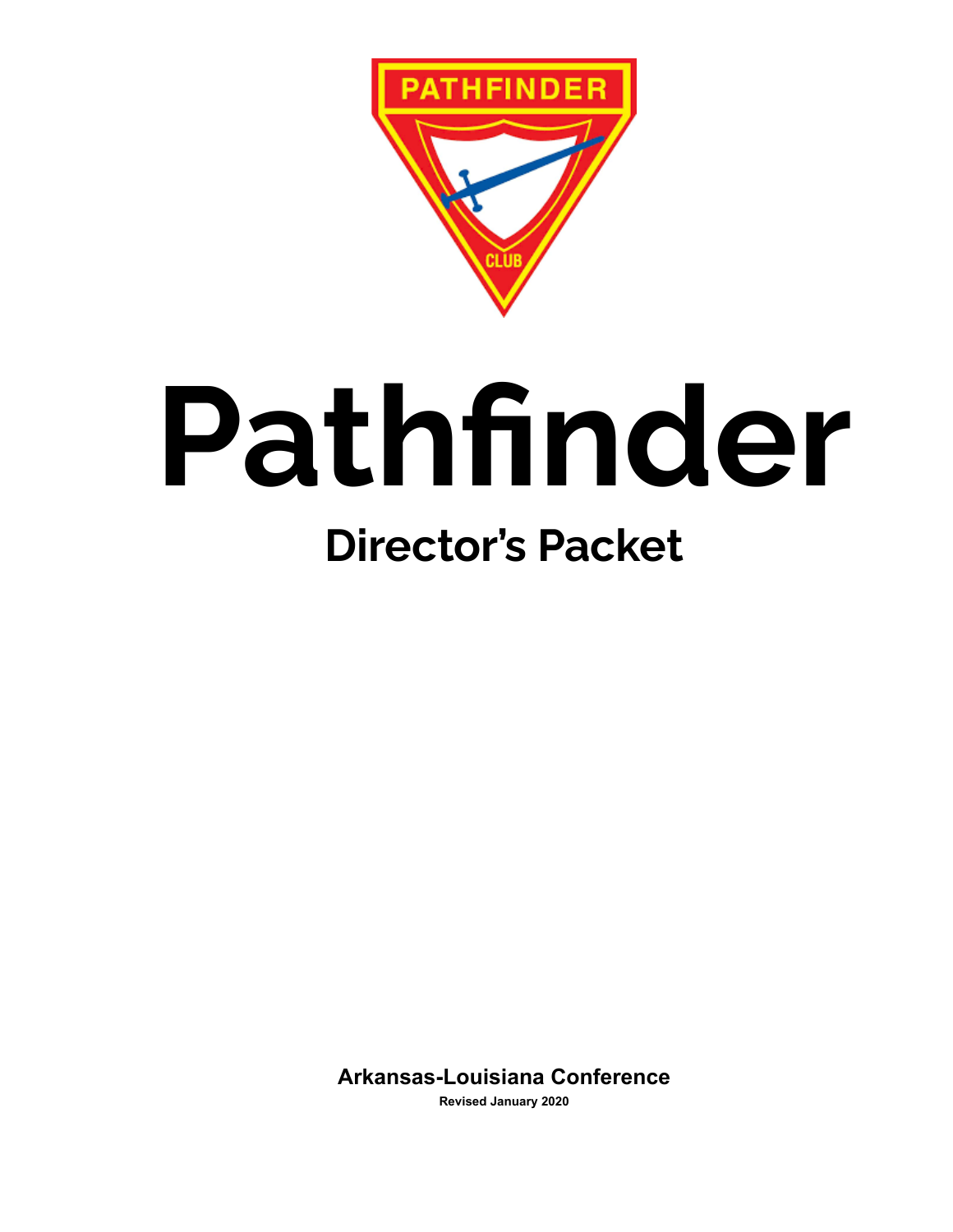### **Table of Contents**

| <b>Support Information</b>                  | 2  |
|---------------------------------------------|----|
| <b>Yearly Club Forms:</b>                   |    |
| Pathfinder Club Yearly Application          | 3  |
| Certificate of Membership Form              | 4  |
| <b>Volunteer Staff Forms:</b>               |    |
| <b>Volunteer Staff Application Form</b>     | 5  |
| <b>Volunteer Staff Medical Information</b>  | 7  |
| Personal Vehicle Usage Guidelines           | 8  |
| <b>Volunteer Staff Reference Check</b>      | 9  |
| <b>Volunteer Staff Paperwork Checklist</b>  | 10 |
| <b>Pathfinder Club Member Forms:</b>        |    |
| Pathfinder Club Membership Application      | 11 |
| <b>Club Outing Permission Slip</b>          | 3  |
| <b>Pathfinder Record Sheet</b>              | 13 |
| <b>Club Programming Forms:</b>              |    |
| <b>Pathfinder Points Record</b>             | 15 |
| <b>Award Requirements</b>                   | 20 |
| Pathfinder of the Year Application          | 21 |
| <b>Annual Review</b>                        | 22 |
| Path to Excellence Accountability Rubric    | 25 |
| <b>Emergency Drills</b>                     | 28 |
| <b>Planning Forms:</b>                      |    |
| <b>Yearly Planning Tips</b>                 | 29 |
| Yearly Planning Form                        | 30 |
| Monthly Planning Form                       | 32 |
| Weekly Meeting Planning Form / Agenda       | 33 |
| <b>Investiture Sheet</b>                    | 34 |
| Other:                                      |    |
| Area Coordinator's Path to Excellence       | 35 |
| Area Coordinator's Club Record Sheet        | 40 |
| <b>PAC Constitution</b>                     | 42 |
| Pathfinder Hall of Fame Nomination          | 44 |
| TLT Application for PAC Membership          | 45 |
| Payment Policy for Pathfinder & Adv. Events | 47 |
| Church Accident Claim Form                  | 48 |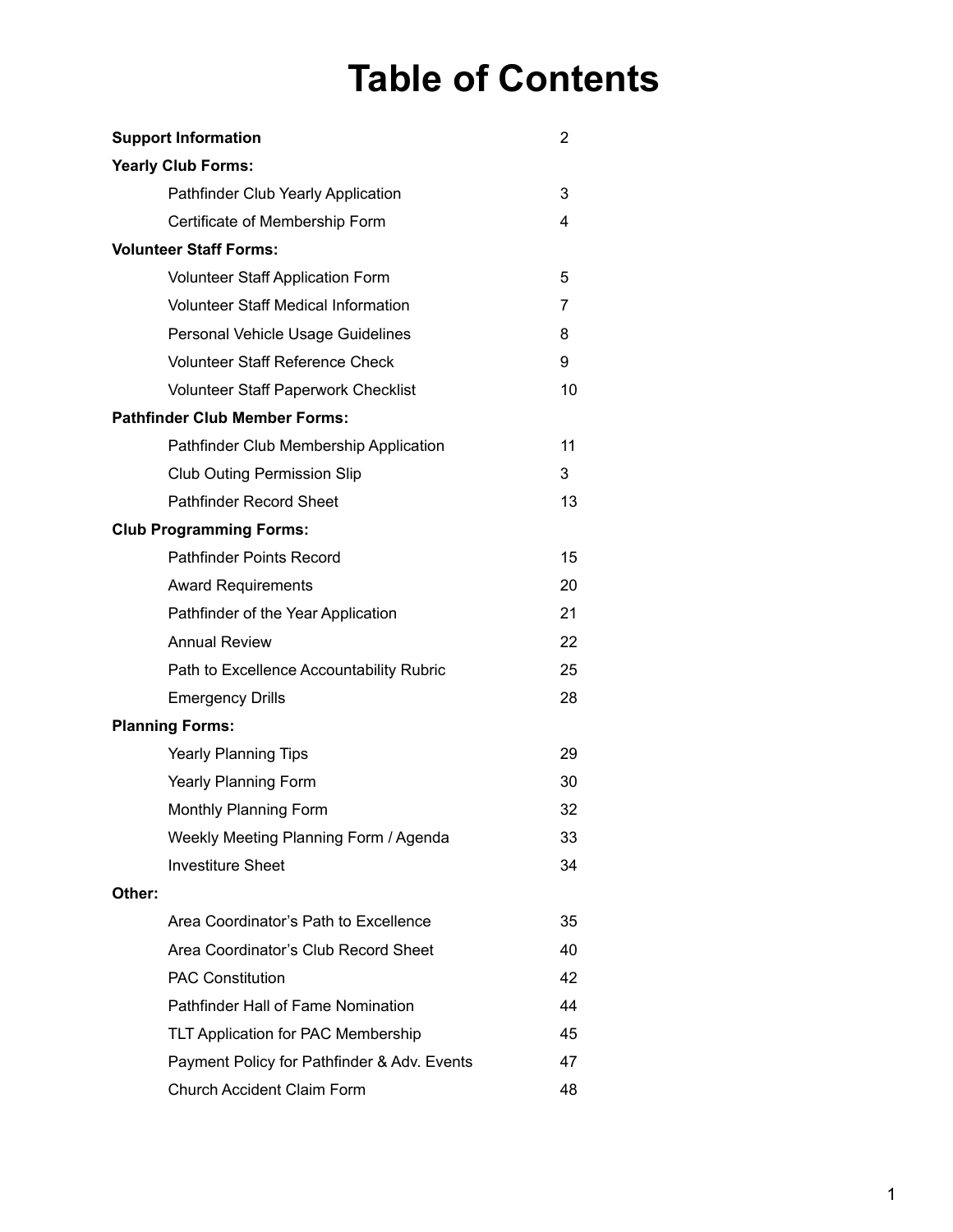# **Support Information**

#### **Conference Pathfinder Director: J. Roger Huff**

Phone #: 479-790-3022 Email: jrhuff1@cox.net

### **Youth Secretary: Sylvia Downs**

Phone #: (318) 631-6240 ext 115 Fax #: (318) 631-7611 Email: sdowns@arklac.org

**Conference Youth Director: David Craig** Phone # (318) 631-6240 Fax # (318) 631-7611 Email: dcraig@arklac.org



**Conference Adventist Risk Management Representative (Treasury Dept): Rodney Dykes** Phone # (318) 631-6240

#### **Arkansas-Louisiana Conference of Seventh-day Adventists** Mailing Address: P.O. Box 31000, Shreveport, LA 71130 Physical Address: 7025 Greenwood Road, Shreveport, LA 71119

**Conference Events & Information** [www.arklayouthministries.org](http://www.arklayouthministries.org) **ArkLa Conference Bible Bowl Information** <http://www.arklayouthministries.org/> **NAD Pathfinder Bible Experience Information** <https://www.pathfindersonline.org/pbe> **ArkLa Teen Leadership Training Conference** [www.arklaTLT.weebly.com](http://www.arklatlt.weebly.com) **Policy & Procedure for Developing a New ArkLa Award** <https://tinyurl.com/arklahonorsawards> **Payment Policy for Events** <https://tinyurl.com/arklapaymentpolicy>

**Pathfinder Uniform Guidelines & Ordering** <https://www.pathfindersonline.org/uniform> **AdventSource (Uniforms & Supplies)** 1-800-328-0525 <https://www.adventsource.org> **ARM Insurance for Short Term Travel & Recreational Sports** <https://adventistrisk.org/en-US/Insurance> **Emergency Drill & Safety Information** <https://adventistrisk.org/en-US/Safety-Resources>

**Investiture Achievement & Honor Information** [www.PathfindersOnline.org](http://www.pathfindersonline.org) **Submitting a New Honor** <https://www.pathfindersonline.org/honors/new-honors-submission> **Teen Leadership Training Manual & Forms** <https://www.pathfindersonline.org/tlt-ministry-helps/602-2016-manual-directors-guide-resource-book>

#### **"Adventist Screening Verification" training and background check:** <https://www.nadadventist.org/asv>

The Pathfinder "year" officially runs from August 1st to July 31st.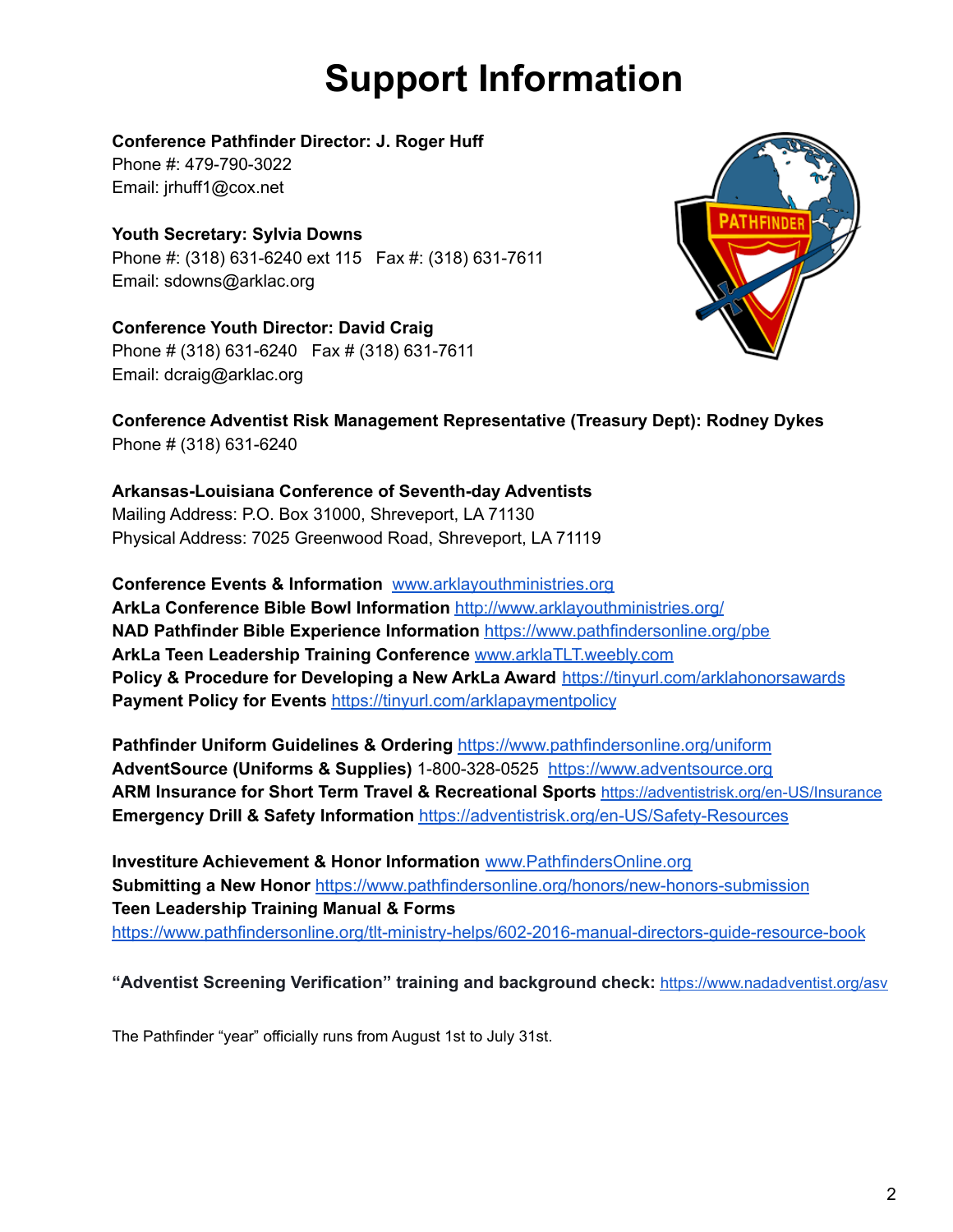# **Pathfinder Club Yearly Application**

|  |                                     |                                                                                                                                                                                                                                | Year: 2008                     |
|--|-------------------------------------|--------------------------------------------------------------------------------------------------------------------------------------------------------------------------------------------------------------------------------|--------------------------------|
|  |                                     |                                                                                                                                                                                                                                |                                |
|  |                                     |                                                                                                                                                                                                                                |                                |
|  |                                     |                                                                                                                                                                                                                                | Phone: _______________________ |
|  |                                     |                                                                                                                                                                                                                                |                                |
|  |                                     | Director's Mailing Address: National Accounts and Accounts and Accounts and Accounts and Accounts and Accounts and Accounts and Accounts and Accounts and Accounts and Accounts and Accounts and Accounts and Accounts and Acc |                                |
|  | Director's Email: <b>Director's</b> |                                                                                                                                                                                                                                |                                |

#### **Complete Yearly & Mail this Form & the Following Attachments by October 5th:**

**Mail to:** SDA Conference Office Youth Department, P.O. Box 31000, Shreveport, LA 71130

- Certificate of Membership Form
- Check or Money Order (\$10 fee for each person listed on Certificate of Membership Form)
- Copies of Volunteer Staff Application form & the Reference Check form (must be completed by EACH person age 18+ that is listed on the Certificate of Membership Form).

#### **The Purpose of Pathfindering is:**

- To involve youth of grades 5-12 in Christian group activities and active, selfless service.
- To lead its members into a growing and redemptive personal relationship with God.
- To build its members into responsible, mature individuals that are capable of Christian leadership.

#### **The Church's Commitment to Pathfindering:**

We, the undersigned, have read, understand, and are in full agreement with the above Philosophy of Pathfindering. We agree to support our club with the means that the Lord has given this church. This includes finances, staff volunteers, a meeting place, transportation for outings, and any other needs as may arise in the fulfillment of this ministry.

#### **Signatures:**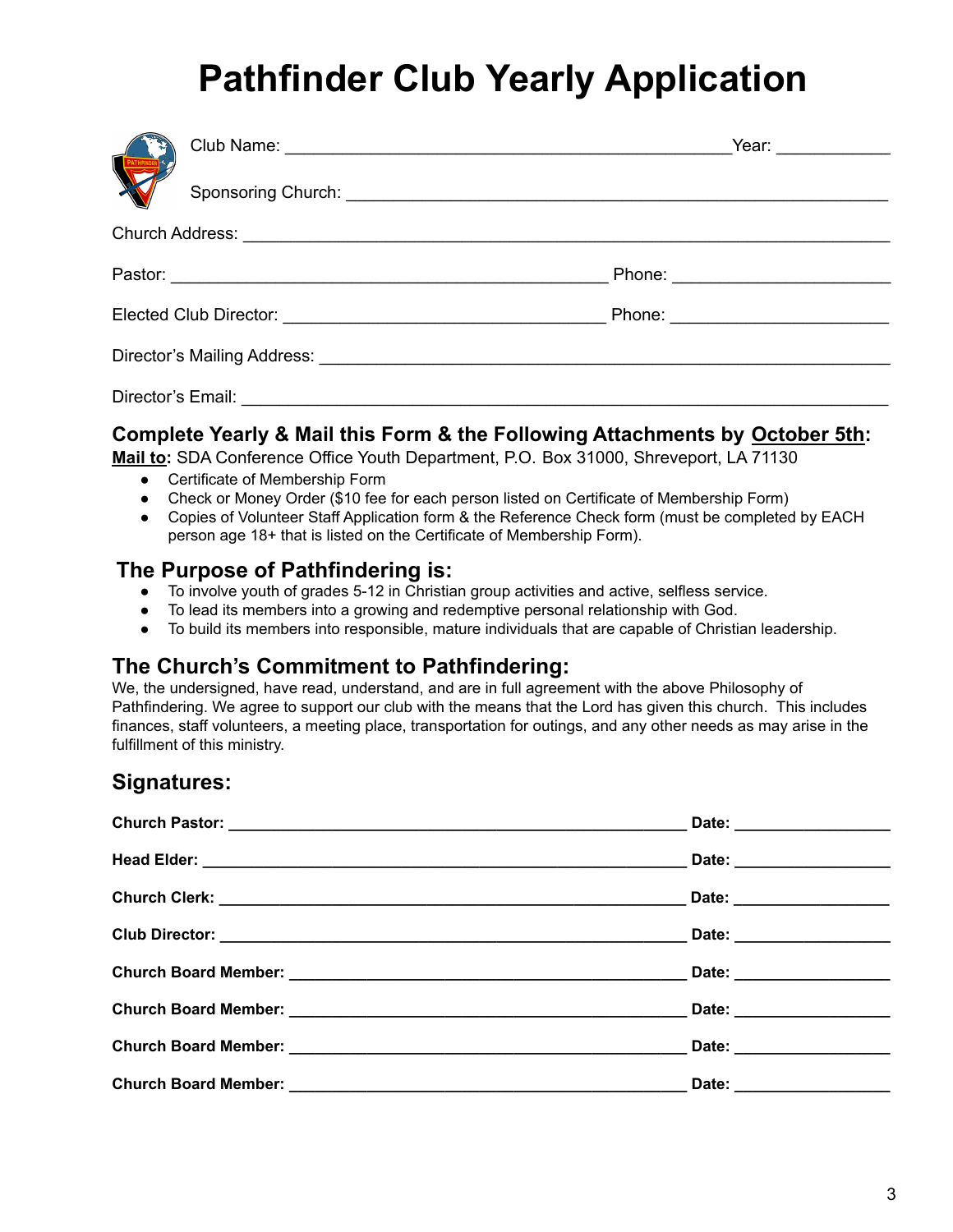### **Certificate of Membership Form**

#### Club Name: \_\_\_\_\_\_\_\_\_\_\_\_\_\_\_\_\_\_\_\_\_\_\_\_\_\_\_\_\_\_Church: \_\_\_\_\_\_\_\_\_\_\_\_\_\_\_\_\_\_\_\_\_\_\_\_\_\_\_\_\_\_\_Year: \_

Please remit this form & a \$10 conference fee for EACH individual listed.. Make additional copies if necessary.

**Club Members** (check all categories that apply to the individual)

| <b>The Morrison</b> (chock an eacgoned that apply to the marriagal)<br><b>Club Member's Name</b> | Pathfinder<br>Grades 5-8 | <b>Teen</b><br>Grades 9-12 | <b>Staff</b><br>Age 18+ | <b>Potential Driver</b><br>Age 25+ |
|--------------------------------------------------------------------------------------------------|--------------------------|----------------------------|-------------------------|------------------------------------|
|                                                                                                  |                          |                            |                         |                                    |
|                                                                                                  |                          |                            |                         |                                    |
|                                                                                                  |                          |                            |                         |                                    |
|                                                                                                  |                          |                            |                         |                                    |
|                                                                                                  |                          |                            |                         |                                    |
|                                                                                                  |                          |                            |                         |                                    |
|                                                                                                  |                          |                            |                         |                                    |
|                                                                                                  |                          |                            |                         |                                    |
|                                                                                                  |                          |                            |                         |                                    |
|                                                                                                  |                          |                            |                         |                                    |
|                                                                                                  |                          |                            |                         |                                    |
|                                                                                                  |                          |                            |                         |                                    |
|                                                                                                  |                          |                            |                         |                                    |
|                                                                                                  |                          |                            |                         |                                    |
|                                                                                                  |                          |                            |                         |                                    |
|                                                                                                  |                          |                            |                         |                                    |
|                                                                                                  |                          |                            |                         |                                    |
|                                                                                                  |                          |                            |                         |                                    |

**Others** (Individuals not full-time members, but still require insurance coverage for off-site events they may attend. Check all that apply.)

| <b>Individual's Name</b> | <b>Staff</b><br><b>Spouse</b> | <b>Staff Child</b><br>Under Age 10 | Pathfinder's<br><b>Sibling</b><br>Under Age 10 | Pathfinder's<br><b>Parent</b> | <b>Potential</b><br><b>Driver</b><br>Age 25+ |
|--------------------------|-------------------------------|------------------------------------|------------------------------------------------|-------------------------------|----------------------------------------------|
|                          |                               |                                    |                                                |                               |                                              |
|                          |                               |                                    |                                                |                               |                                              |
|                          |                               |                                    |                                                |                               |                                              |
|                          |                               |                                    |                                                |                               |                                              |
|                          |                               |                                    |                                                |                               |                                              |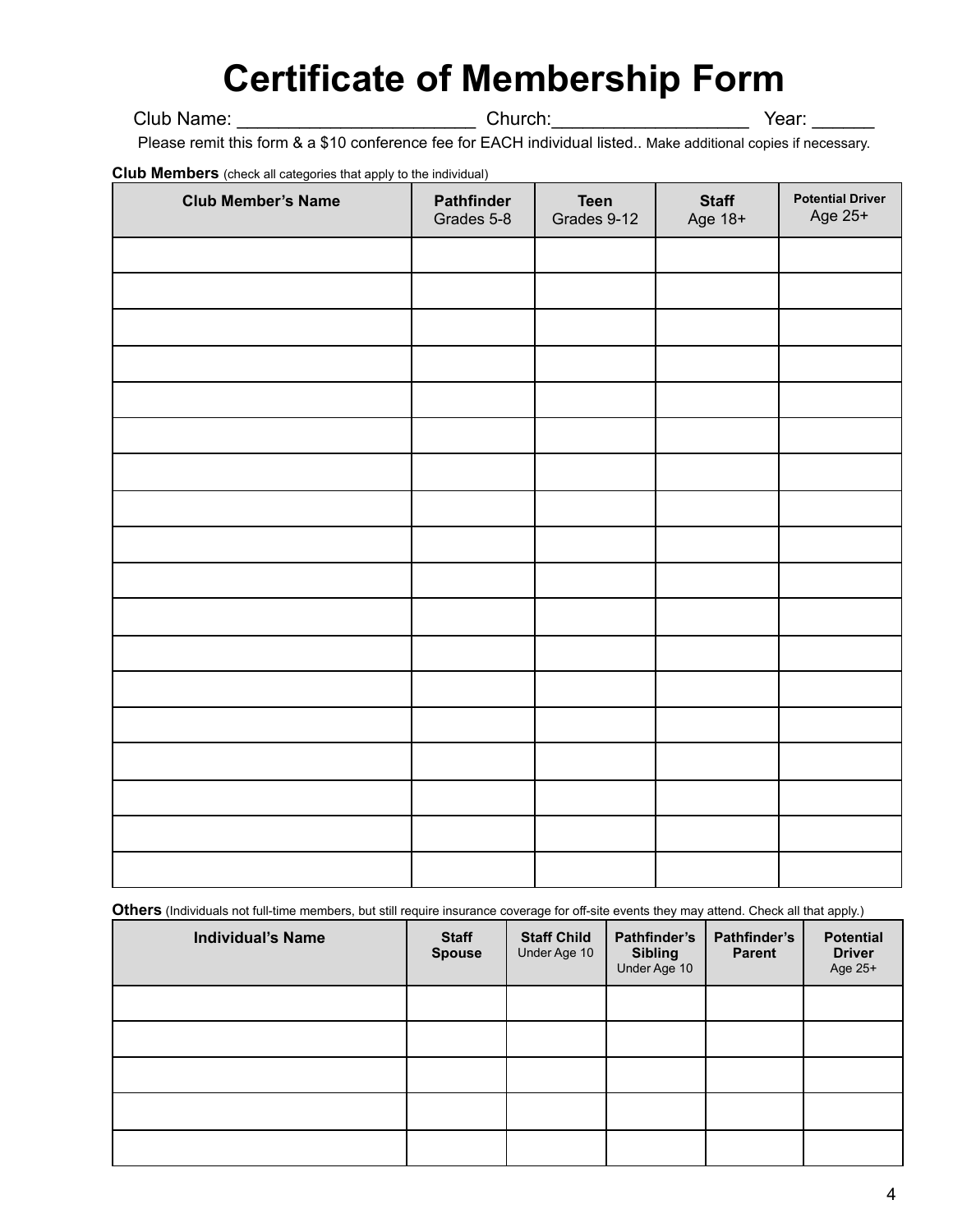# **Volunteer Staff Application Form**

A copy of this form should be completed annually and mailed to the Arkansas-Louisiana Conference and Adventist Risk Management.

|                                                                                                                                                                    | <b>Personal Information</b><br><b>Application Date:</b> |                                                 |  |
|--------------------------------------------------------------------------------------------------------------------------------------------------------------------|---------------------------------------------------------|-------------------------------------------------|--|
| <b>Church/Club</b>                                                                                                                                                 |                                                         |                                                 |  |
| <b>Last Name</b>                                                                                                                                                   |                                                         | <b>First Name</b>                               |  |
| <b>Birthdate</b>                                                                                                                                                   |                                                         | <b>Phone</b>                                    |  |
| <b>Address</b>                                                                                                                                                     |                                                         |                                                 |  |
| <b>Email</b>                                                                                                                                                       |                                                         |                                                 |  |
| <b>Marital</b><br><b>Status</b>                                                                                                                                    |                                                         | Name of<br><b>Spouse</b>                        |  |
| Name/Age of<br><b>Children</b>                                                                                                                                     |                                                         |                                                 |  |
| <b>Religious</b><br><b>Affiliation</b>                                                                                                                             |                                                         | Home<br><b>Church</b>                           |  |
| Degree(s)<br><b>Held &amp; Date</b><br><b>Received</b>                                                                                                             |                                                         | <b>Institution</b><br>Granting<br><b>Degree</b> |  |
| Do you now have or have you had any injury/sickness that might limit your involvement in Children's/Youth Ministries<br>activities? YES or NO<br>If YES, Describe: |                                                         |                                                 |  |

Have you ever been accused, charged, or disciplined for any unlawful sexual conduct, child abuse, and/or child sexual abuse?<br>abuse? YES or NO If YES, Describe: abuse? YES or NO

| Work Experience That Would Qualify You to Work with Children / Youth: |                                                                            |        |               |  |  |
|-----------------------------------------------------------------------|----------------------------------------------------------------------------|--------|---------------|--|--|
| <b>Job Title</b>                                                      | <b>Description of Duties</b><br><b>Date</b>                                |        | Location      |  |  |
|                                                                       |                                                                            |        |               |  |  |
|                                                                       |                                                                            |        |               |  |  |
|                                                                       |                                                                            |        |               |  |  |
|                                                                       | References who can verify you are suitable for work with Children / Youth: |        |               |  |  |
| Pastor:                                                               | City:                                                                      | State: | Phone:        |  |  |
| Name:                                                                 | City:                                                                      | State: | <b>Phone:</b> |  |  |
| Name:                                                                 | City:                                                                      | State: | Phone:        |  |  |

| <b>Adventist Screening Verification</b>                                                                                                                                      |                                 |  |
|------------------------------------------------------------------------------------------------------------------------------------------------------------------------------|---------------------------------|--|
| Every adult age 18+ should complete the Adventist Screening Verification training &<br>background check at https://www.nadadventist.org/asv and provide proof of completion. | <b>Date</b><br><b>Completed</b> |  |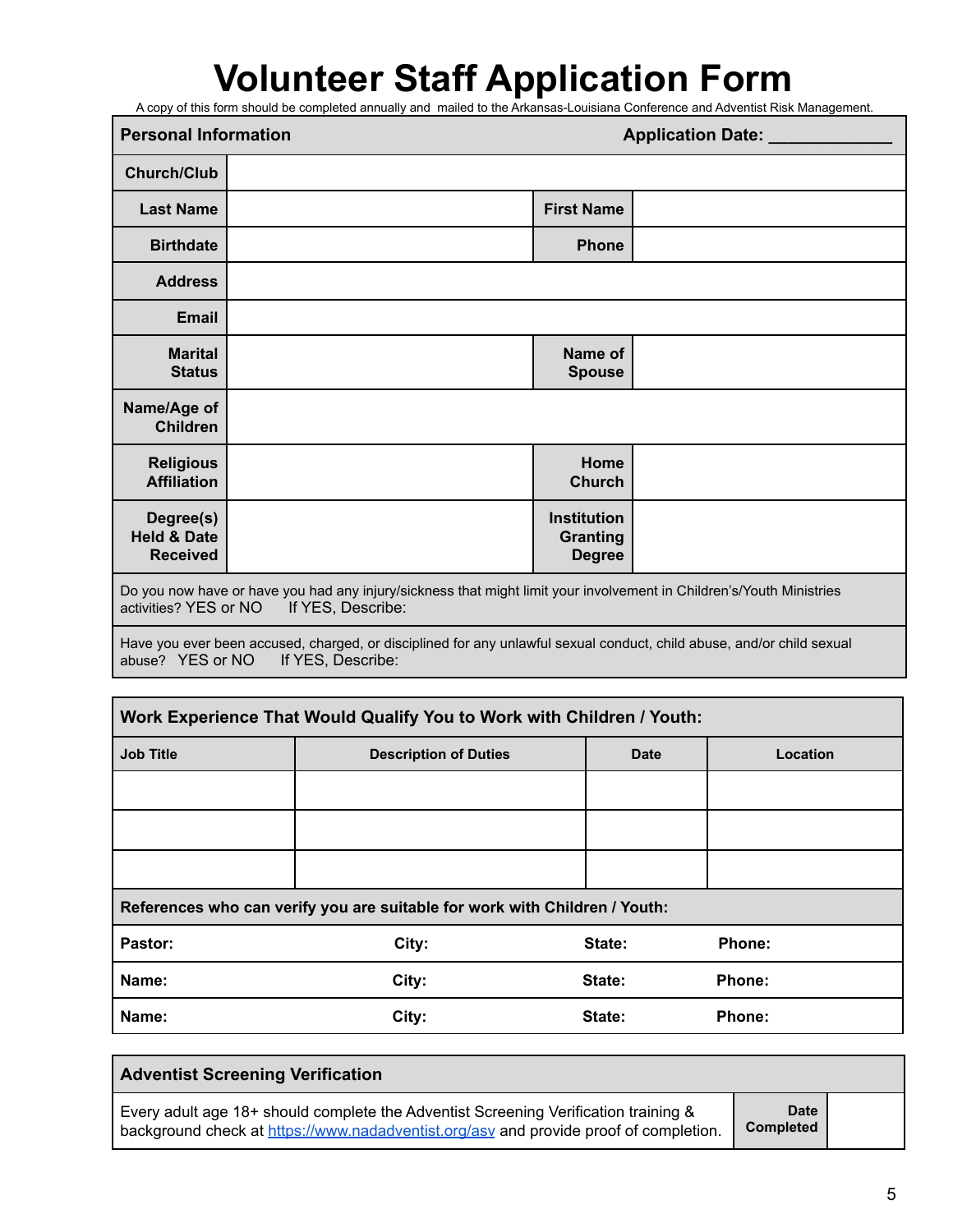| <b>Driver Information (Optional: Adults age 25+ only)</b> (Information is submitted to Adventist Risk Management)                       |                                  |  |                             |                    |  |
|-----------------------------------------------------------------------------------------------------------------------------------------|----------------------------------|--|-----------------------------|--------------------|--|
| Driver's<br>License #                                                                                                                   |                                  |  | <b>Social</b><br>Security # |                    |  |
| Licensing<br><b>State</b>                                                                                                               | <b>Expiration</b><br><b>Date</b> |  | Type of<br><b>Vehicle</b>   |                    |  |
| <b>Miles Driven</b><br><b>Years Driving</b><br><b>Experience</b><br><b>Annually</b>                                                     |                                  |  |                             |                    |  |
| States You Have Held License in over last 3 years:                                                                                      |                                  |  |                             |                    |  |
| Citations and Accidents in last 3 years: (Date, Details, Location)                                                                      |                                  |  |                             |                    |  |
| I have received, read, and understand the Personal Vehicle Usage Guidelines (Please initial to the right)                               |                                  |  |                             |                    |  |
| Please submit a copy of your vehicle insurance (coverage level of \$100,000/\$300,000) & your Driver's<br>License along with this form. |                                  |  |                             | proof<br>provided? |  |

**Staff Volunteer Service Statement:** Anyone age 16+ must complete this form. The information on this form will be used to evaluate youth ministry volunteers. It is designed to protect the youth from abuse and to protect the Seventh-day Adventist Church organization. This record becomes permanent and is the property of the Conference. It may be forwarded to another Conference should the applicant move. The information will be copied and sent to the local church for the pastor and program leaders to use in determining staff qualifications only if the individual is approved. When a local church requests information on an applicant, the Conference may not release any specifics and may respond only with "recommended," "not recommended," or "recommended with conditions noted." In the event of accusations against the applicant, opportunity should be given for response by the accused. This response also becomes a part of the record.

**Sexual Conduct Statement:** The Arkansas-Louisiana Adventurer, Pathfinder and Master Guide programs, are owned and operated by the Arkansas-Louisiana Conference of Seventh-day Adventists. As such, any employee or volunteer staff of the Adventurer, Pathfinder or Master Guide programs are representing the Arkansas-Louisiana Conference of Seventh-Day Adventists and is therefore expected to respect and practice the beliefs and convictions of the organization. Employees or volunteer staff engaging in inappropriate sexual activity or the promotion of any sexual behavior that is inconsistent with the Adventist belief and mission are ineligible for employment or participation as volunteer staff.

#### **To Complete "Adventist Screening Verification" training and background check:**

<https://www.nadadventist.org/asv>

The above information is accurate to the best of my recollection. I understand that this is a volunteer position and will receive no remuneration for services and time. I have read and understand the staff volunteer service statement and sexual conduct statement. I have read and understand the Personal Vehicle Usage Guidelines. I hereby authorize Risk Management Services, Inc., to obtain my motor vehicle operating record. In the event of a sub-standard record, I understand Risk Management Services, Inc.,may notify the Conference Office. Otherwise, the information is kept confidential. **NOTE:** Volunteer staff can not begin work until their background and driving record checks have cleared.

**Signature: \_\_\_\_\_\_\_\_\_\_\_\_\_\_\_\_\_\_\_\_\_\_\_\_\_\_\_\_\_\_\_\_\_\_\_\_\_\_\_\_\_\_\_\_ Date: \_\_\_\_\_\_\_\_\_\_\_\_\_\_\_\_\_\_\_\_\_\_\_\_** Official Use: \_\_\_\_\_\_\_\_ Recommended d Not Recommended Date: Cignature: Notes: \_\_\_\_\_\_\_\_\_\_\_\_\_\_\_\_\_\_\_\_\_\_\_\_\_\_\_\_\_\_\_\_\_\_\_\_\_\_\_\_\_\_\_\_\_\_\_\_\_\_\_\_\_\_\_\_\_\_\_\_\_\_\_\_\_\_\_\_\_\_\_\_\_\_\_\_\_\_\_\_\_\_\_\_\_\_\_\_\_\_\_\_\_\_\_\_\_\_\_\_\_\_\_\_\_\_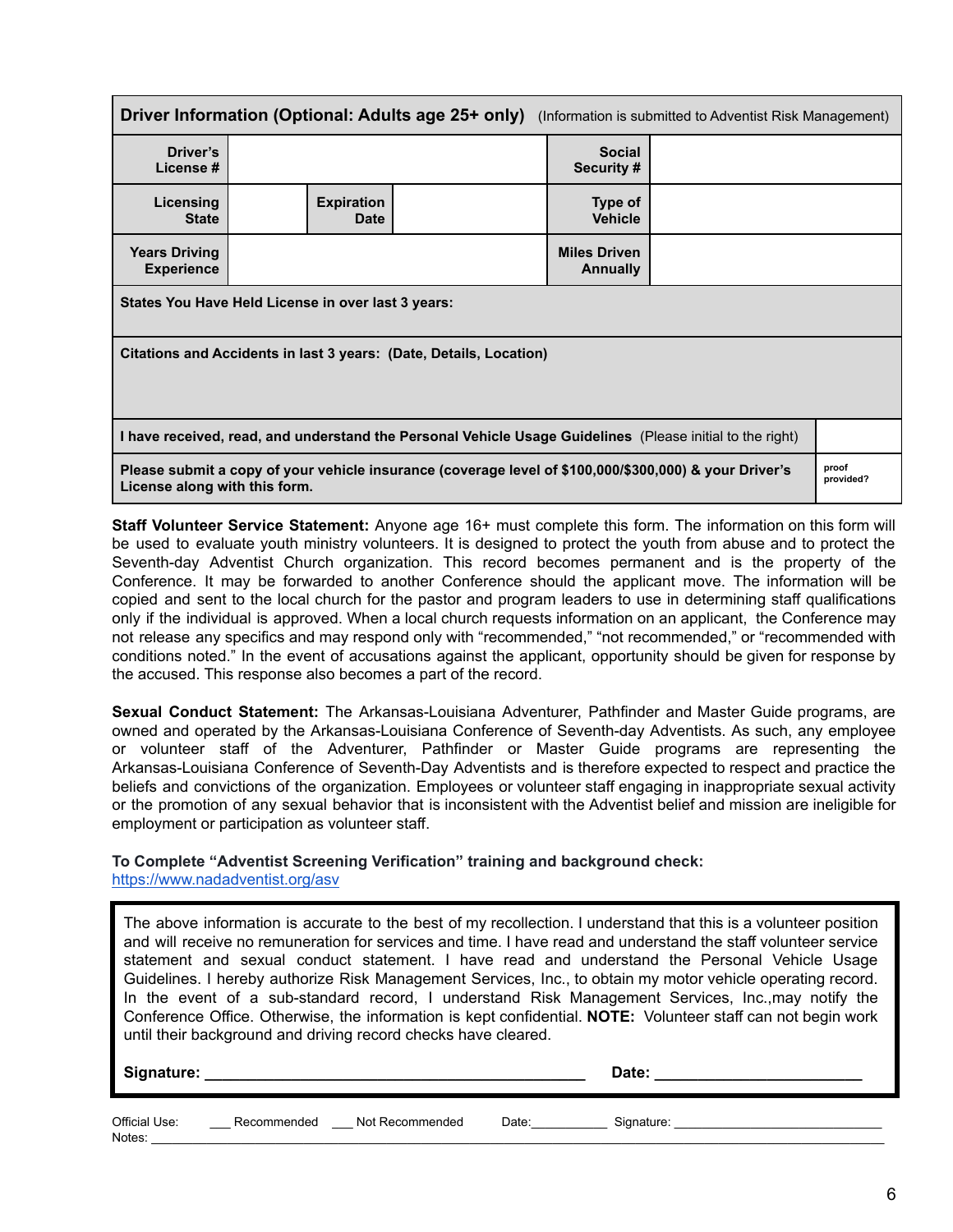### **Volunteer Staff Medical Information**

Each staff member should complete the following form.

**This confidential information is for club use only and will not be provided to the conference office.**

 $\Box$ 

ℸ

| Name:                                                  |                                                                                                                                                                                                                                                                                                                                                                  |                                          |                                                   |                                  |  |
|--------------------------------------------------------|------------------------------------------------------------------------------------------------------------------------------------------------------------------------------------------------------------------------------------------------------------------------------------------------------------------------------------------------------------------|------------------------------------------|---------------------------------------------------|----------------------------------|--|
| <b>Health Information</b>                              |                                                                                                                                                                                                                                                                                                                                                                  |                                          |                                                   |                                  |  |
|                                                        |                                                                                                                                                                                                                                                                                                                                                                  |                                          |                                                   |                                  |  |
| <b>Food Allergies</b>                                  |                                                                                                                                                                                                                                                                                                                                                                  | <b>Medication</b><br><b>Allergies</b>    |                                                   |                                  |  |
| <b>Physical</b><br><b>Restrictions</b>                 |                                                                                                                                                                                                                                                                                                                                                                  | <b>Medical</b><br><b>Conditions</b>      |                                                   |                                  |  |
| <b>Diet</b><br><b>Restrictions</b>                     |                                                                                                                                                                                                                                                                                                                                                                  | Physician<br>(Name & Phone)              |                                                   |                                  |  |
| <b>Insurance</b><br>Company                            |                                                                                                                                                                                                                                                                                                                                                                  | <b>Insurance</b><br><b>Policy Number</b> |                                                   |                                  |  |
| <b>Preferred Local</b><br>Hospital                     |                                                                                                                                                                                                                                                                                                                                                                  |                                          |                                                   |                                  |  |
| <b>Current</b><br><b>Medications</b>                   | <b>Dose Administered</b><br><b>Medication Name</b>                                                                                                                                                                                                                                                                                                               |                                          | <b>Time/Frequency Administered</b>                | <b>Reason for Administration</b> |  |
| <b>Health History</b>                                  | Asthma __Hay Fever __Sinus Trouble ___ Earache ___ Ear Tubes ___Fainting ___Tuberculosis<br>Diarrhea ___ Bedwetting ___Kidney Disease ___Constipation ___Stomach Ache ___ Diabetes<br>Sleepwalking __ Epilepsy __ Rheumatic Fever __ Heart Trouble __ Glasses/Contacts<br>Menstrual Problems ___ Bee Sting Allergy ___ Poison Oak/Ivy Allergy ___ Other: _______ |                                          |                                                   |                                  |  |
| Past Illness /<br>Hospitalization/<br><b>Surgeries</b> |                                                                                                                                                                                                                                                                                                                                                                  |                                          |                                                   |                                  |  |
| <b>Immunizations</b>                                   | <b>DTP Series</b><br><b>Polio/OOPV</b><br><b>Tuberculin Test</b><br><b>Mumps</b>                                                                                                                                                                                                                                                                                 | <b>Measles</b><br><b>Chicken Pox</b>     | German Measles/Rubella<br>Other: ________________ | <b>Tetnus</b>                    |  |
| <b>Other Health</b><br>Information?                    |                                                                                                                                                                                                                                                                                                                                                                  |                                          |                                                   |                                  |  |

| <b>Emergency Contact 1</b> |  |              |  |  |
|----------------------------|--|--------------|--|--|
| Name                       |  | Phone 2      |  |  |
| Phone                      |  | Relationship |  |  |

| <b>Emergency Contact 2</b> |  |              |  |  |
|----------------------------|--|--------------|--|--|
| Name                       |  | Phone 2      |  |  |
| Phone                      |  | Relationship |  |  |

٦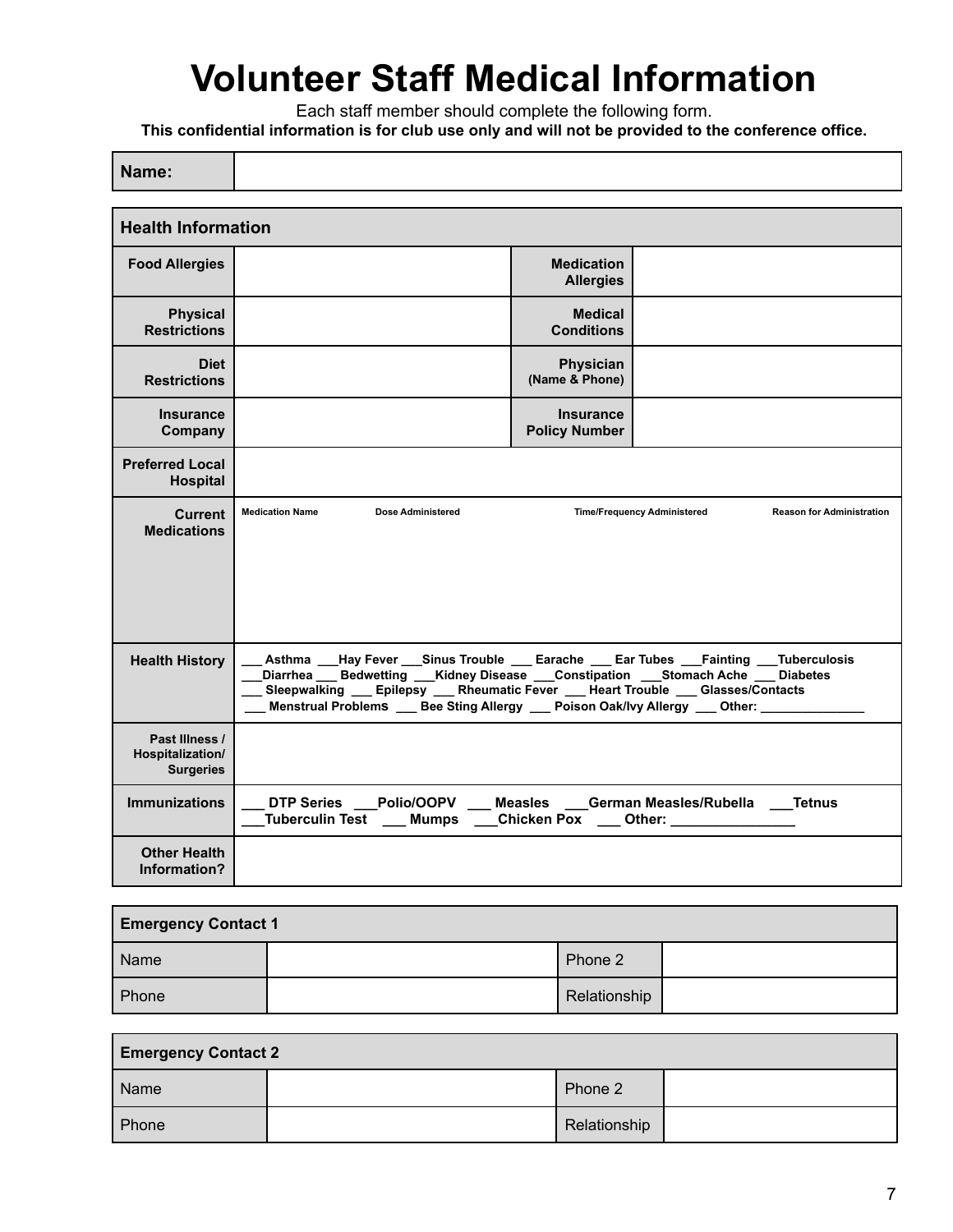### **Adventist Risk Management Personal Vehicle Usage Guidelines**

#### **Please provide a copy of this document to every potential driver. Drivers must:**

- Be at least 25 years of age
- Carry a minimum of \$100,000 per person/\$300,000 per occurrence limits of liability. (See *Section Y 29 20 3.b* for regular use insurance requirements.)
- Provide a copy of their driver's license and vehicle insurance. ONLY drivers with a good driving record (no more than two traffic citations and no at-fault accidents) will be allowed to operate a vehicle on behalf of the church.
- Submit a copy of the "Volunteer Staff Application Form" to the Conference Office



- Require occupants to wear seatbelts.
- Not engage in "distracted driving" (no cell phone, texting, eating, drinking, reading, navigation system adjustments, or boisterous children discipline while the vehicle is in motion).
- Not overload vehicles.
- Verify that the vehicle is in good working order (tires, wiper blades, all lights, etc.).

For long trips, ensure that there are sufficient drivers so that no one is required to drive more than three hours at a stretch.

If someone other than the owner will be driving the vehicle, obtain information on the owner's insurance (company name, policy number, and policy term) and give this information to the person who will be driving the vehicle. The driver will need this information if an accident occurs. Adventist Risk Management does not recommend the use of non-owned autos on approved events. If non-owned vehicles are used, however, adhere to the following guidelines: Adventist Risk Management's auto insurance policy provides coverage for non-owned vehicles on an excess basis. It is designed to protect the organization, not the vehicle owner. In the event of an accident, the vehicle owner must go to his/her insurance company first.

Make sure drivers understand that their personal auto insurance is "primary" and that his insurance is responsible for any damage done by the vehicle or to the vehicle. Agree with the owner or driver on who will be responsible for any comprehensive or collision deductibles that might apply to damage done to the borrowed vehicle.

Refer to the North American Division Working Policy, *Section S 60 31 Vehicle Insurance* and *Section Y 29 Automobile Policy.*

Every insurance policy contains limits, conditions, and exclusions. Read the policy carefully, because it may not respond to all claims for damage.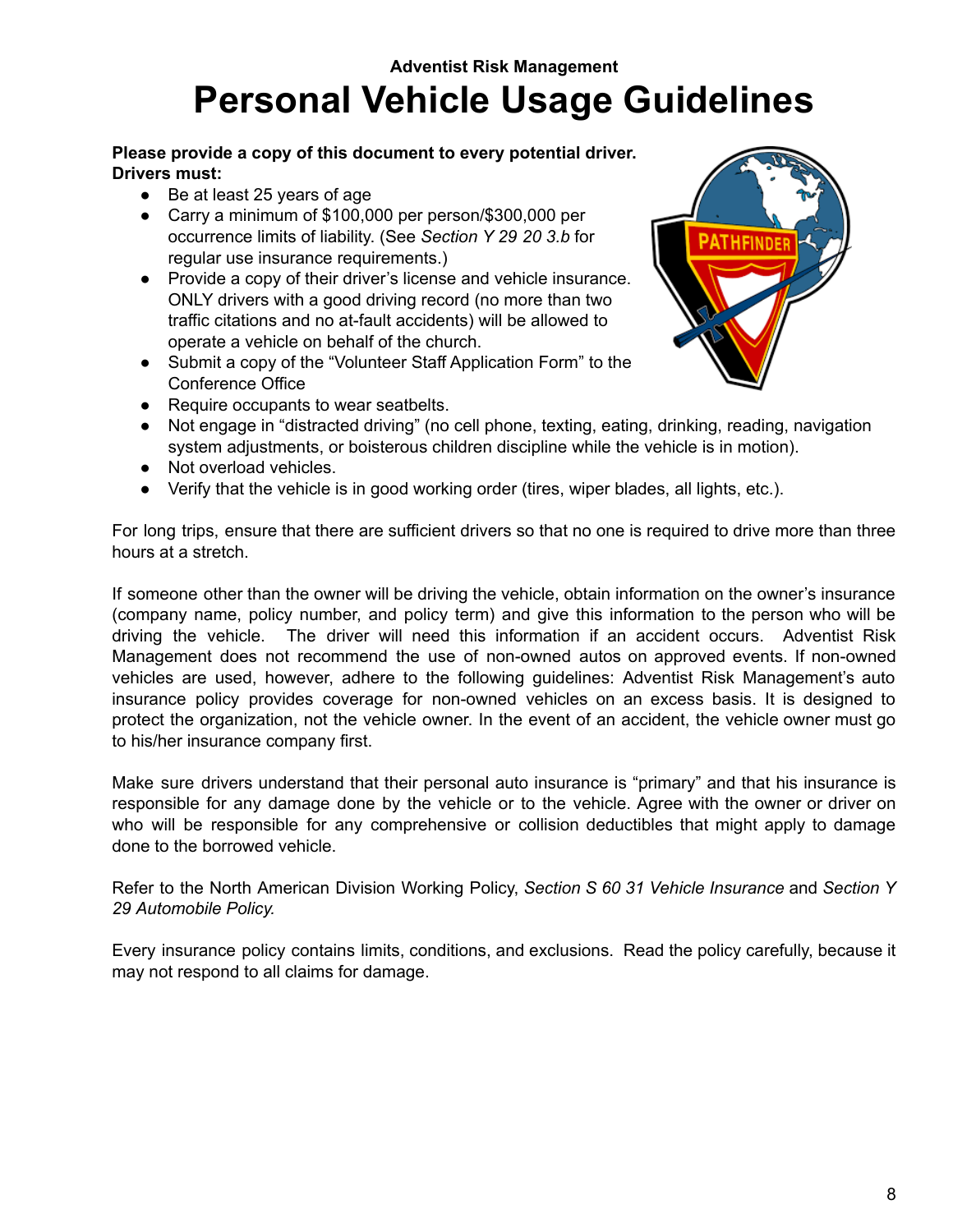### **Volunteer Staff Reference Check** Year: \_\_\_\_\_\_\_

The references provided by all volunteer staff applicants must be checked yearly using this form. **This information is to remain confidential and should be submitted to the conference office along with the volunteer staff's application form.**

| <b>Name of Applicant</b>                                                                          |       |       |              |                                        |
|---------------------------------------------------------------------------------------------------|-------|-------|--------------|----------------------------------------|
| Church / Club                                                                                     |       |       |              |                                        |
| #1 Reference's Name                                                                               |       |       |              |                                        |
| Reference's Title                                                                                 |       |       |              |                                        |
| Date & Time of Contact                                                                            |       |       |              |                                        |
| Person Making the Contact                                                                         |       |       |              |                                        |
| <b>Method of Contact</b>                                                                          | Phone | Email | Face-to-Face | Other:                                 |
| Summary of the remarks<br>concerning the applicant's<br>fitness and suitability for youth<br>work |       |       |              |                                        |
| #2 Reference's Name                                                                               |       |       |              |                                        |
| Reference's Title                                                                                 |       |       |              |                                        |
| Date & Time of Contact                                                                            |       |       |              |                                        |
| Person Making the Contact                                                                         |       |       |              |                                        |
| <b>Method of Contact</b>                                                                          | Phone | Email | Face-to-Face | Other: $\sqrt{\frac{2}{1-\frac{1}{2}}$ |
| Summary of the remarks<br>concerning the applicant's<br>fitness and suitability for youth<br>work |       |       |              |                                        |
| #3 Reference's Name                                                                               |       |       |              |                                        |
| Reference's Title                                                                                 |       |       |              |                                        |
| Date & Time of Contact                                                                            |       |       |              |                                        |
| Person Making the Contact                                                                         |       |       |              |                                        |
| <b>Method of Contact</b>                                                                          | Phone | Email | Face-to-Face | Other: $\overline{\phantom{a}}$        |
| Summary of the remarks<br>concerning the applicant's<br>fitness and suitability for youth<br>work |       |       |              |                                        |

**Director's Signature: \_\_\_\_\_\_\_\_\_\_\_\_\_\_\_\_\_\_\_\_\_\_\_\_\_\_\_\_\_\_\_\_\_\_\_\_ Date: \_\_\_\_\_\_\_\_\_\_\_\_\_\_**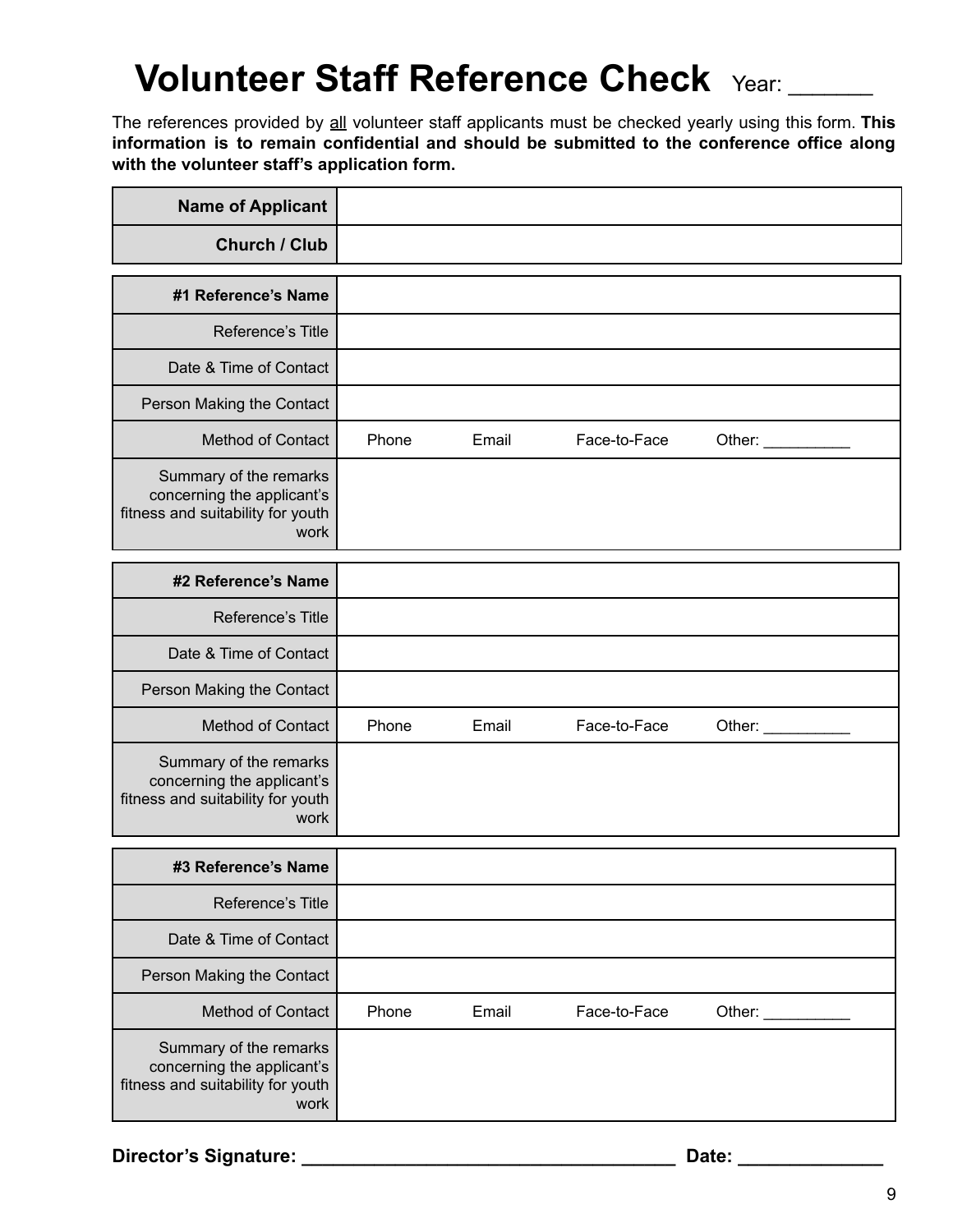### **Volunteer Paperwork Checklist**

This checklist is designed to help club directors ensure that all volunteer staff paperwork has been collected from each individual.

| <b>Name</b> | Volunteer<br>Staff<br>Application | Volunteer<br>Staff<br>Medical<br>Information | Adventist<br>Screening<br>Verification | Car<br>Insurance | Driver's<br>License | Volunteer<br>Staff<br>Reference<br>Check | Other: |
|-------------|-----------------------------------|----------------------------------------------|----------------------------------------|------------------|---------------------|------------------------------------------|--------|
|             |                                   |                                              |                                        |                  |                     |                                          |        |
|             |                                   |                                              |                                        |                  |                     |                                          |        |
|             |                                   |                                              |                                        |                  |                     |                                          |        |
|             |                                   |                                              |                                        |                  |                     |                                          |        |
|             |                                   |                                              |                                        |                  |                     |                                          |        |
|             |                                   |                                              |                                        |                  |                     |                                          |        |
|             |                                   |                                              |                                        |                  |                     |                                          |        |
|             |                                   |                                              |                                        |                  |                     |                                          |        |
|             |                                   |                                              |                                        |                  |                     |                                          |        |
|             |                                   |                                              |                                        |                  |                     |                                          |        |
|             |                                   |                                              |                                        |                  |                     |                                          |        |
|             |                                   |                                              |                                        |                  |                     |                                          |        |
|             |                                   |                                              |                                        |                  |                     |                                          |        |
|             |                                   |                                              |                                        |                  |                     |                                          |        |
|             |                                   |                                              |                                        |                  |                     |                                          |        |
|             |                                   |                                              |                                        |                  |                     |                                          |        |
|             |                                   |                                              |                                        |                  |                     |                                          |        |
|             |                                   |                                              |                                        |                  |                     |                                          |        |
|             |                                   |                                              |                                        |                  |                     |                                          |        |
|             |                                   |                                              |                                        |                  |                     |                                          |        |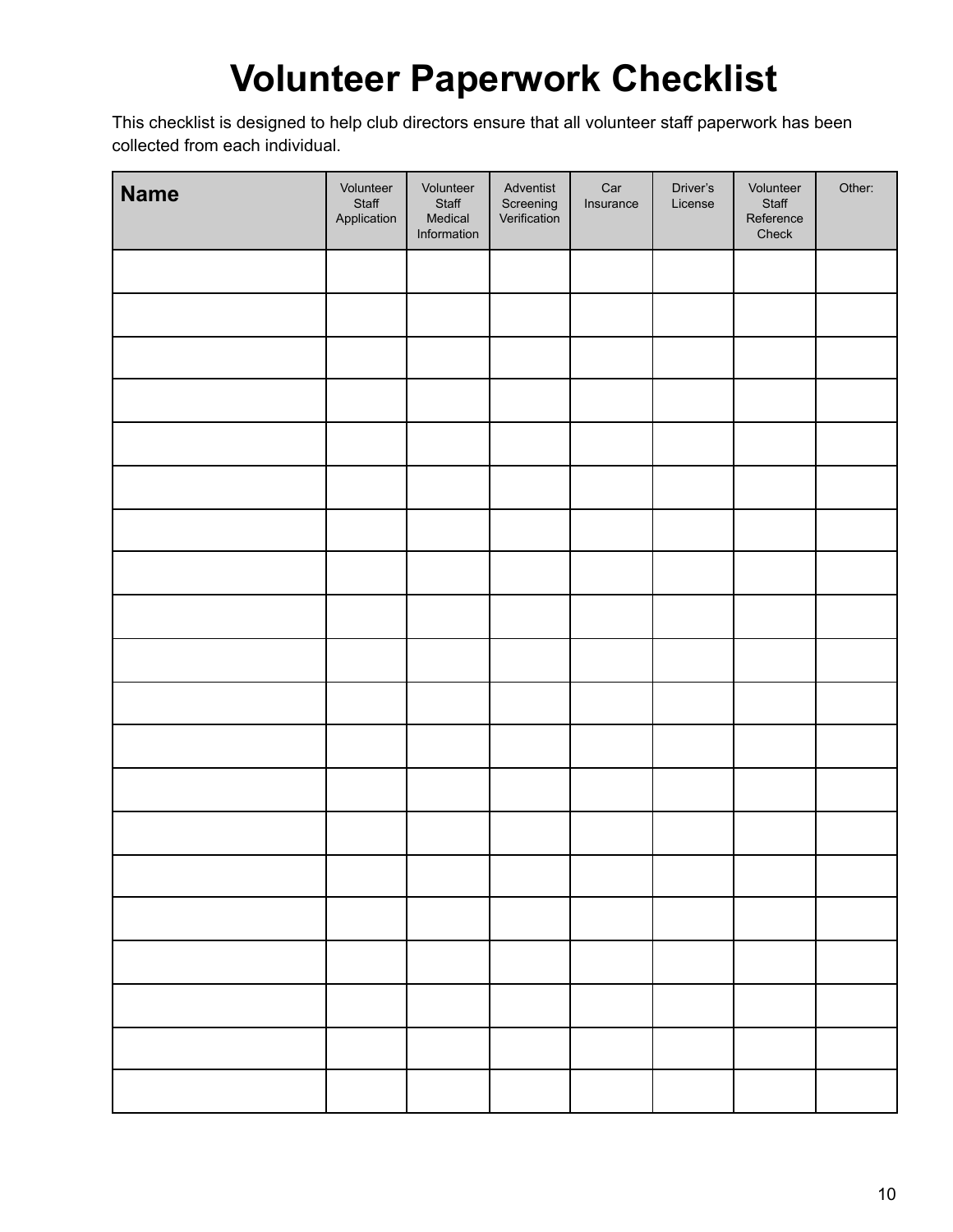# **Pathfinder Membership Application**

This confidential information will be kept for Club use only.

#### **Membership Requirements:**

- Be at least 10 and in the 5th Grade or under age 18
- Faithfully attend scheduled club activities
- Agree to follow the guidelines set forth by the local club including paying fees
- Follow the Pathfinder Pledge (*By the grace of God, I will be pure, kind, and true. I will keep the Pathfinder Law. I will be a servant of God and a friend to man.*)
- Follow the Pathfinder Law (*Keep the morning watch. Do my honest part. Care for my body. Keep a level eye. Be courteous and obedient. Walk softly in the sanctuary. Keep a song in my heart. Go on God's errands.*)



|                                        | <b>Child's Personal Information</b>                                                                         |                                    | <b>Application Date:</b> |
|----------------------------------------|-------------------------------------------------------------------------------------------------------------|------------------------------------|--------------------------|
| <b>Last Name</b>                       |                                                                                                             | <b>First Name</b>                  |                          |
| <b>Birthdate</b>                       |                                                                                                             | Age                                |                          |
| Grade                                  |                                                                                                             | <b>School</b>                      |                          |
| Child's Phone #<br>(optional)          |                                                                                                             | <b>Child's Email</b><br>(optional) |                          |
| <b>Home Address</b>                    |                                                                                                             |                                    |                          |
| <b>Baptized?</b>                       |                                                                                                             | <b>Baptism Date</b>                |                          |
| <b>Religious</b><br><b>Affiliation</b> |                                                                                                             | <b>Home Church</b>                 |                          |
| <b>Other Personal</b><br>Information?  |                                                                                                             |                                    |                          |
|                                        | I would like to join the Pathfinder Club and agree to<br>abide by the membership requirements listed above. | <b>Child's Signature:</b>          | Date:                    |

| Parent / Guardian #1 Info |  | Relationship to child: |                   | Does the child live with this person? |  |  |
|---------------------------|--|------------------------|-------------------|---------------------------------------|--|--|
| <b>Last Name</b>          |  |                        | <b>First Name</b> |                                       |  |  |
| <b>Address</b>            |  |                        | Phone #1          |                                       |  |  |
| <b>Email</b>              |  |                        | Phone #2          |                                       |  |  |

| Parent / Guardian #2 Info | Relationship to child: |                   | Does the child live with this person? |
|---------------------------|------------------------|-------------------|---------------------------------------|
| <b>Last Name</b>          |                        | <b>First Name</b> |                                       |
| <b>Address</b>            |                        | Phone #1          |                                       |
| <b>Email</b>              |                        | Phone #2          |                                       |

|             | Alternate Emergency Contacts Relationship to child: |              | Does the child live with this person? |
|-------------|-----------------------------------------------------|--------------|---------------------------------------|
| <b>Name</b> |                                                     | <b>Phone</b> |                                       |
| <b>Name</b> |                                                     | <b>Phone</b> |                                       |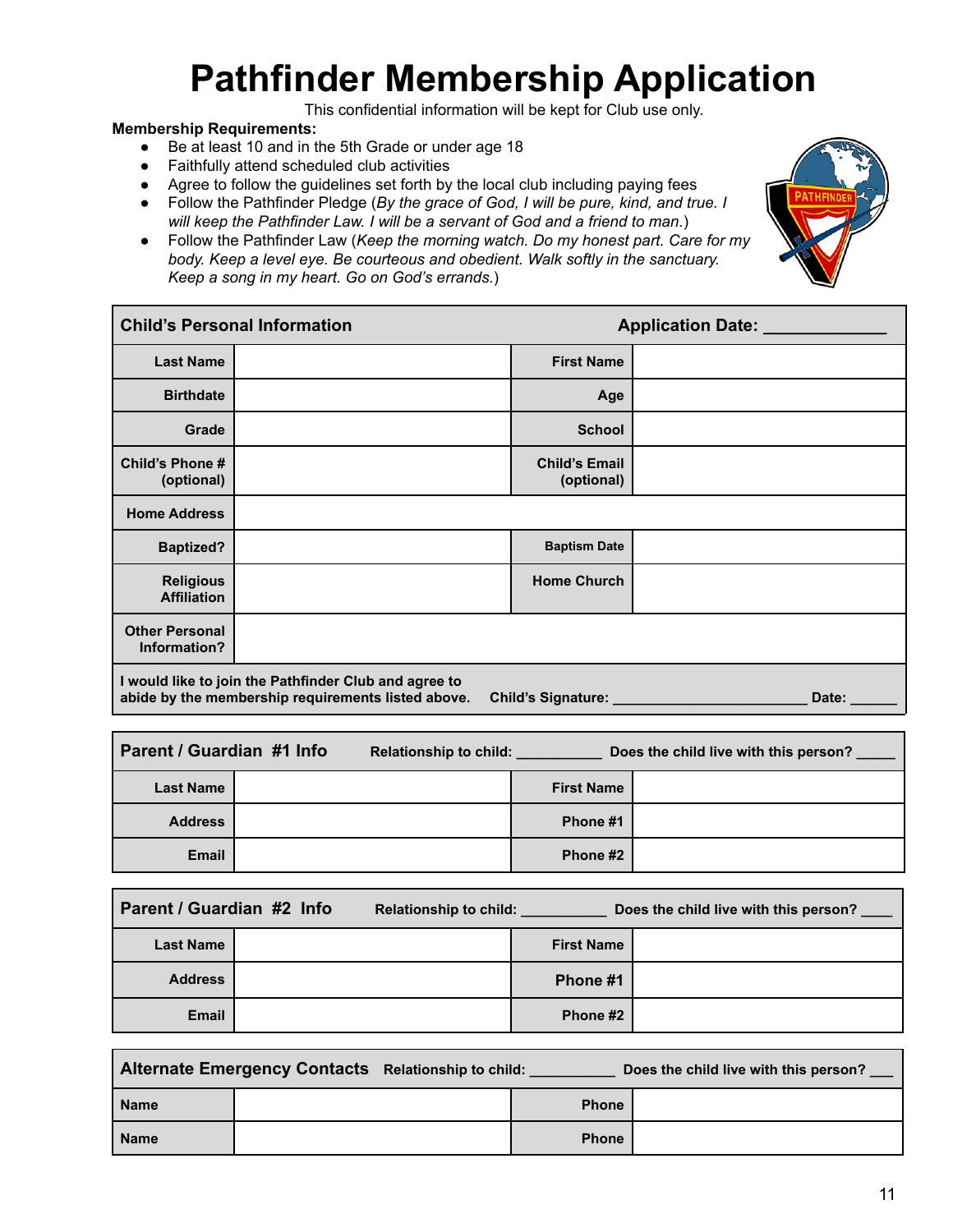| <b>Health Information</b>                       |                                                                                                                                                                                                                                                                                                                                                           |                                          |                                                                                       |                                 |
|-------------------------------------------------|-----------------------------------------------------------------------------------------------------------------------------------------------------------------------------------------------------------------------------------------------------------------------------------------------------------------------------------------------------------|------------------------------------------|---------------------------------------------------------------------------------------|---------------------------------|
| <b>Food Allergies</b>                           |                                                                                                                                                                                                                                                                                                                                                           | <b>Medication</b><br><b>Allergies</b>    |                                                                                       |                                 |
| <b>Physical</b><br><b>Restrictions</b>          |                                                                                                                                                                                                                                                                                                                                                           | <b>Medical</b><br><b>Conditions</b>      |                                                                                       |                                 |
| <b>Preferred Local</b><br><b>Hospital</b>       |                                                                                                                                                                                                                                                                                                                                                           | <b>Physician</b><br>(Name & Phone)       |                                                                                       |                                 |
| <b>Insurance</b><br>Company                     |                                                                                                                                                                                                                                                                                                                                                           | <b>Insurance</b><br><b>Policy Number</b> |                                                                                       |                                 |
| <b>Diet</b><br><b>Restrictions</b>              |                                                                                                                                                                                                                                                                                                                                                           |                                          |                                                                                       |                                 |
| Current<br><b>Medications</b>                   | <b>Medication Name</b><br><b>Dose Administered</b>                                                                                                                                                                                                                                                                                                        |                                          | <b>Time/Frequency Administered</b>                                                    | <b>Reason for Administering</b> |
| <b>Health History</b>                           | Asthma ___Hay Fever ___Sinus Trouble ____ Earache ____ Ear Tubes ___Fainting ___Tuberculosis<br>Diarrhea Bedwetting Kidney Disease Constipation Stomach Ache Diabetes<br>Sleepwalking __ Epilepsy __ Rheumatic Fever __ Heart Trouble __ Glasses/Contacts<br>Menstrual Problems ___ Bee Sting Allergy ___ Poison Oak/Ivy Allergy ___ Other: _____________ |                                          |                                                                                       |                                 |
| <b>Past Illness/Surgery</b><br>Hospitalization/ |                                                                                                                                                                                                                                                                                                                                                           |                                          |                                                                                       |                                 |
| <b>Immunizations</b>                            | DTP Series Polio/OOPV<br>Tuberculin Test ___ Mumps                                                                                                                                                                                                                                                                                                        |                                          | Measles German Measles/Rubella Tetnus<br>Chicken Pox <u>___</u> Other: ______________ |                                 |
| <b>Other Health</b><br>Information?             |                                                                                                                                                                                                                                                                                                                                                           |                                          |                                                                                       |                                 |

#### **Approval Section:**

#### **Parent/ Guardian Consent:**

As a parent or legal guardian of \_\_\_\_\_\_\_\_\_\_\_\_\_\_\_\_\_\_\_\_\_\_\_\_\_\_\_, I am in favor of him/her attending all club functions and accept the membership conditions named above. In consideration of the benefits derived from membership, I hereby voluntarily waive any claim against the club of the Arkansas-Louisiana Conference of Seventh-day Adventists for any accidents which may arise in connection with the activities of the Pathfinder Club. The health history as stated is correct as far as I know, and the person herein described has permission to engage in all prescribed club activities. I give permission for my child to be photographed and his/her picture posted on club social media and web sites. I will assist the applicant in observing the rules of the Pathfinder organization and will encourage him/her to take part in all club activities. I agree to pay the fee required for Pathfinder membership with the conference. Permission for photo copying this information and health record is granted for use by the Pathfinder Club only.

#### **Authorization to Treat a Minor:**

I (we) the undersigned parent or legal guardian of \_\_\_\_\_\_\_\_\_\_\_\_\_\_\_\_\_\_\_\_\_\_, in case of emergency, hereby give permission to the physician selected by the club director to hospitalize, secure proper treatment, and to order injections or anesthesia for my child. The health history as stated above is correct as far as I know. A photocopy of this shall be valid as the original. I consent for club staff to administer over-the-counter drugs at their discretion with parent notification.

| <b>Parent/Guardian Signature:</b> | <b>Printed Name:</b> | Date: |
|-----------------------------------|----------------------|-------|
| <b>Parent/Guardian Signature:</b> | <b>Printed Name:</b> | Date: |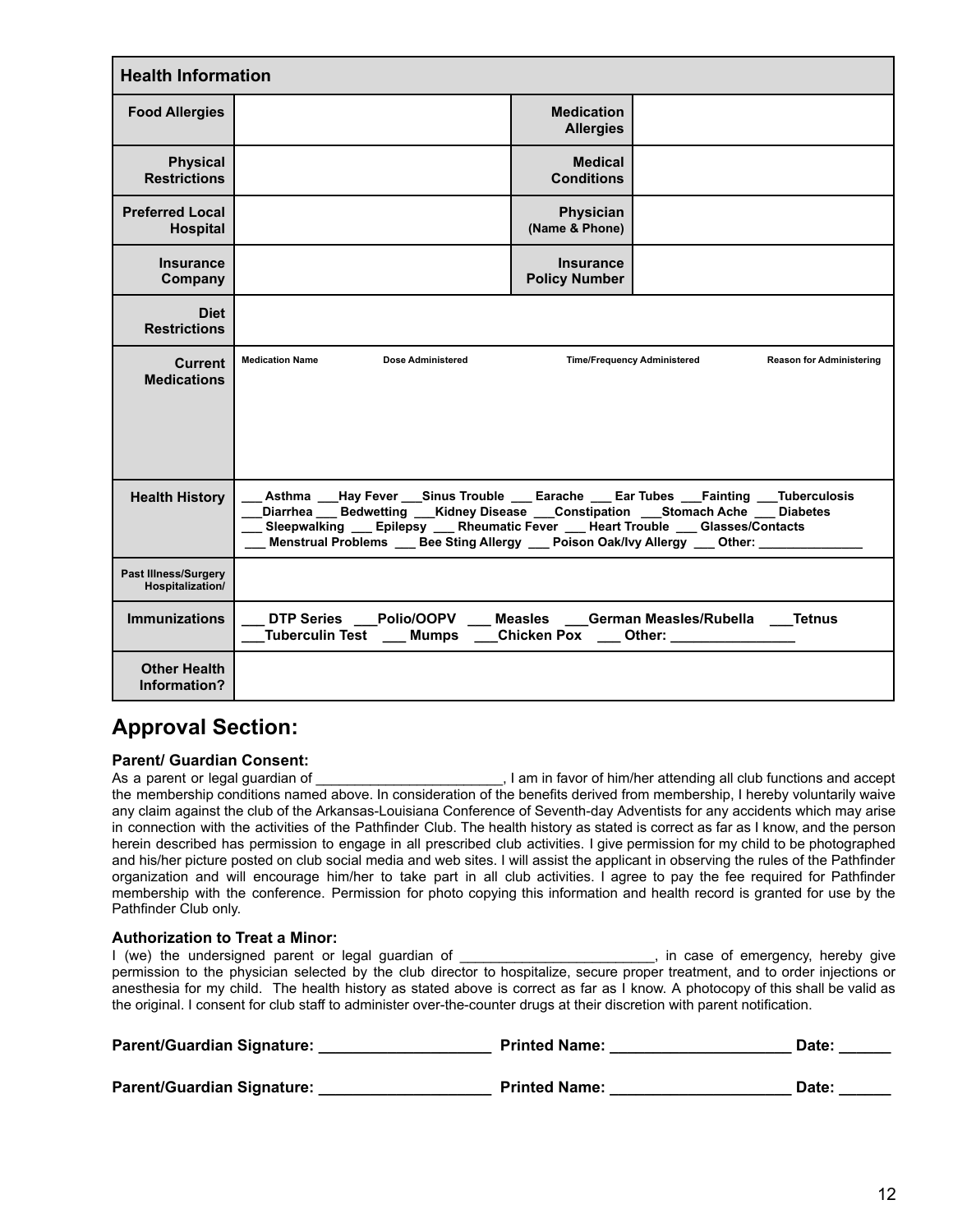# **Pathfinder Club Outing Permission Slip**

|                                                                                                                                                                                                                                                                                                                                                                                                                                                                                                                                                                                                                                                                  | the parent/legal guardian of |
|------------------------------------------------------------------------------------------------------------------------------------------------------------------------------------------------------------------------------------------------------------------------------------------------------------------------------------------------------------------------------------------------------------------------------------------------------------------------------------------------------------------------------------------------------------------------------------------------------------------------------------------------------------------|------------------------------|
|                                                                                                                                                                                                                                                                                                                                                                                                                                                                                                                                                                                                                                                                  |                              |
|                                                                                                                                                                                                                                                                                                                                                                                                                                                                                                                                                                                                                                                                  |                              |
| (Event Name Event Location) _____________________ in (Event City) _______________                                                                                                                                                                                                                                                                                                                                                                                                                                                                                                                                                                                |                              |
|                                                                                                                                                                                                                                                                                                                                                                                                                                                                                                                                                                                                                                                                  |                              |
| My child has permission to travel with the Pathfinder Club and participate in<br>all activities associated with this outing. I have already completed and given<br>to the club director, my child's Health/Medical Information & Consent Form,<br>which includes a signed consent to medical treatment. In the event of an<br>emergency, medical measures will be taken, and every attempt will be made<br>to notify the parent/legal guardian by telephone.<br>A photocopy of this form is as valid as the original. This permission will<br>remain in effect until the date of this event has passed, or it is revoked in<br>writing by parent/legal guardian. |                              |
|                                                                                                                                                                                                                                                                                                                                                                                                                                                                                                                                                                                                                                                                  |                              |
|                                                                                                                                                                                                                                                                                                                                                                                                                                                                                                                                                                                                                                                                  |                              |
|                                                                                                                                                                                                                                                                                                                                                                                                                                                                                                                                                                                                                                                                  |                              |
|                                                                                                                                                                                                                                                                                                                                                                                                                                                                                                                                                                                                                                                                  |                              |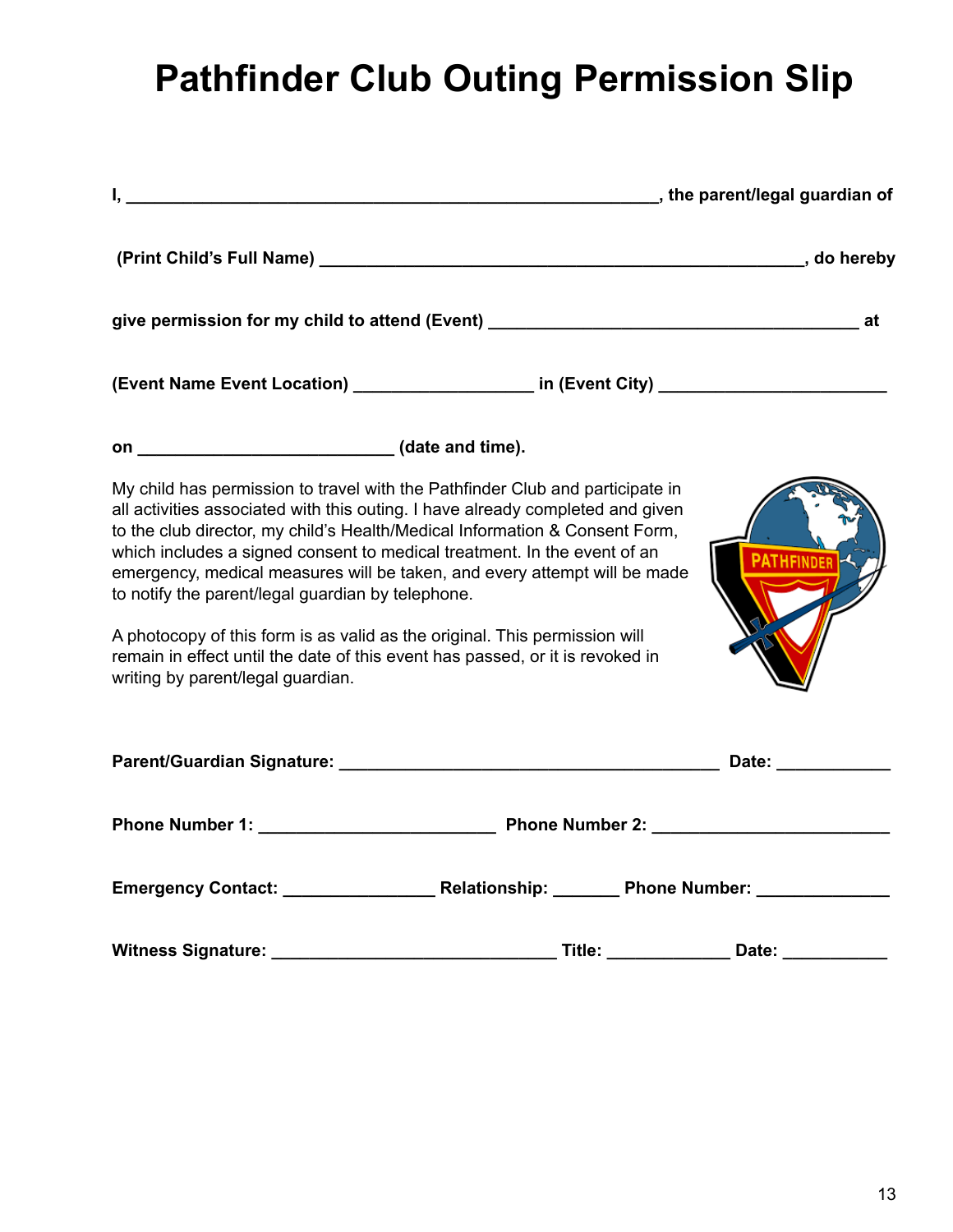### **How to Use the Pathfinder Record Sheet**

**General Instructions:** Print one "Pathfinder Record Sheet" for each person. For durability, make the copies on cardstock. Three-hole-punch the pages and keep them in a binder.

**Account Records:** Use the sheet to record fees owed and payments made, such as dues, events, uniforms, t-shirts, etc.. Does each Pathfinder have an "account" where they are saving for an upcoming camporee or mission trip? Split the Account Record chart and use the left side for general accounting and the right side as a savings account log.

| <b>Example Account Records for Brooklyn Smith</b> |                                   |           |                |                |  |             |                          |           |       |                |
|---------------------------------------------------|-----------------------------------|-----------|----------------|----------------|--|-------------|--------------------------|-----------|-------|----------------|
| <b>Date</b>                                       | <b>Description</b>                | ٠         | $\blacksquare$ | <b>Balance</b> |  | <b>Date</b> | <b>Description</b>       | ٠         |       | <b>Balance</b> |
| 8/15                                              | Join fee \$85, 1st<br>Payment\$30 | 30.0<br>0 | 85.<br>00      | $-55.00$       |  | 12/13       | Payment                  | 75.0<br>0 |       | $-30.00$       |
| 11/01                                             | <b>TLT Conference Fee</b>         |           | 50<br>00       | $-105.00$      |  | 01/14       | Paid \$80, Trip Fee \$50 | 80.0<br>0 | 50.00 | 0.00           |

**Honors Earned:** Each time a Pathfinder earns an honor, record it here. This makes your yearly patch ordering so much easier.

**Other Achievements:** Record noteworthy achievements your Pathfinder has made (Certificates, 2nd place at the Pinewood Derby competition, A honor roll, elected to serve as Jr. Deacon, etc). These achievements can be shared during investiture service.

**Conference/Area Events Attended:** Record conference events that a Pathfinder has attended such as Bible Bowl, Honor's Festival, Camporees, or Teen Leadership Training Conferences.

**General Records:** For legal protection, it is a good idea to document anything special or out-of-the-ordinary that happens with your Pathfinders. This includes things such as behavior incidents, meeting with parents, injuries, peer-to-peer incidents, etc. Be sure to record, dates, times, conversation highlights, individuals present, and the steps that were taken.

**Why?:** This information will be very handy when preparing for investiture. This information can also help staff make difficult decisions such as who earns the "Pathfinder Excellence Award" or "Pathfinder of the Year."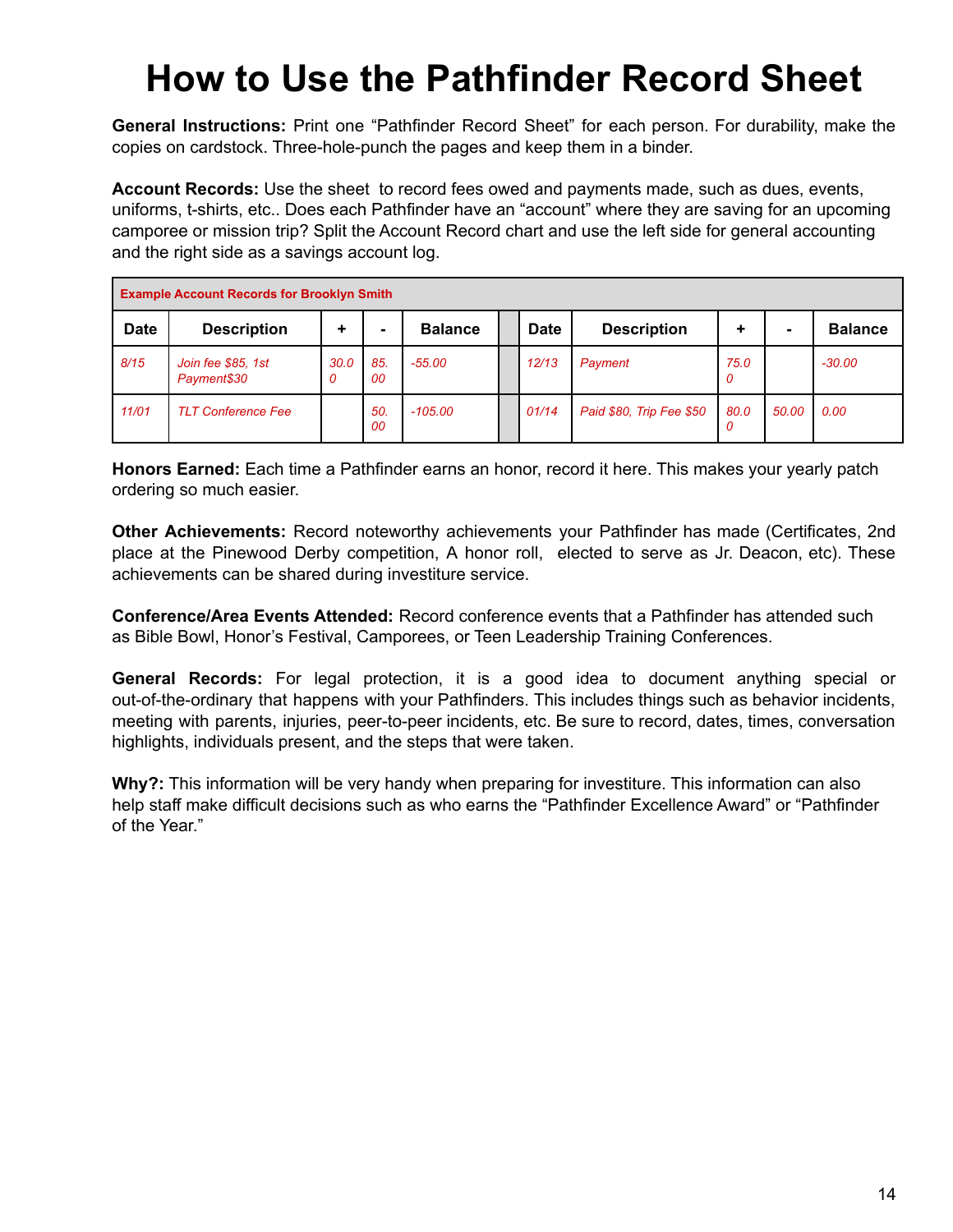| Name:                                     | Jnit: | :ounselor: |        |  |  |
|-------------------------------------------|-------|------------|--------|--|--|
| Investiture Achievement Level Working on: |       |            | Grade. |  |  |

| T-Shirt Size: | Shirt Size: | Pant/Skirt Size: | Size:<br>Belt | Sash Size <sup>.</sup> |
|---------------|-------------|------------------|---------------|------------------------|
|               |             |                  |               |                        |

|             | <b>Account Records</b> |         |                |                |  |             |                    |         |                |                |
|-------------|------------------------|---------|----------------|----------------|--|-------------|--------------------|---------|----------------|----------------|
| <b>Date</b> | <b>Description</b>     | $\ddag$ | $\blacksquare$ | <b>Balance</b> |  | <b>Date</b> | <b>Description</b> | $\ddag$ | $\blacksquare$ | <b>Balance</b> |
|             |                        |         |                |                |  |             |                    |         |                |                |
|             |                        |         |                |                |  |             |                    |         |                |                |
|             |                        |         |                |                |  |             |                    |         |                |                |
|             |                        |         |                |                |  |             |                    |         |                |                |
|             |                        |         |                |                |  |             |                    |         |                |                |
|             |                        |         |                |                |  |             |                    |         |                |                |
|             |                        |         |                |                |  |             |                    |         |                |                |
|             |                        |         |                |                |  |             |                    |         |                |                |
|             |                        |         |                |                |  |             |                    |         |                |                |
|             |                        |         |                |                |  |             |                    |         |                |                |
|             |                        |         |                |                |  |             |                    |         |                |                |
|             |                        |         |                |                |  |             |                    |         |                |                |

| <b>Honors Earned</b>                   |  | <b>Other Achievements</b> |
|----------------------------------------|--|---------------------------|
|                                        |  |                           |
|                                        |  |                           |
|                                        |  |                           |
|                                        |  |                           |
| <b>Conference/Area Events Attended</b> |  |                           |
|                                        |  |                           |
|                                        |  |                           |

| <b>Other General Records</b> |  |  |
|------------------------------|--|--|
|                              |  |  |
|                              |  |  |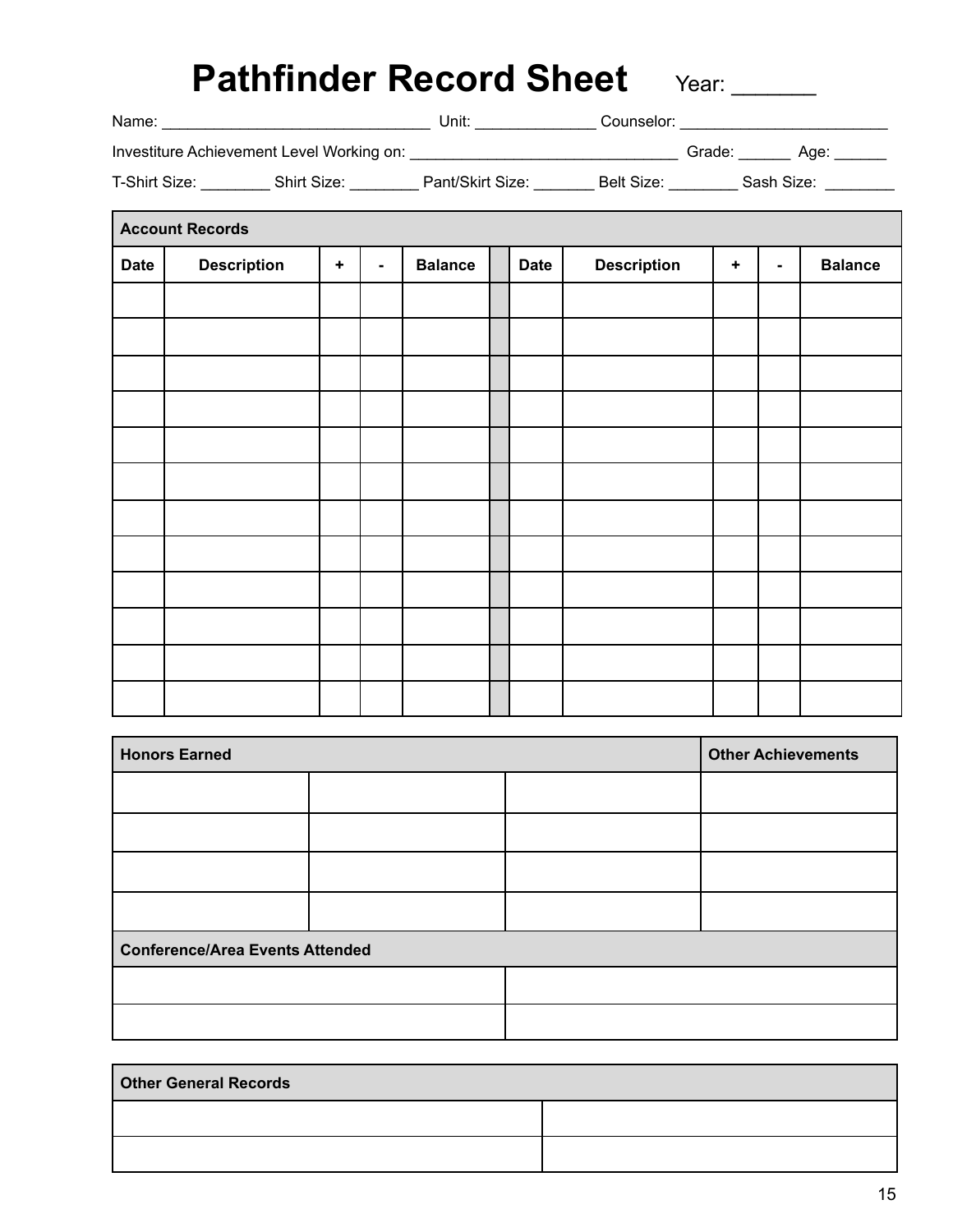### **How to Use Pathfinder Points Record**

The purpose of the points system is to help each Pathfinder strive for excellence and refocus them on **following the Pathfinder Law at any meeting or event attended.** The points record can help you implement Positive Behavior Rewards in your club, which is key in managing behavior. Remember to spend more time praising positive behaviors and less time scolding and punishing. Human nature prompts us to want to please those in authority and to seek praise for our good works.

There are 8 point categories and each is based on the Pathfinder Law. Points categories and descriptions should be posted and well-known by your Pathfinders. **Award only 1 point per category per meeting or event.** (Exception: "Go on God's Errands" & "Keep the Morning Watch" category; only if the person has participated in more than one worship service or service/mission project since the last time points were recorded). **Completing an honor is not point worthy.** The reward for completing an honor is a patch, not points. **If you don't see something in the category description specifically, then it is not point worthy.**

| Key                                                       | Category<br>Earn a Point By:                                       |                                                                            |  |  |  |
|-----------------------------------------------------------|--------------------------------------------------------------------|----------------------------------------------------------------------------|--|--|--|
| М                                                         | Keeping the Morning Watch                                          | Participating In or Leading Out in Church Service or Club Worship          |  |  |  |
| н<br>Doing my Honest Part                                 |                                                                    | Helping Without Being Asked, Completing Assigned Tasks                     |  |  |  |
| в                                                         | Caring for my Body<br>Being Neat, Clean, Safe, & in Proper Uniform |                                                                            |  |  |  |
| L.                                                        | Keeping a Level Eye                                                | Making Good Decisions, Listening, Following Directions                     |  |  |  |
| C.                                                        | <b>Being Courteous &amp; Obedient</b>                              | Treating Others With Respect, Arriving on Time                             |  |  |  |
| W                                                         | Walking Softly in the Sanctuary                                    | Being Quiet, Attentive, and Reverent during Worship Times                  |  |  |  |
| S<br>Keeping a Song in my Heart<br>Having a Good Attitude |                                                                    |                                                                            |  |  |  |
| G                                                         | Going on God's Errands                                             | Participating in a Service/Mission/Evangelism Projects or Similar Activity |  |  |  |

#### **Example:**

- Brooklyn arrived at the meeting on time and wearing her club t-shirt (+1, Be Courteous & Obedient; +1 Care for My Body).
- *● During worship, Brooklyn was quiet and attentive. (+1 Walk Softly in the Sanctuary)*
- Brooklyn listened & followed all directions during her Investiture Achievement class (+1, Keep a Level Eye)
- Brooklyn also reported that she told the Children's Story in church last Sabbath (+1, Keep the Morning Watch).
- Brooklyn's unit counselor also noted that Brooklyn had a poor attitude when it was announced that the Ski *trip had to be postponed due to bad weather (No Point, Keep <sup>a</sup> Song in my Heart Category).*
- One of the staff members circled the C, B, W, L, and M on Brooklyn's points record to note the categories in which she earned points; a total of +5. Before leaving the meeting Brooklyn's counselor praised her for the positive points she accrued and had a brief conversation with her regarding the appropriate attitude to *have when one is disappointed.*

| <b>Example Points Records for Brooklyn Smith</b> |                 |       |             |                 |       |
|--------------------------------------------------|-----------------|-------|-------------|-----------------|-------|
| <b>Date</b>                                      | Kev             | Total | <b>Date</b> | Key             | Total |
| 11/12                                            | M H B L C W S G | 5     |             | M H B L C W S G |       |

**Rewards:** Human nature compels us to behave a certain way to either get something or avoid something. Brainstorm low cost rewards that will appeal to Pathfinders and serve as an incentive. **Due to the developmental stage of our Pathfinders, merely working toward achieving "Pathfinder of the Year" is rarely enough incentive to earn points. Early adolescents have difficulty weighing current actions and choices with rewards that are so far in the future. Consider giving smaller rewards more frequently or quarterly.** Examples: A quarterly drawing- Every 10 points is worth one entry in the drawing. Or, a prize store - Each point is converted to a "dollar" to spend on the items in the store.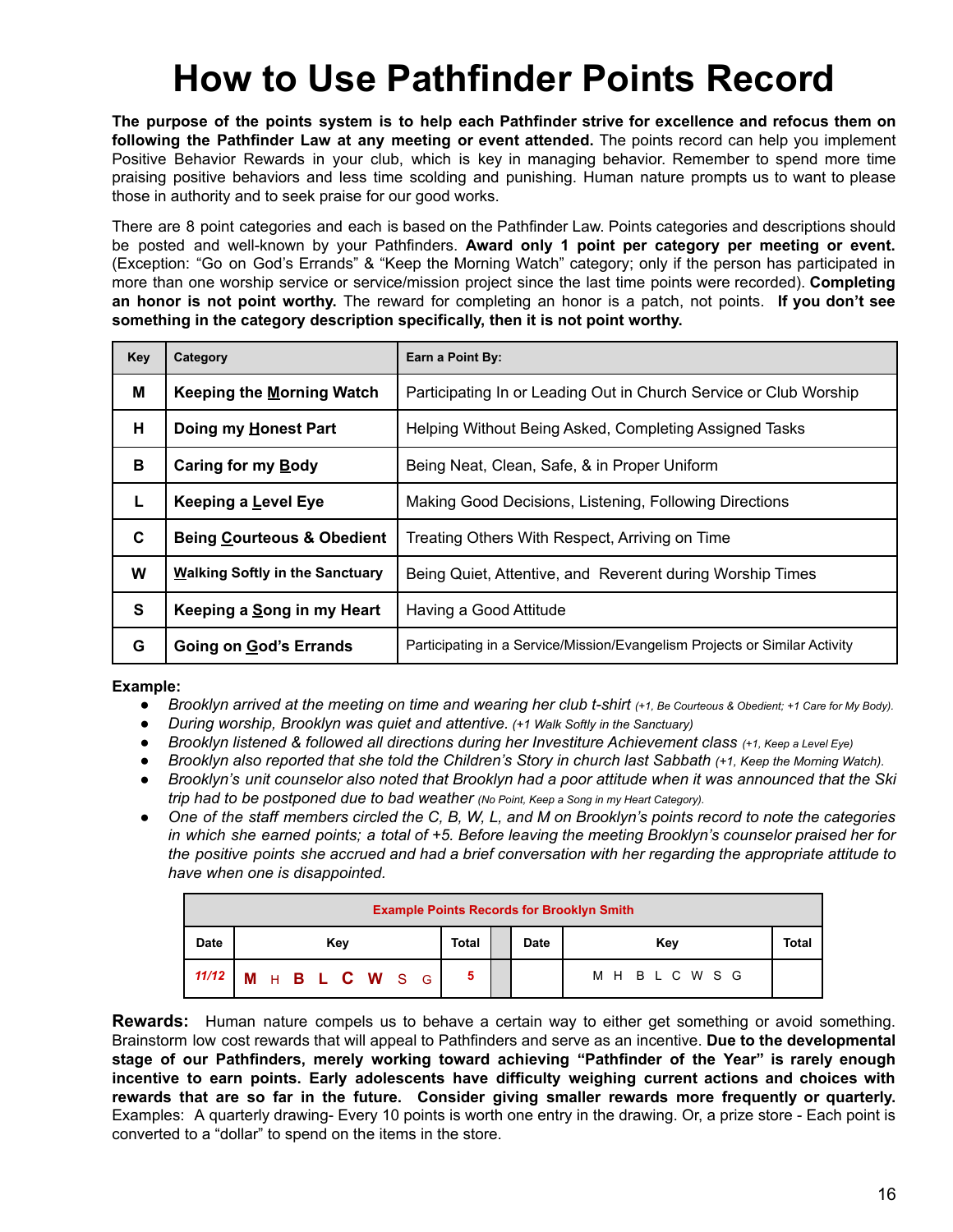### Pathfinder Points Record Year: \_\_\_\_\_

|             | 1st Quarter (one line per meeting or event) |                 |              |      | 2nd Quarter (one line per meeting or event) |       |  |
|-------------|---------------------------------------------|-----------------|--------------|------|---------------------------------------------|-------|--|
| <b>Date</b> |                                             | Key             | <b>Total</b> | Date | Key                                         | Total |  |
|             |                                             | M H B L C W S G |              |      | M H B L C W S G                             |       |  |
|             |                                             | M H B L C W S G |              |      | M H B L C W S G                             |       |  |
|             |                                             | M H B L C W S G |              |      | M H B L C W S G                             |       |  |
|             |                                             | M H B L C W S G |              |      | M H B L C W S G                             |       |  |
|             |                                             | M H B L C W S G |              |      | M H B L C W S G                             |       |  |
|             |                                             | M H B L C W S G |              |      | M H B L C W S G                             |       |  |
|             |                                             | M H B L C W S G |              |      | M H B L C W S G                             |       |  |
|             |                                             | M H B L C W S G |              |      | M H B L C W S G                             |       |  |
|             |                                             | M H B L C W S G |              |      | M H B L C W S G                             |       |  |
|             |                                             | M H B L C W S G |              |      | M H B L C W S G                             |       |  |
|             |                                             | M H B L C W S G |              |      | M H B L C W S G                             |       |  |
|             |                                             | M H B L C W S G |              |      | M H B L C W S G                             |       |  |
|             |                                             | M H B L C W S G |              |      | M H B L C W S G                             |       |  |
|             |                                             | M H B L C W S G |              |      | M H B L C W S G                             |       |  |
|             |                                             | M H B L C W S G |              |      | M H B L C W S G                             |       |  |
|             |                                             | M H B L C W S G |              |      | M H B L C W S G                             |       |  |
|             |                                             | M H B L C W S G |              |      | M H B L C W S G                             |       |  |
|             |                                             | M H B L C W S G |              |      | M H B L C W S G                             |       |  |
|             |                                             | M H B L C W S G |              |      | M H B L C W S G                             |       |  |
|             |                                             | M H B L C W S G |              |      | M H B L C W S G                             |       |  |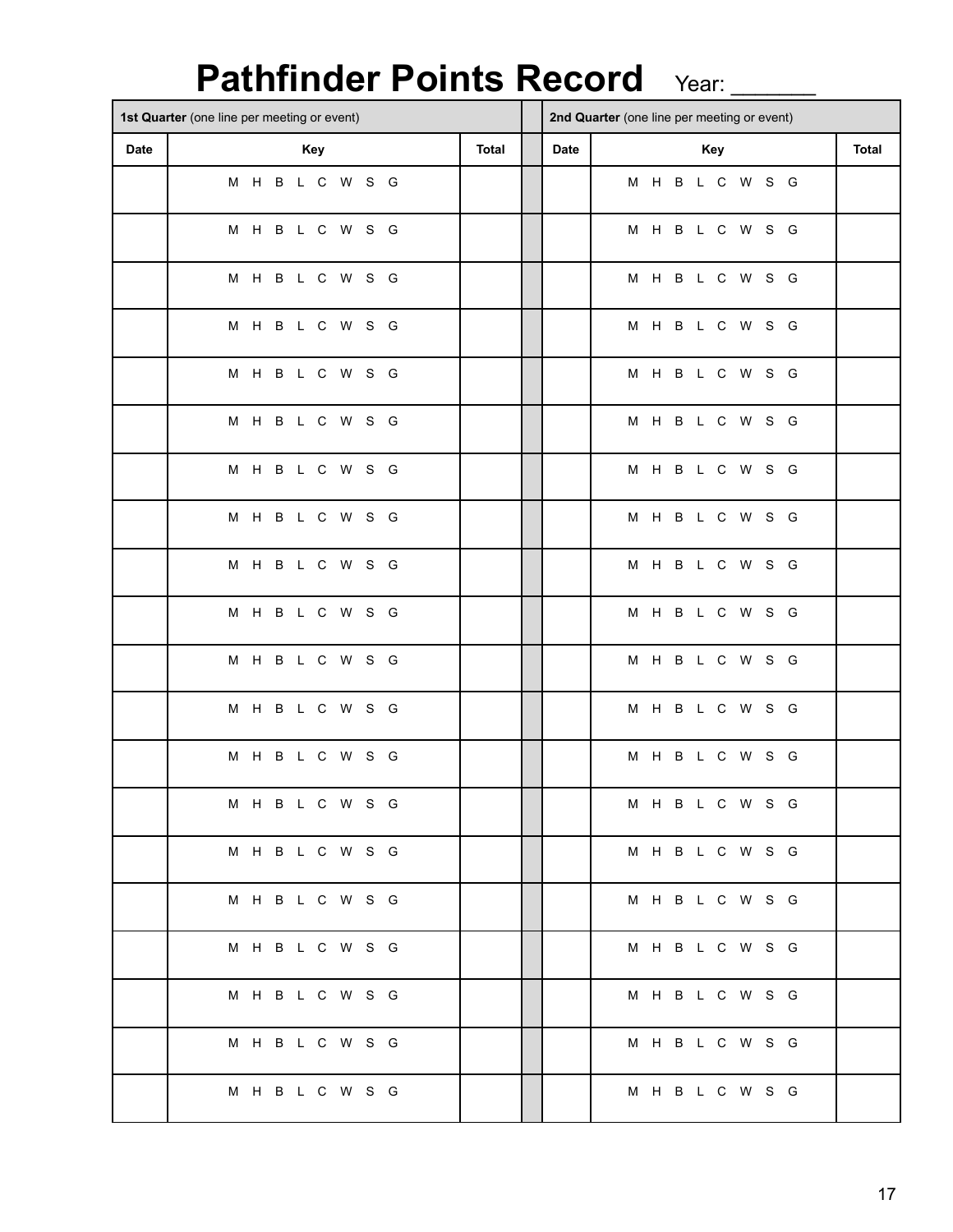|             | 3rd Quarter (one line per meeting or event) |       |      | 4th Quarter (one line per meeting or event) |       |
|-------------|---------------------------------------------|-------|------|---------------------------------------------|-------|
| <b>Date</b> | Key                                         | Total | Date | Key                                         | Total |
|             | M H B L C W S G                             |       |      | M H B L C W S G                             |       |
|             | M H B L C W S G                             |       |      | M H B L C W S G                             |       |
|             | M H B L C W S G                             |       |      | M H B L C W S G                             |       |
|             | M H B L C W S G                             |       |      | M H B L C W S G                             |       |
|             | M H B L C W S G                             |       |      | M H B L C W S G                             |       |
|             | M H B L C W S G                             |       |      | M H B L C W S G                             |       |
|             | M H B L C W S G                             |       |      | M H B L C W S G                             |       |
|             | M H B L C W S G                             |       |      | M H B L C W S G                             |       |
|             | M H B L C W S G                             |       |      | M H B L C W S G                             |       |
|             | M H B L C W S G                             |       |      | M H B L C W S G                             |       |
|             | M H B L C W S G                             |       |      | M H B L C W S G                             |       |
|             | M H B L C W S G                             |       |      | M H B L C W S G                             |       |
|             | M H B L C W S G                             |       |      | M H B L C W S G                             |       |
|             | M H B L C W S G                             |       |      | M H B L C W S G                             |       |
|             | M H B L C W S G                             |       |      | M H B L C W S G                             |       |
|             | M H B L C W S G                             |       |      | M H B L C W S G                             |       |
|             | M H B L C W S G                             |       |      | M H B L C W S G                             |       |
|             | M H B L C W S G                             |       |      | M H B L C W S G                             |       |
|             | M H B L C W S G                             |       |      | M H B L C W S G                             |       |
|             | M H B L C W S G                             |       |      | M H B L C W S G                             |       |

| <b>1st Quarter Total</b> | 2nd Quarter Total | 3rd Quarter Total | 4th Quarter Total | Year's Total | <b>Average Per Quarter</b> |
|--------------------------|-------------------|-------------------|-------------------|--------------|----------------------------|
|                          |                   |                   |                   |              |                            |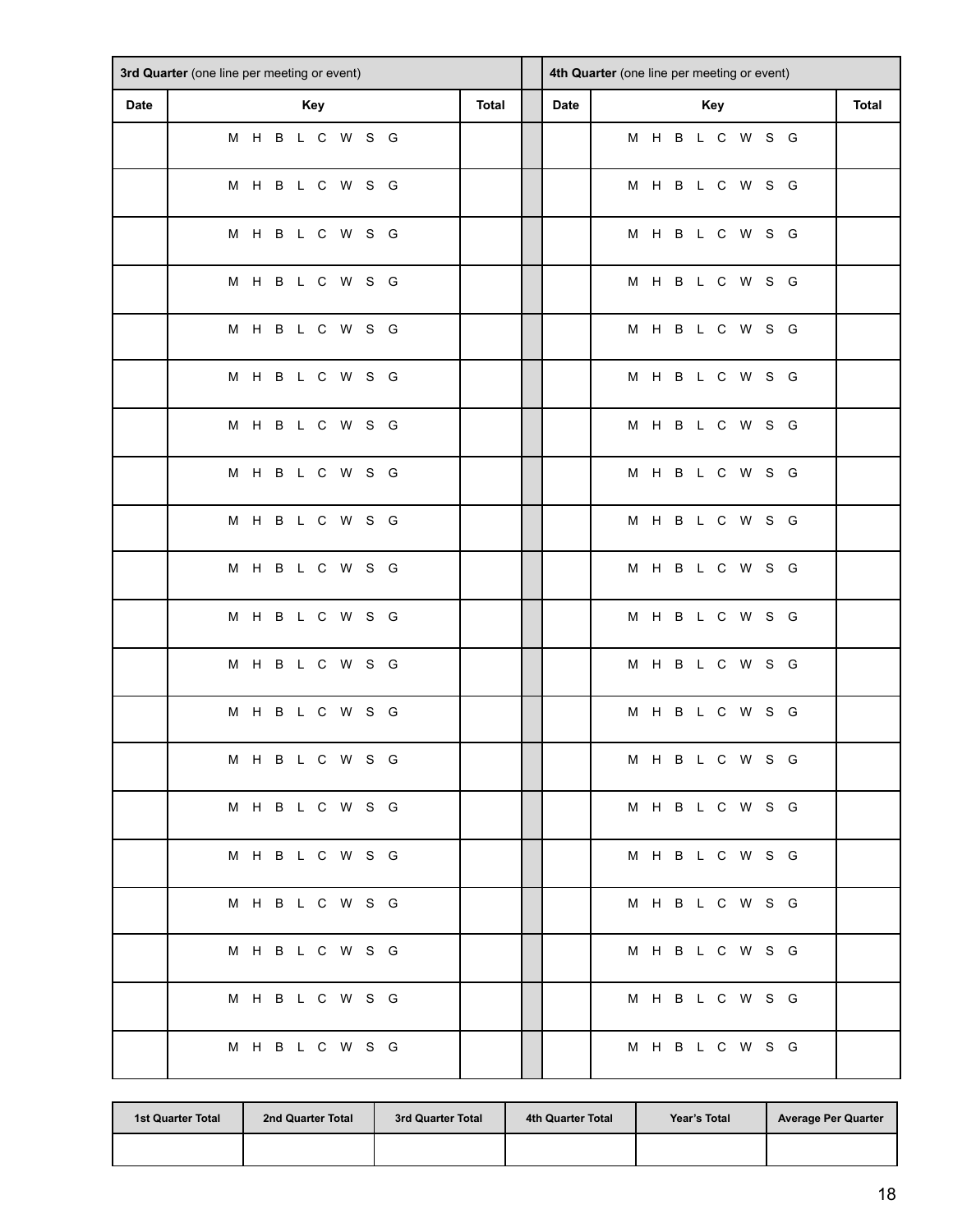# **Pathfinder Points Categories**

| Key          | Category                                        | Earn a Point By:                                                                        |
|--------------|-------------------------------------------------|-----------------------------------------------------------------------------------------|
| M            | <b>Keeping the</b>                              | Participating In or Leading Out in<br><b>Church Service or Club Worship</b>             |
|              | <b>Morning Watch</b>                            |                                                                                         |
| H.           | <b>Doing My Honest</b><br><b>Part</b>           | Helping Without Being Asked,<br><b>Completing Assigned Tasks</b>                        |
| B            | <b>Caring for My Body</b>                       | Being Neat, Clean, Safe, & in<br><b>Proper Uniform</b>                                  |
| L.           | <b>Keeping a Level</b><br><b>Eye</b>            | Making Good Decisions, Listening,<br><b>Following Directions</b>                        |
| $\mathbf{C}$ | <b>Being Courteous &amp;</b><br><b>Obedient</b> | Treating Others With Respect,<br>Arriving on Time                                       |
| W            | <b>Walking Softly in</b><br>the Sanctuary       | Being Quiet, Attentive, and<br><b>Reverent during Worship Times</b>                     |
| S            | Keeping a <u>S</u> ong in<br><b>My Heart</b>    | Having a Good Attitude                                                                  |
| G            | Going on God's<br><b>Errands</b>                | Participating in a<br>Service/Mission/Evangelism<br><b>Projects or Similar Activity</b> |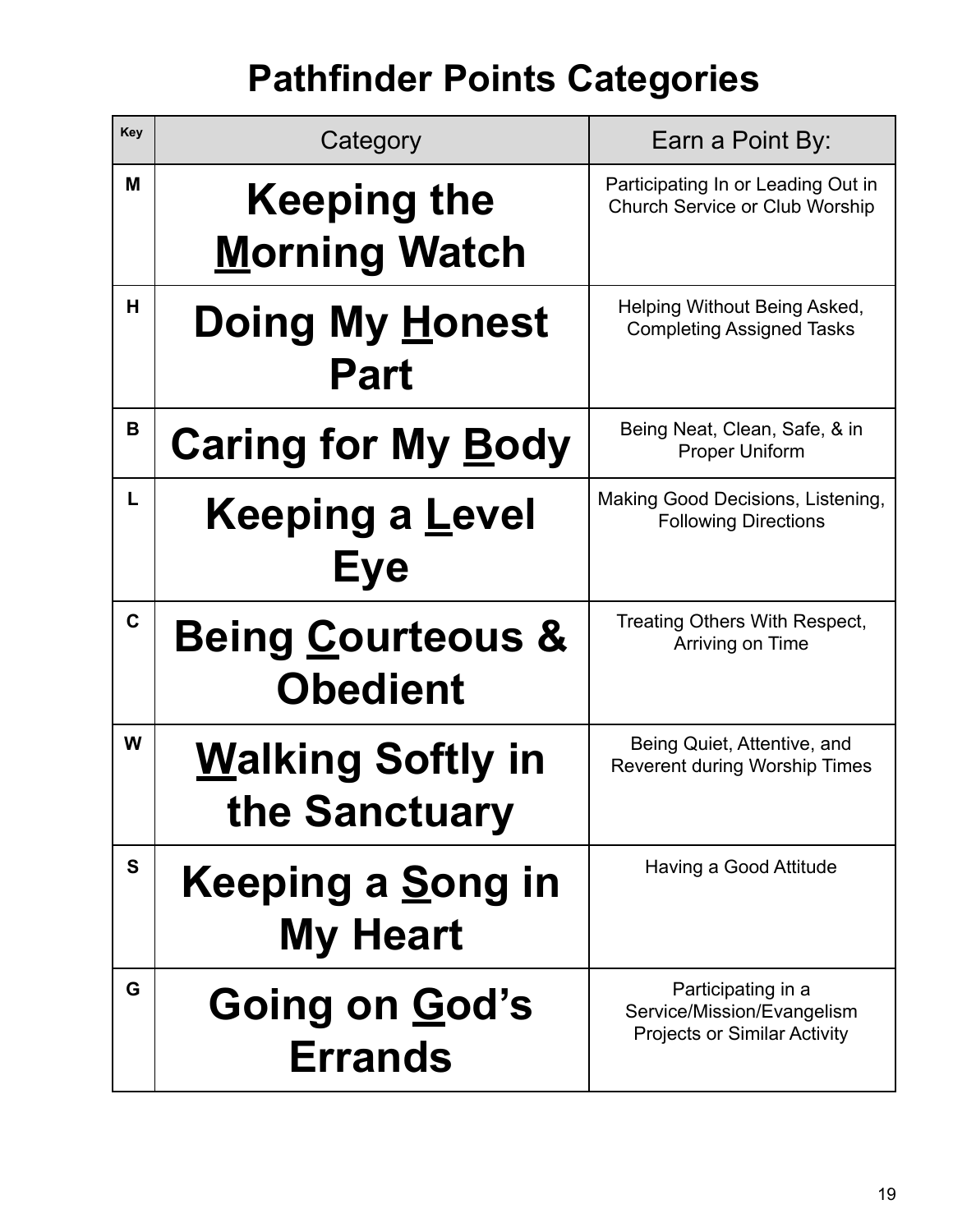# **Pathfinder Award Requirements**

Apart from earning honors and completing Investiture Achievement levels, Pathfinders can also work toward several awards. **The requirements for these awards should be posted and well known by your Pathfinders.**



### **Pathfinder Excellence Award** (formerly known as "Good Conduct")

To be a candidate for the Pathfinder Excellence Award, the Pathfinder must...

- Be an active member of the Pathfinder Club for at least one year prior.
- $\bullet$  Be in grades 5 -12.
- Have completed their Investiture Achievement class for their level.
- Have completed at least four honors in the past year.
- Earn a predetermined amount of points throughout the year
	- $\circ$  By noting a Pathfinder's points earnings, you are taking into consideration their commitment to follow the Pathfinder Law, club attendance, participation in service projects, church attendance and participation, uniform, and behavior.
	- Consider awarding the "Pathfinder Excellence" award to those in the top 50th percentile.

**Insignia:** The Pathfinder should wear the "good conduct" ribbon on his/her uniform. A star should be added to the ribbon for each additional year the award is earned.

**Reward**: Certificate and Ribbon pin. Also consider other additional incentives such as a Pathfinder Bible or a "Pathfinder Gear" item from AdventSource.

**More Information:** http://youth.adventist.org/Ministries/Pathfinders/Pathfinder-Excellence-Award

### **Pathfinder of the Year Award**

To be a candidate for the "Pathfinder of the Year" award, the Pathfinder must…

- Complete the "Pathfinder of the Year" application
- Be an active member of the Pathfinder Club for at least one year prior.
- $\bullet$  Be in grades 5 12.
- Have completed their Investiture Achievement class for their level, including the optional portions.
- Have completed at least six honors in the past year, one of which they have done on their own.
- Earn a predetermined high level of points throughout the year.
	- By noting a Pathfinder's points earnings, you are taking into consideration their commitment to follow the Pathfinder Law, club attendance, participation in service projects, church attendance and participation, uniform, and behavior.
	- Consider selecting the "Pathfinder of the Year" from those in the top 10 percentile.

**Insignia:** The Pathfinder should wear the "Pathfinder of the Year" medal or ribbon on his/her uniform.

**Reward**: Certificate and Medal/Ribbon. This individual should be publicly recognized to the church family. Also consider other additional incentives such as a plaque, a paid week at summer camp, a Pathfinder Bible, or a cash prize.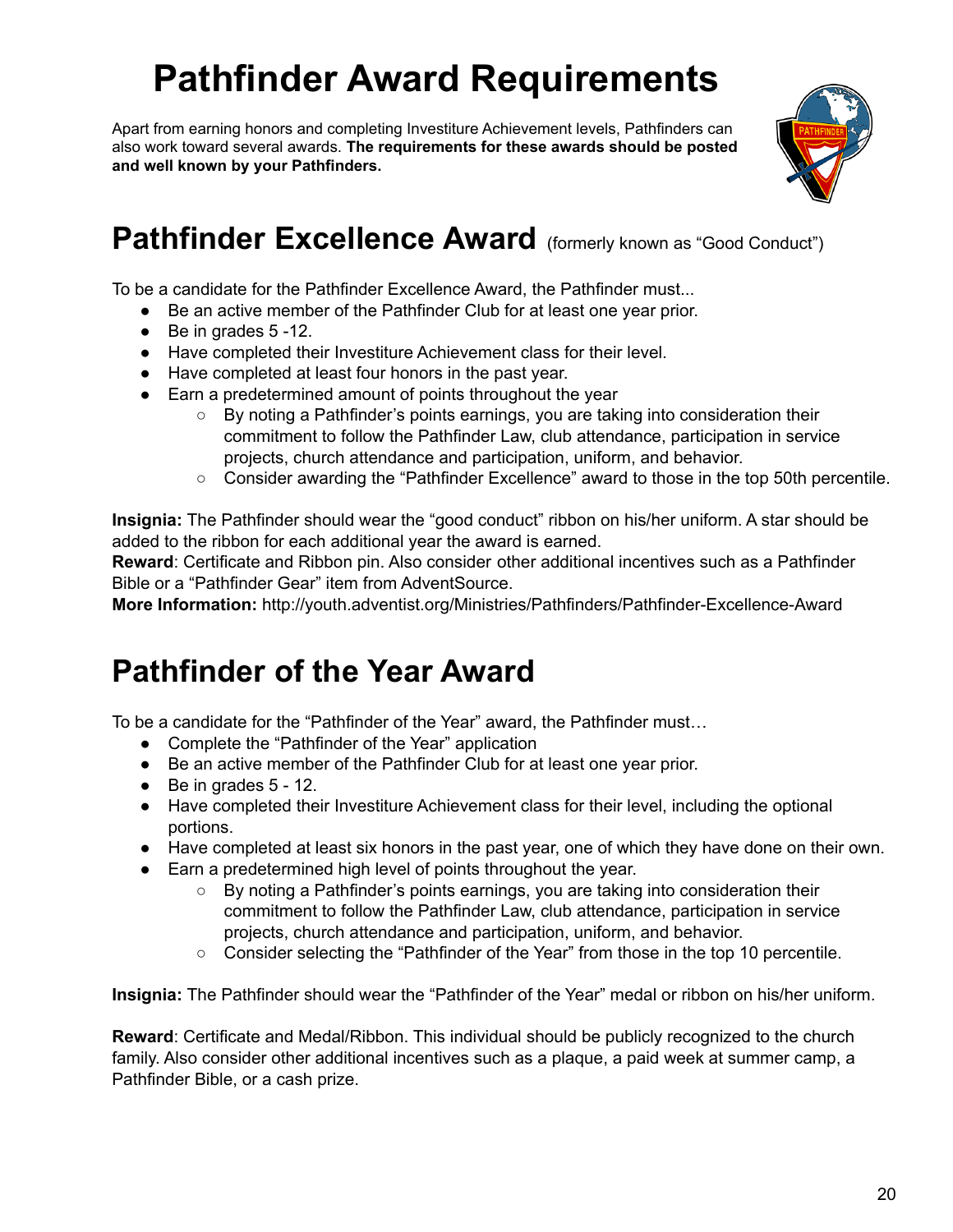# **Pathfinder of the Year Application**

To be a candidate for the "Pathfinder of the Year" award, you must:

- Complete the "Pathfinder of the Year" application
- Be an active member of the Pathfinder Club for at least one year prior.
- $\bullet$  Be in grades  $5 12$ .
- Complete your Investiture Achievement class for your level, including the optional portions.
- Complete at least 6 honors in the past year, 1 of which you have done on your own.
- Earn a high level of points throughout the year.

| <b>Pathfinder's Name:</b> | Date:  |  |
|---------------------------|--------|--|
| Points Earned this Year:  | Grade: |  |

| <b>Investiture Achievement (IA)</b>                |  |  |
|----------------------------------------------------|--|--|
| What level did you<br>complete this year?          |  |  |
| Did you complete the<br>optional portions as well? |  |  |
| Signature of your IA class<br>teacher:             |  |  |

| Honors: List at least 6 honors you completed this year. Circle the one you did on your own and<br>attach the paperwork for this honor. |  |  |  |  |
|----------------------------------------------------------------------------------------------------------------------------------------|--|--|--|--|
|                                                                                                                                        |  |  |  |  |
|                                                                                                                                        |  |  |  |  |
|                                                                                                                                        |  |  |  |  |

| Why do you deserve to be "Pathfinder of the Year?" (use back side if needed) |  |  |
|------------------------------------------------------------------------------|--|--|
|                                                                              |  |  |
|                                                                              |  |  |
|                                                                              |  |  |
|                                                                              |  |  |
|                                                                              |  |  |

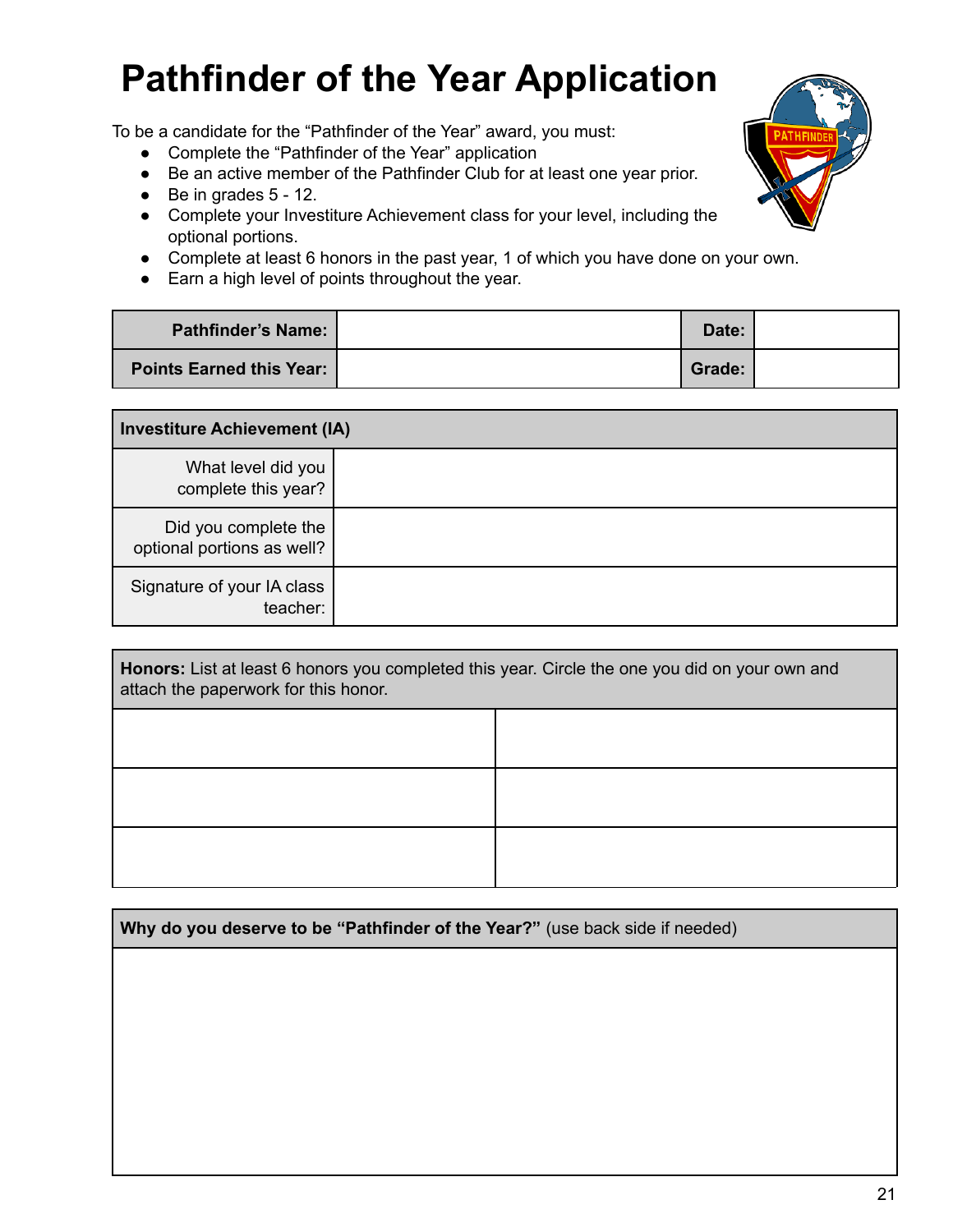### **Pathfinder Annual Review Info**

**Purpose:** Annual Reviews, formerly known as "formal inspections", are designed to help the club strive for excellence and to help them refocus on core values yearly by assessing the Pathfinder Club's ability to follow the Pathfinder Law. Pathfinders and staff should prepare and look forward to their review as a time to present their skills, highlight their accomplishments, and show their compliance. Directors should contact their Area Coordinator to schedule an annual review.



**Scoring for Categories & Indicators:** The categories on the review form are designed

around the core values of Pathfindering, the Pathfinder Law. Each category is broken down into specific indicators. For each indicator on the form, the reviewer will give the club a score of gold, silver, or bronze using the scoring rubric below.

| <b>Indicator Scoring Rubric</b> |                                         | <b>Final Award Levels</b> |                                                                       |  |
|---------------------------------|-----------------------------------------|---------------------------|-----------------------------------------------------------------------|--|
| Gold                            | <b>Excellent</b><br><b>Near Perfect</b> |                           | <b>Gold</b>   All indicators except three are scored at Gold<br>Level |  |
| <b>Silver</b>                   | <b>Above Average</b><br>Good            | Silver                    | All indicators except three are scored at Silver<br>Level or above    |  |
| <b>Bronze</b>                   | Average<br><b>Satisfactory</b>          | Bronze                    | All indicators except three are scored at Bronze<br>Level or above    |  |

**Presentations:** Some indicators require a presentation. The purpose of this is to show that the club has an active and quality program by reporting accomplishments. Presentations should always be performed by the club members, not the staff, and should be simple but planned and rehearsed. Make use of this opportunity to help Pathfinders learn the valuable life skill of public speaking. Reviewers will determine the score for the presentation based on content and quality. Props, visual aids, and technology used in the presentations are welcome and encouraged.

**Rewards:** The reviewer should award the club a ribbon and certificate. Club directors should arrange for the club to be recognized in front of the church family and should plan ahead to offer incentives for their club to perform well. For example, Pathfinders are promised a reward trip or a game night with ice cream if a Gold level is awarded. A smaller reward incentive should be offered if the club achieves the Silver or Bronze level.

#### **Scoring Example:**

| Keep the Morning Watch / Walk Softly in the Sanctuary                                                                                                                                                                                                                                                                                                                              | <b>Bronze</b> | <b>Silver</b> | Gold |
|------------------------------------------------------------------------------------------------------------------------------------------------------------------------------------------------------------------------------------------------------------------------------------------------------------------------------------------------------------------------------------|---------------|---------------|------|
| Pathfinders are Involved in Conducting Opening Worship<br>Score Explanation: 3 out of 10 club members are involved in the worship service, 1 plays guitar, 2<br>lead the singing, and a staff member gives a spiritual object lesson. Inspector gives a<br>recommendation that a Pathfinder be asked to give the object lesson next time and more than 30%<br>of club be involved. |               | Х             |      |
| Opening Prayer is Conducted by a Pathfinder<br>Score Explanation: A Pathfinder volunteers to have an opening prayer after worship.                                                                                                                                                                                                                                                 |               |               |      |
| Closing Prayer is Conducted by a Pathfinder<br>Score Explanation: Closing prayer is conducted, but by a staff member.                                                                                                                                                                                                                                                              | X             |               |      |
| Pathfinders and Staff are Attentive and Participatory during Worship<br>Score Explanation: During worship, staff are talking at the back, one Pathfinders is eating in the<br>back, and another is playing on her phone. Some are participating.                                                                                                                                   | Х             |               |      |
| Pathfinder Pledge & Law is Displayed and Recitation is Led by a Pathfinder<br>Score Explanation: The Pledge and Law recitation is led by a TLT, but is not displayed in the room.                                                                                                                                                                                                  |               |               |      |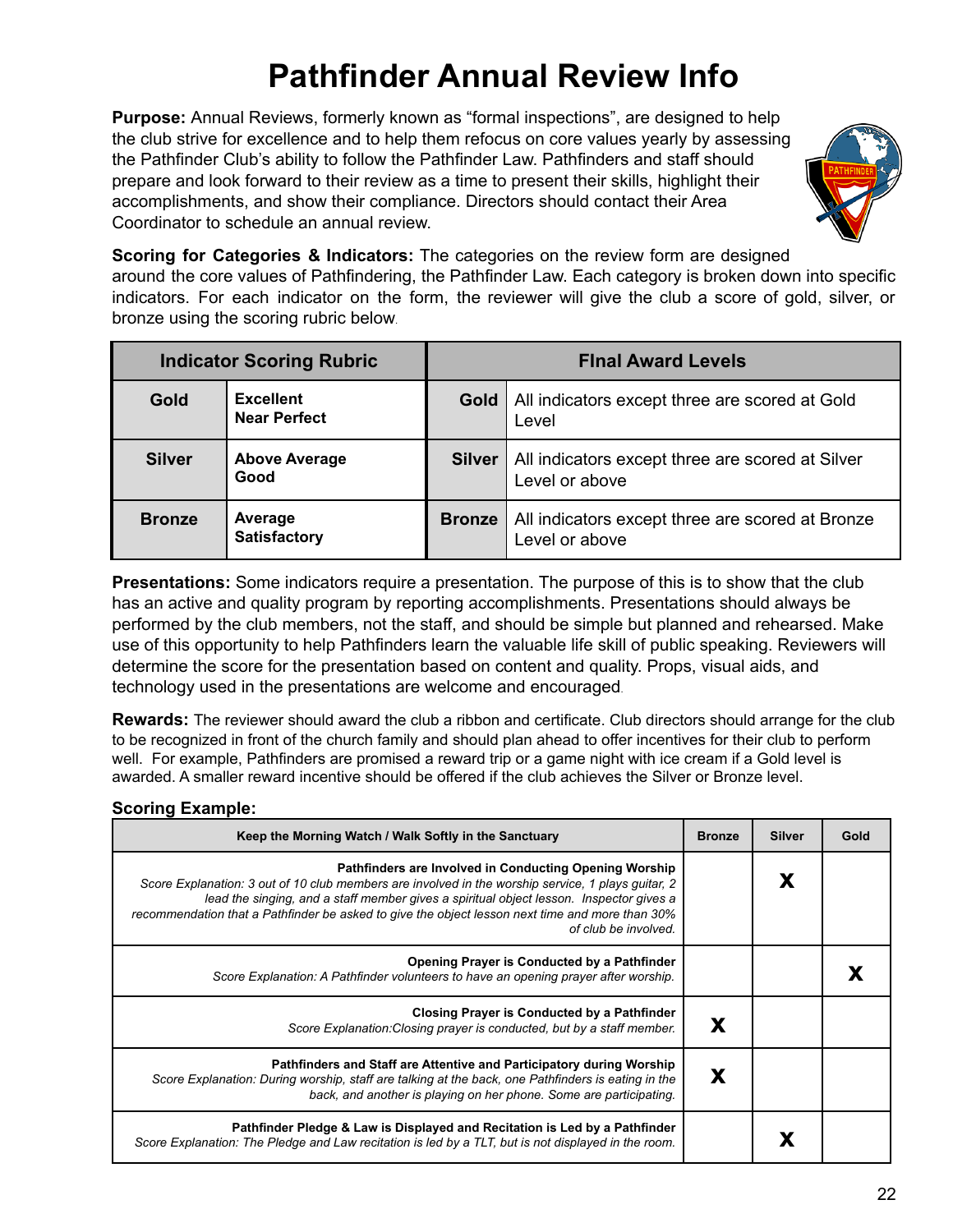### **Pathfinder Club Annual Review**

| <b>Club Name</b> |  |
|------------------|--|
| <b>Date</b>      |  |
| <b>Inspector</b> |  |

#### **Categories & Indicators**

| Keep the Morning Watch / Walk Softly in the Sanctuary                                          | <b>Bronze</b> | <b>Silver</b> | Gold       |
|------------------------------------------------------------------------------------------------|---------------|---------------|------------|
| Pathfinders are Involved in Conducting Opening Worship                                         |               |               |            |
| Opening Prayer is Conducted by a Pathfinder                                                    |               |               |            |
| Closing Prayer is Conducted by a Pathfinder                                                    |               |               |            |
| Pathfinders and Staff are Attentive and Participate during Worship                             |               |               |            |
| Pathfinder Pledge & Law is Displayed and Recitation is Led by a Pathfinder                     |               |               |            |
| Do My Honest Part / Go on God's Errands                                                        | <b>Bronze</b> | <b>Silver</b> | Gold       |
| Meeting has been Planned Ahead of Time and Schedule/Agenda is Provided                         |               |               |            |
| A Calendar of Upcoming Events is Posted                                                        |               |               |            |
| Club Banner, Pathfinder Flag, and American Flag are Properly Displayed                         |               |               |            |
| Pathfinders give a Presentation on Honors that have been Earned                                |               |               |            |
| Pathfinders give a Presentation on Progress made in Investiture Achievement                    |               |               |            |
| Pathfinders give a Presentation about a Recent Field Trip                                      |               |               |            |
| Pathfinders give a Presentation on a Recent Service/Mission/Evangelism Project                 |               |               |            |
| Pathfinders make a Drilling & Marching Presentation as a Club                                  |               |               |            |
| TLT's give a Presentation on their Involvement in Club & Progress with their<br>Requirements   | (optional)    | (optional)    | (optional) |
| Care for My Body / Keep a Song in my Heart                                                     | <b>Bronze</b> | <b>Silver</b> | Gold       |
| Emergency Drill Plans are Available and have been Practiced                                    |               |               |            |
| Pathfinder Meeting Area is Clean, Orderly, and Safe (First Aid Kit/Fire Extinguisher)          |               |               |            |
| Pathfinder Club is Presented in Uniform Attire that is Neat, Clean, & Properly Worn            |               |               |            |
| Pathfinders Have a Good Attitude toward Pathfindering                                          |               |               |            |
| Membership Applications & Consent to Treat Forms are Available for each Pathfinder Club Member |               |               |            |
| Volunteer Applications & Verified Volunteers Certificates are Available for Each Staff Member  |               |               |            |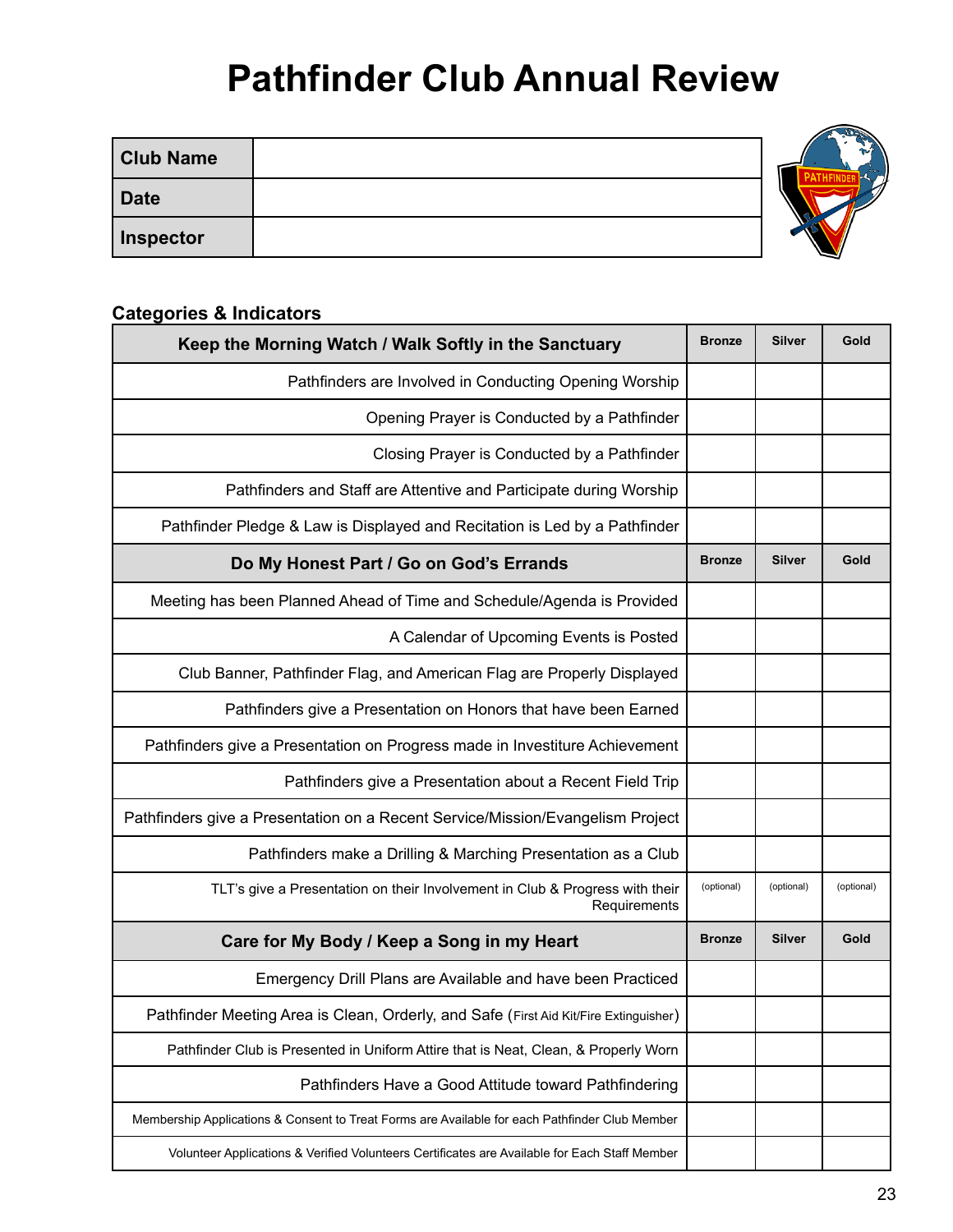| Keep a Level Eye / Be Courteous & Obedient                                   |  | <b>Silver</b> | Gold |
|------------------------------------------------------------------------------|--|---------------|------|
| Discipline is Handled Discreetly                                             |  |               |      |
| Positive Behaviors are Praised                                               |  |               |      |
| Pathfinders Listen and Follow Directions Promptly                            |  |               |      |
| Pathfinders, Staff, and Inspector show Mutual Courtesy and Respect           |  |               |      |
| Pathfinder of the Year & Pathfinder Excellence Award Requirements are Posted |  |               |      |
| Pathfinder Points Categories are Displayed                                   |  |               |      |
| Attendance is Taken & Points are Awarded                                     |  |               |      |

### **Level Awarded**

**Praises / Positives:**

**Recommendations for Improvement:**

**Other Notes:**

Inspector's Signature: \_\_\_\_\_\_\_\_\_\_\_\_\_\_\_\_\_\_\_\_\_\_\_\_\_\_\_\_\_\_\_\_ Date: \_\_\_\_\_\_\_\_\_

Club Director's Signature: \_\_\_\_\_\_\_\_\_\_\_\_\_\_\_\_\_\_\_\_\_\_\_\_\_\_\_\_\_\_ Date: \_\_\_\_\_\_\_\_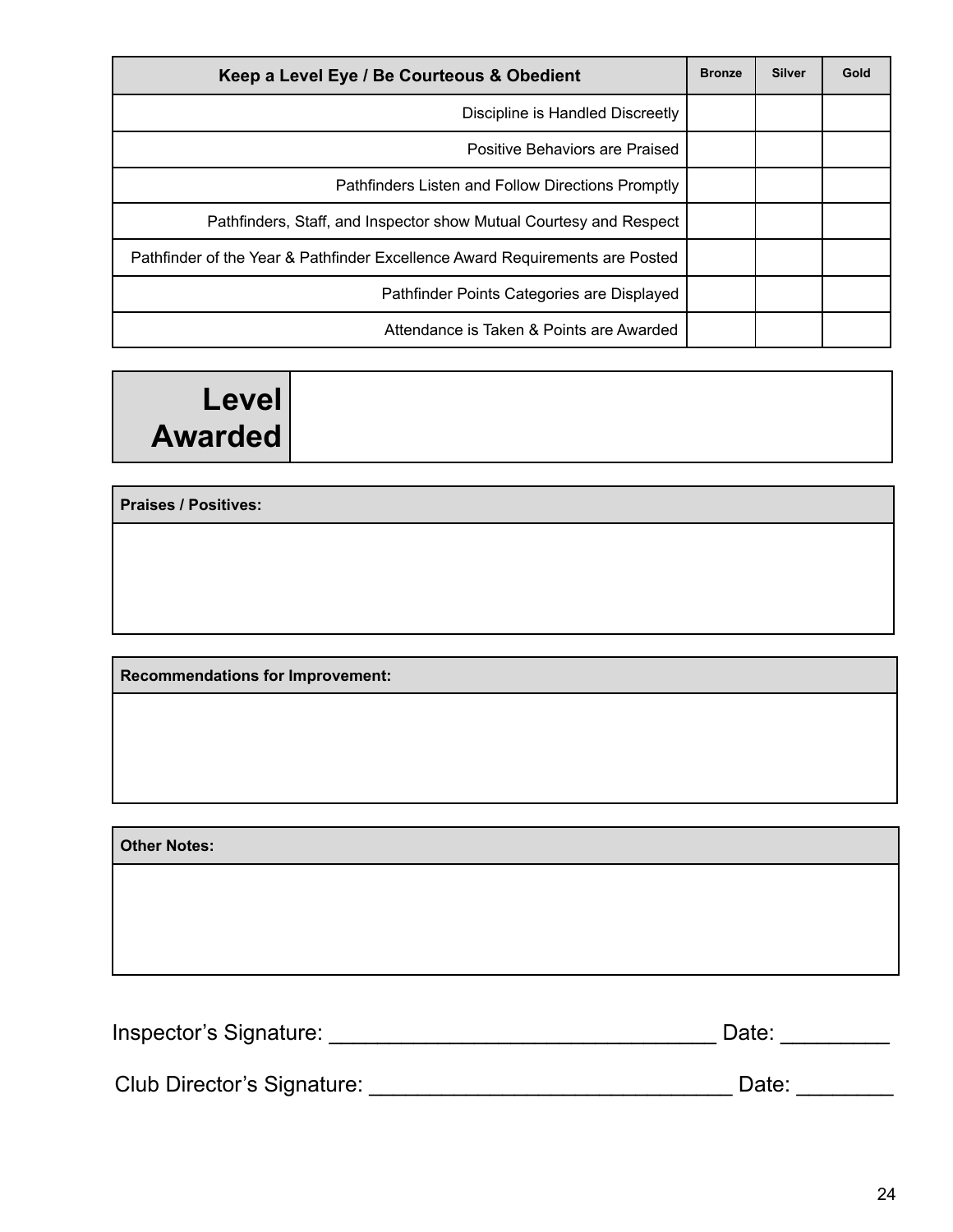### **How to Use Pathfinder's Director's "Path to Excellence" Accountability Rubric**

**Purpose:** The director's "Path to Excellence" accountability rubric is designed to specifically help the club director strive for excellence in their Pathfinder ministry. It is intended to replace the old monthly reporting system. Keep in mind that this is a "*path*" to excellence, and achieving higher levels may feel difficult at first. Attaining excellence often happens slowly and requires a growth mindset.

Although there is not anything to specifically record monthly anymore, club directors should be reviewing the rubric monthly in preparation for their yearly assessment. Directors should keep a copy of the rubric for their own records and mark things off as they are achieved. Throughout the year, keep a folder or binder filled with evidence of your accomplishments. Planning and staying on track is key.



As Christian leaders, remember to maintain your integrity as you consider which level of accomplishment you have achieved.

**Scoring:** The Area Coordinator and director should schedule a yearly assessment meeting. Together the AC and the director will decide the rating that is deserved for each indicator in the category. To help determine this, directors should come prepared with evidence to validate their accomplishments.

The categories on the rubric are designed around the core aspects of the Pathfinder program that pertain to the club director. Each category is broken down into specific indicators. For each indicator on the rubric, the area coordinator will assign a gold, silver, or bronze rating.

No exemptions should be made except in the "Membership" category if the local church does not have an adventurer club.

**Awarding:** The final overall award level will be assigned by the Area Coordinator based on the following:

- **Gold Level Director:** All indicators except two are scored at Gold Level
- **Silver Level Director:** All indicators except two are scored at Silver Level or above
- **Bronze Director:** All indicators except two are scored at Bronze Level or above

**Insignia:** Director will be issued a gold, silver, or bronze circular lapel pin that is engraved with the year. This should be worn on the uniform. After the awarding year has passed, pin should be moved to the sash.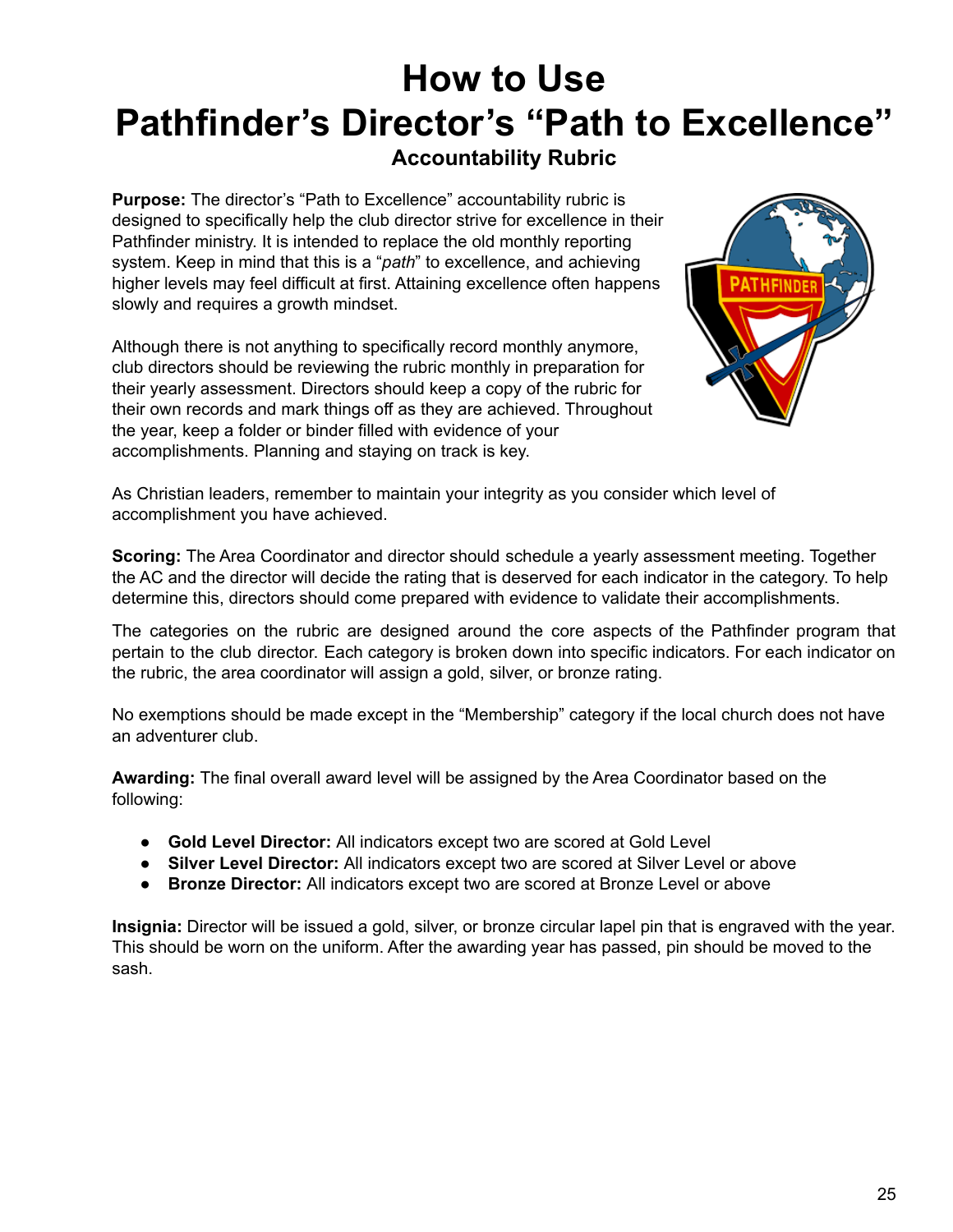# **Pathfinder Director's "Path to Excellence"**

**Accountability Rubric**

| <b>Director's Name</b> |  |
|------------------------|--|
| <b>Club Name</b>       |  |
| Year                   |  |

|                                                                                          | <b>Bronze</b>                                             | <b>Silver</b>                                                                                   | Gold                                                                                                      |  |  |
|------------------------------------------------------------------------------------------|-----------------------------------------------------------|-------------------------------------------------------------------------------------------------|-----------------------------------------------------------------------------------------------------------|--|--|
| <b>Planning &amp; Finance</b>                                                            |                                                           |                                                                                                 |                                                                                                           |  |  |
| <b>Planning</b>                                                                          | Complete yearly planning<br>form.                         | In addition, Staff meet<br>bi-annually to plan and<br>review programming. TLTs<br>are involved. | In addition, Staff & TLTs meet<br>quarterly for program<br>planning.                                      |  |  |
| <b>Finance</b>                                                                           | Complete yearly budget form.                              | In addition, Staff meet<br>bi-annually to plan and<br>review budget. TLTs are<br>involved.      | In addition, Staff meet<br>quarterly to plan and review<br>budget.                                        |  |  |
|                                                                                          |                                                           | <b>Membership</b>                                                                               |                                                                                                           |  |  |
| <b>Recruiting</b>                                                                        | Have a plan to recruit new<br>members.                    | In addition, increase<br>membership by 5% during<br>the year.                                   | In addition, increase<br>membership by 10% during<br>the year.                                            |  |  |
| <b>Retention</b>                                                                         | Retain 75% of last year's<br>eligible members.            | In addition, retain 80% of last<br>year's eligible members.                                     | In addition, retain 90% of last<br>year's eligible members.                                               |  |  |
| <b>Adventurer</b><br><b>Transition</b>                                                   | Hold 1 joint activity with the<br>Adventurer Club.        | In addition, register & retain<br>50% of all eligible<br>Adventurers.                           | In addition, register & retain<br>75% of all eligible<br>Adventurers.                                     |  |  |
|                                                                                          |                                                           | Programming                                                                                     |                                                                                                           |  |  |
| <b>Investiture</b><br><b>Achievement</b>                                                 | Each member participates in<br>a class at their level.    | In addition, 75% of members<br>complete a class at their<br>level.                              | In addition, 75% of members<br>complete the optional &<br>required portions of a class<br>at their level. |  |  |
| Camping                                                                                  | Conduct 1 campout during<br>the year.                     | Conduct 2 campouts during<br>the year.                                                          | Conduct 3 campouts during<br>the year.                                                                    |  |  |
| <b>Honors</b>                                                                            | 4 different honor classes are<br>offered during the year. | 6 different honor classes are<br>offered during the year.                                       | 8 different honor classes are<br>offered during the year.                                                 |  |  |
| <b>Outdoor</b><br><b>Nature</b><br><b>Activities</b>                                     | Outdoor nature activity is<br>scheduled yearly.           | Outdoor nature activity is<br>scheduled bi-annually.                                            | Outdoor nature activity is<br>scheduled quarterly.                                                        |  |  |
| <b>Service</b><br>Projects should benefit<br>both the local church<br>and the community. | Participate in 4 service<br>projects during the year.     | Participate in 6 service<br>projects during the year.                                           | Participate in 8 service<br>projects during the year.                                                     |  |  |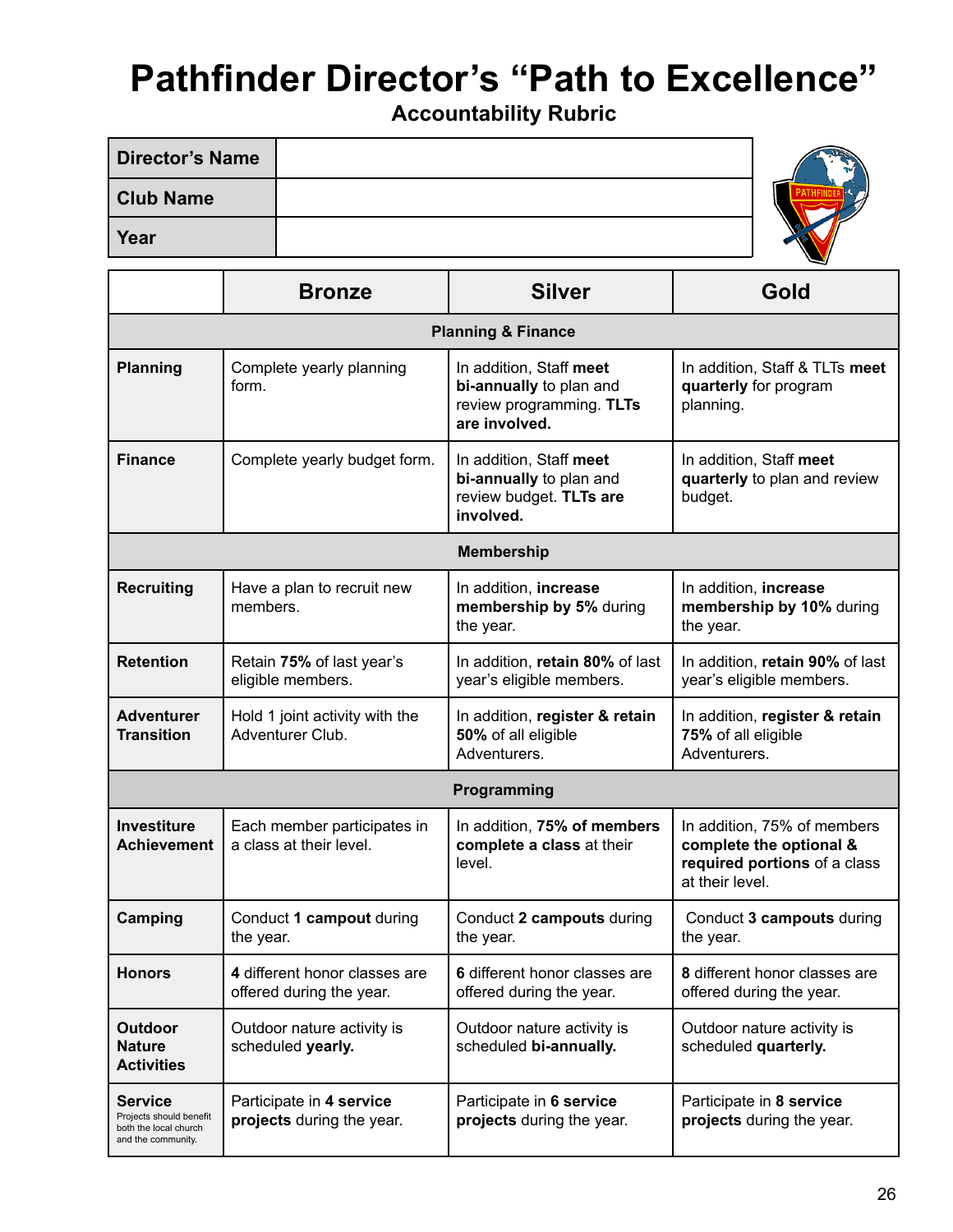| Local<br>Church<br><b>Involvement</b>                            | Participate bi-annually in<br>local church service.                                                                                                                         | Participate quarterly in local<br>church service.                                | Participate monthly in local<br>church service.                                            |  |  |
|------------------------------------------------------------------|-----------------------------------------------------------------------------------------------------------------------------------------------------------------------------|----------------------------------------------------------------------------------|--------------------------------------------------------------------------------------------|--|--|
| <b>Support of</b><br><b>Other Clubs</b>                          | Be involved with another club<br>yearly.                                                                                                                                    | Be involved with another club<br>bi-annually.                                    | Be involved with another club<br>quarterly.                                                |  |  |
|                                                                  |                                                                                                                                                                             | <b>Staff</b>                                                                     |                                                                                            |  |  |
| <b>Supervision</b>                                               | <b>Ratio</b> of staff to Pathfinders is<br>1:6 with both genders<br>represented.                                                                                            | <b>Ratio</b> of staff to Pathfinders is<br>1:5 with both genders<br>represented. | <b>Ratio of staff to Pathfinders</b><br>is 1:4 with both genders<br>represented.           |  |  |
| <b>Training</b>                                                  | 75% have completed a staff<br>training course during the<br>year.                                                                                                           | 75% have completed two<br>staff training courses during<br>the year.             | 75% have completed two staff<br>training courses during the<br>year and are Master Guides. |  |  |
|                                                                  |                                                                                                                                                                             | <b>Accountability</b>                                                            |                                                                                            |  |  |
| <b>Risk</b><br><b>Management</b>                                 | All staff have completed volunteer paperwork, verified volunteers, and have car insurance on<br>file (as applicable).<br>*Required in order to attain a medal at any level. |                                                                                  |                                                                                            |  |  |
| Club<br><b>Registration</b>                                      | Yearly club application and all attachments have been submitted to the conference.<br>*Required in order to attain a medal at any level.                                    |                                                                                  |                                                                                            |  |  |
| Inspection                                                       | Annual Review completed<br>with <b>bronze</b> level                                                                                                                         | Annual Review completed<br>with silver level                                     | Annual Review completed<br>with gold level                                                 |  |  |
| <b>Record</b><br><b>Article</b>                                  | <b>Record Article submitted</b>                                                                                                                                             | More than 1 Record article<br>submitted                                          | Record article published                                                                   |  |  |
| <b>Family</b><br>Communication<br>Social Media use<br>encouraged | Communicate with all families<br>quarterly.                                                                                                                                 | Communicate with all families<br>monthly.                                        | Communicate with all families<br>weekly.                                                   |  |  |

**Gold Level Director:** All categories except two are scored at Gold Level **Silver Level Director:** All categories except two are scored at Silver Level or above **Bronze Director:** All categories except two are scored at Bronze Level or above

| <b>Level Awarded</b> |  |
|----------------------|--|
| to Director          |  |
|                      |  |

| Area Coordinator's Signature: | Date: |  |
|-------------------------------|-------|--|
|-------------------------------|-------|--|

Club Director's Signature: \_\_\_\_\_\_\_\_\_\_\_\_\_\_\_\_\_\_\_\_\_\_\_\_\_\_\_\_\_ Date: \_\_\_\_\_\_\_\_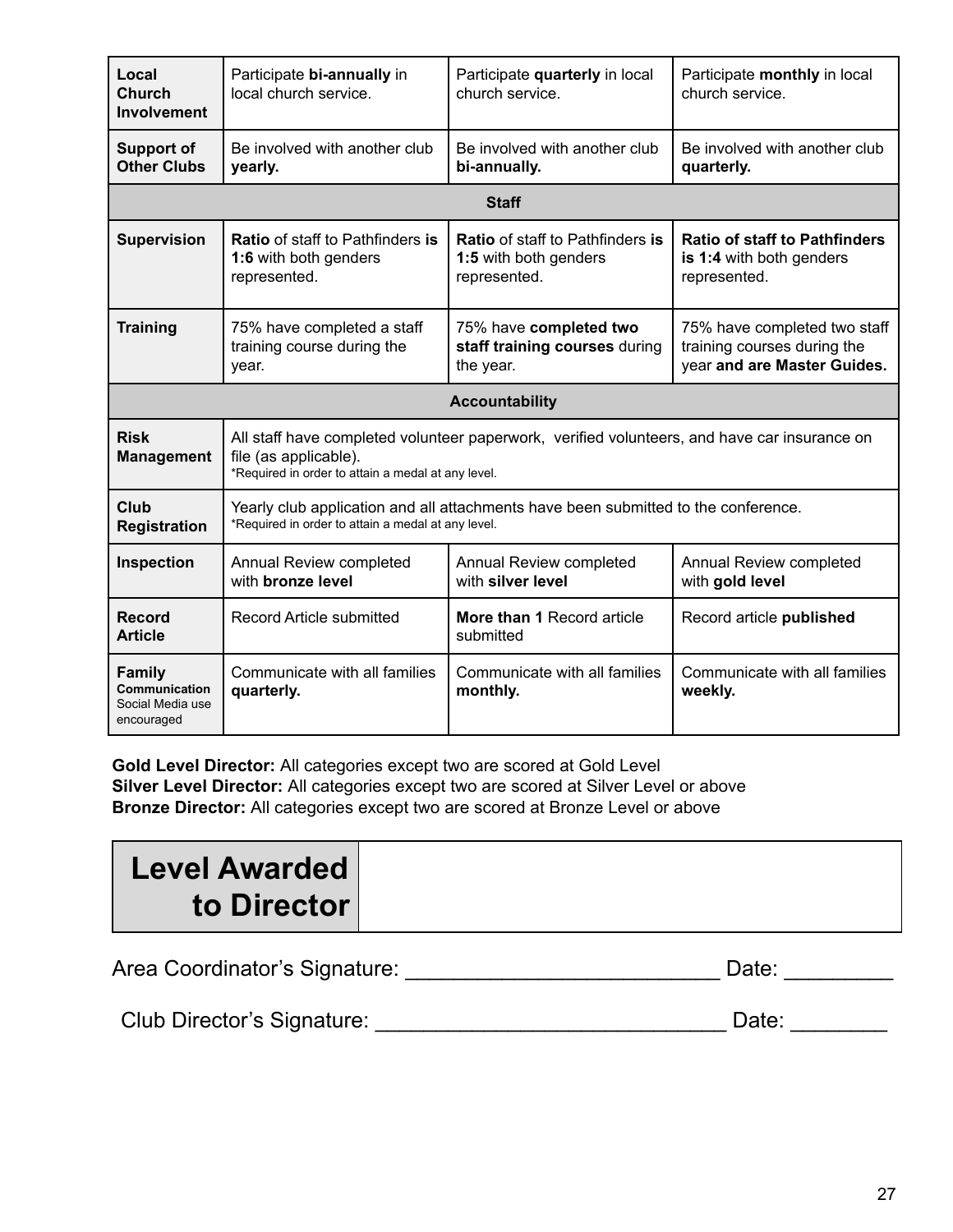# **Emergency Drills**

Create a plan for how to handle emergency situations. Implement the plan by doing drills once each quarter. Record the date each drill is practiced below. Information and tips can be found at https://adventistrisk.org/en-US/Safety-Resources

#### **Fire Drill Plan** (\*attach an exit diagram)

| July - September<br><b>Fire Drill Date</b> | <b>October - December</b><br><b>Fire Drill Date</b> | January - March<br><b>Fire Drill Date</b> | April - June<br><b>Fire Drill Date</b> |
|--------------------------------------------|-----------------------------------------------------|-------------------------------------------|----------------------------------------|
|                                            |                                                     |                                           |                                        |

#### **Tornado Drill Plan**

| July - September<br><b>Tornado Drill Date</b> | <b>October - December</b><br><b>Tornado Drill Date</b> | January - March<br><b>Tornado Drill Date</b> | April - June<br><b>Tornado Drill Date</b> |
|-----------------------------------------------|--------------------------------------------------------|----------------------------------------------|-------------------------------------------|
|                                               |                                                        |                                              |                                           |

#### **Intruder Drill Plan**

| July - September<br><b>Intruder Drill Date</b> | <b>October - December</b><br><b>Intruder Drill Date</b> | January - March<br><b>Intruder Drill Date</b> | April - June<br><b>Intruder Drill Date</b> |
|------------------------------------------------|---------------------------------------------------------|-----------------------------------------------|--------------------------------------------|
|                                                |                                                         |                                               |                                            |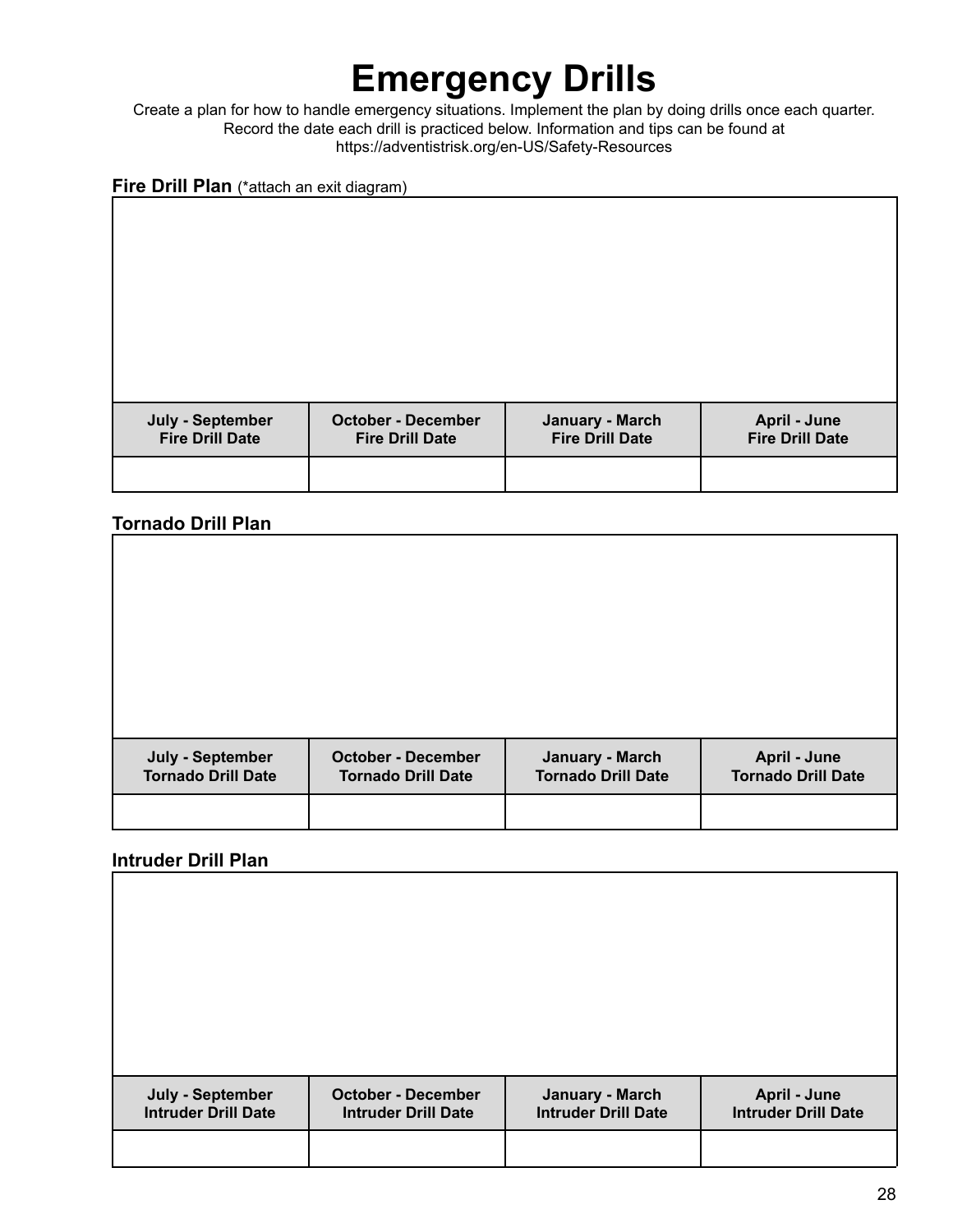# **Pathfinder Planning Tips**

### **Yearly**

- **● Things to Consider:** Planning ahead is key to a successful club. Communicate your plans with your church board. Make sure all off-campus events are approved for insurance purposes. Ask others to help you accomplish the goals you set for your club. Be as active as possible. Ask staff members to contribute to the planning of your year during regular staff meetings. Make sure you have an agenda. Distribute copies of your yearly plan to your staff.
- **Mission:** Your Club's Purpose. Why does our club exist this year? **Vision:** Your club's future. Where do you want to go this year? What do you want to become? **Goals:** A list of things you want to accomplish this year.



Having a **theme** for your programing can help give you direction. Is there a big event you are working toward attending? Is there a

challenging honor your want to earn? Are you making a commitment to a weekly recurring service project?

○ Example: Perhaps you want the Pathfinders to earn the "caves" honor this year. This means you might schedule two Pathfinder nights per month to work on the honor requirements. Your fall campout may be to a nearby state park that has a cave you can explore. You invite a guest speaker from a nearby sporting store to do a presentation on equipment for caving. A local church member who is a wild cave enthusiast could share a personal story during worship. As a special treat, you book an overnight trip to a commercial tour cave. You might coordinate with your local church school or library so your Pathfinders can host a reading hour where they read cave themed books to younger children as a service project. Other honors such as rock climbing, bats, rocks and minerals, and environmental conservation also coordinate well to the "Cave Theme" you have established for the year. You might schedule a day trip to a local nature center that offers an interpretive program on bats or rocks and minerals.

### **Monthly**

- **Things to Consider:** Planning ahead is key to a successful club. Communicate your monthly plans with your club staff and enlist their help in carrying out the plans. Remember to always have your Pathfinder's consent to treat forms with you.
- **Plan for one special activity a month** with your club, be creative! A visit to a beekeeper along with doing the bee keeping honor, a skateboard park outing… go to the local fire dept.. shopping for food for a campout.. Having another club over for a softball game. The options are endless.
- **Plan for one service activity** and again, be creative and appropriate so the PF's are involved, not just staff. How much time will it take? Are there tools or supplies involved? Any local regulations about the activity? How many PF can participate? For example, distributing fliers for a special church event, raking leaves for an elderly person, visiting with seniors in an assisted living home, Babysitting for a 'parents nite out', telling childrens story or collecting offering for church, and on and on.
- **Ask yourself:** What will you do this month to encourage kids to join or continue to come to your Pathfinder club? How will you make your club visible to the church family this month?
- Plan to attend your church board meeting and submit your calendar dates and events for approval at least 1-2 months in advance. Board approval grants you insurance coverage for your events.

### **Weekly**

**● Things to Consider:** How will we conduct a worship service or devotional? What activities will we do? How long will they take? Will the meeting be formal or informal? How will we incorporate teaching honors and investiture achievement in an interactive way? Who will help? Can I incorporate the Teen Leaders in helping with anything? How will we ensure supervision? How do I create a program that Pathfinders will *want* to come to?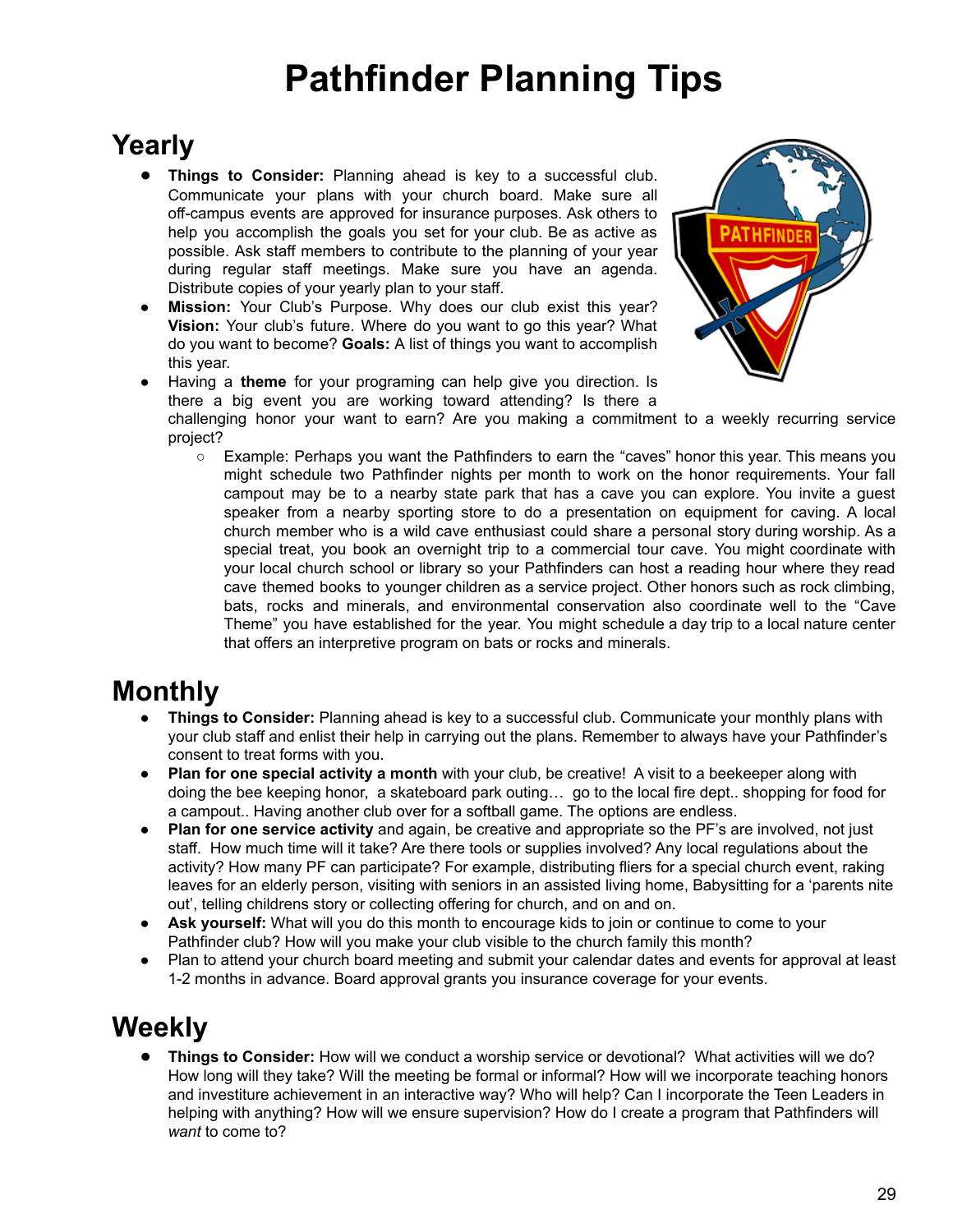# **Pathfinder Yearly Planning Form**

| Club:                                                |                      |                        |                          | Year:    |       |               |
|------------------------------------------------------|----------------------|------------------------|--------------------------|----------|-------|---------------|
| Mission,<br>Vision,<br>Goals,<br>and<br><b>Theme</b> |                      |                        |                          |          |       |               |
|                                                      | <b>Meeting Dates</b> | <b>Honors to Teach</b> | <b>Activities/Nature</b> | Outreach | Other | <b>Budget</b> |
| July                                                 |                      |                        |                          |          |       |               |
| August                                               |                      |                        |                          |          |       |               |
| September                                            |                      |                        |                          |          |       |               |
| October                                              |                      |                        |                          |          |       |               |
| November                                             |                      |                        |                          |          |       |               |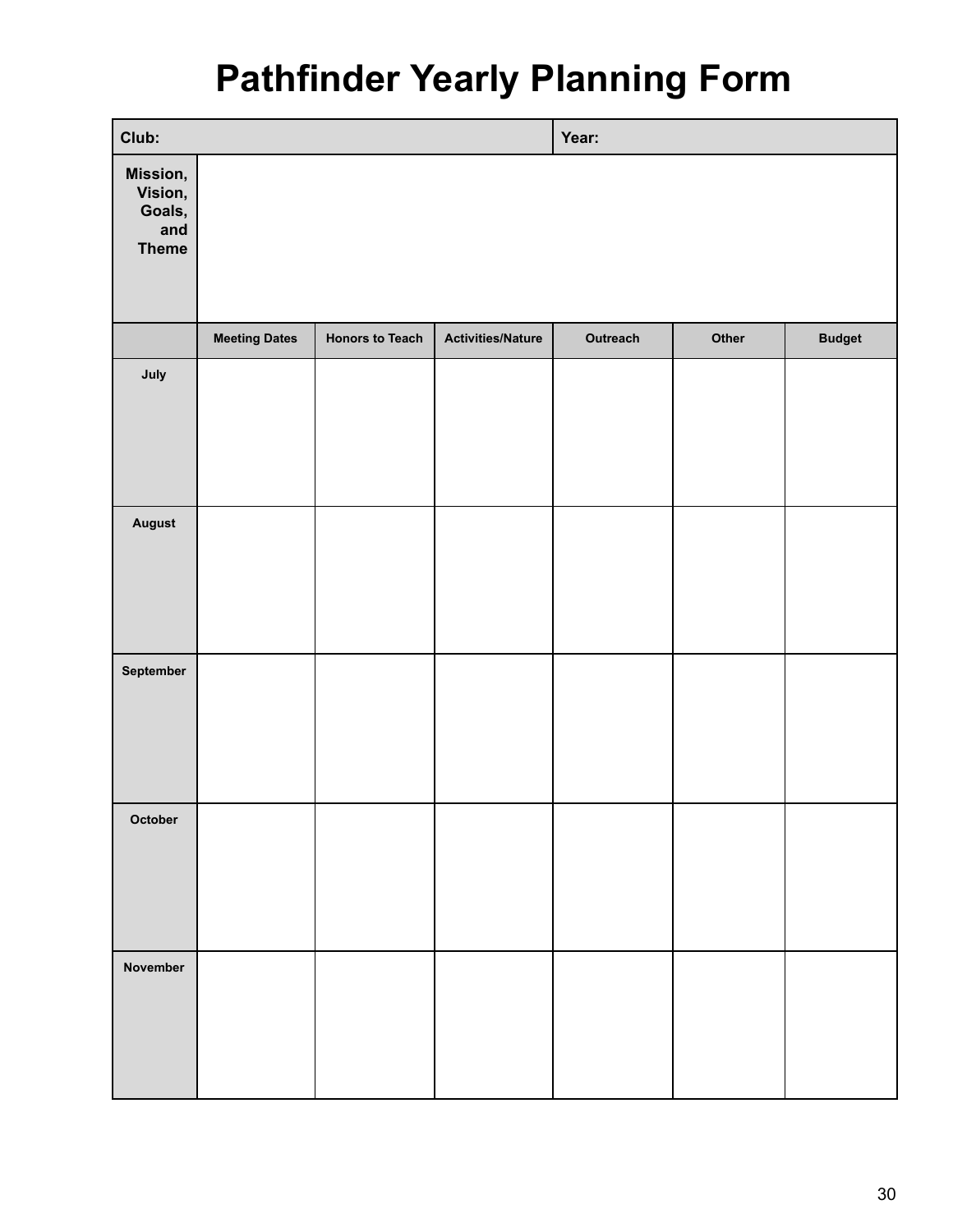|                 | <b>Meeting Dates</b> | <b>Honors to Teach</b> | <b>Activities/Nature</b> | Outreach | Other | <b>Budget</b> |
|-----------------|----------------------|------------------------|--------------------------|----------|-------|---------------|
| <b>December</b> |                      |                        |                          |          |       |               |
|                 |                      |                        |                          |          |       |               |
|                 |                      |                        |                          |          |       |               |
|                 |                      |                        |                          |          |       |               |
|                 |                      |                        |                          |          |       |               |
| January         |                      |                        |                          |          |       |               |
|                 |                      |                        |                          |          |       |               |
|                 |                      |                        |                          |          |       |               |
|                 |                      |                        |                          |          |       |               |
| February        |                      |                        |                          |          |       |               |
|                 |                      |                        |                          |          |       |               |
|                 |                      |                        |                          |          |       |               |
|                 |                      |                        |                          |          |       |               |
| <b>March</b>    |                      |                        |                          |          |       |               |
|                 |                      |                        |                          |          |       |               |
|                 |                      |                        |                          |          |       |               |
|                 |                      |                        |                          |          |       |               |
|                 |                      |                        |                          |          |       |               |
| April           |                      |                        |                          |          |       |               |
|                 |                      |                        |                          |          |       |               |
|                 |                      |                        |                          |          |       |               |
|                 |                      |                        |                          |          |       |               |
| May             |                      |                        |                          |          |       |               |
|                 |                      |                        |                          |          |       |               |
|                 |                      |                        |                          |          |       |               |
|                 |                      |                        |                          |          |       |               |
| June            |                      |                        |                          |          |       |               |
|                 |                      |                        |                          |          |       |               |
|                 |                      |                        |                          |          |       |               |
|                 |                      |                        |                          |          |       |               |
|                 |                      |                        |                          |          |       |               |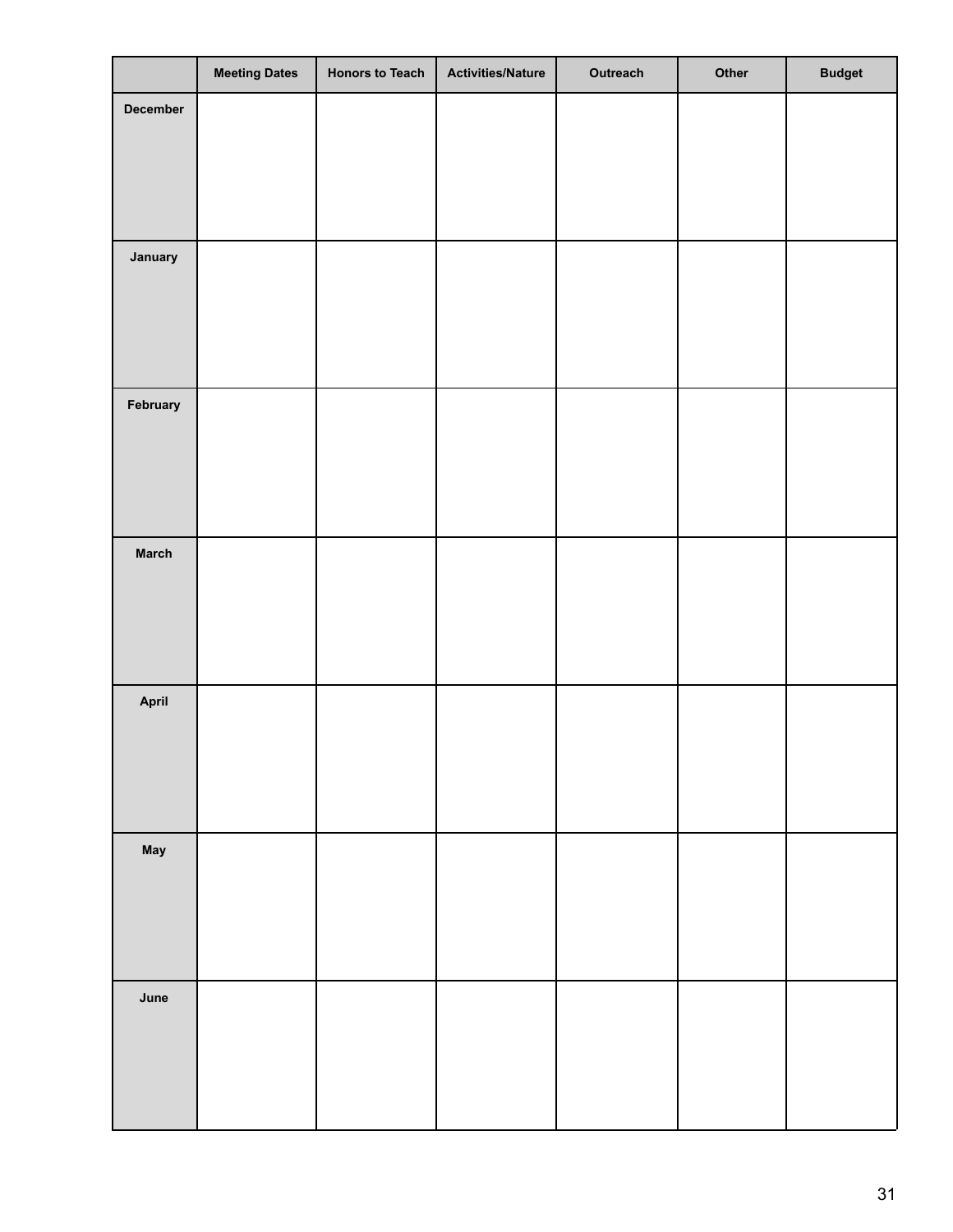# **Pathfinder Monthly Planning Form**

#### **Weekly Club Meetings** (Use Weekly Planning Form for More In-Depth Planning)

| <b>Date</b> | Location | <b>Agenda Overview</b> |
|-------------|----------|------------------------|
|             |          |                        |
|             |          |                        |
|             |          |                        |
|             |          |                        |
|             |          |                        |
|             |          |                        |
|             |          |                        |
|             |          |                        |

#### **Service Project:**

| Project:                                     | <b>Board</b><br>Approved? | Date:  | Where? | <b>Transportation Needs:</b> |
|----------------------------------------------|---------------------------|--------|--------|------------------------------|
|                                              |                           |        |        |                              |
| Person(s) in Charge / Description of Duties: |                           |        |        |                              |
|                                              |                           |        |        |                              |
| <b>Supplies Needed: (Costs, Etc)</b>         |                           | Notes: |        |                              |
|                                              |                           |        |        |                              |
|                                              |                           |        |        |                              |
|                                              |                           |        |        |                              |

#### **Special Outing or Activity:**

| Project:                                     | <b>Board</b><br>Approved? | Date:  | Where? | <b>Transportation Needs:</b> |
|----------------------------------------------|---------------------------|--------|--------|------------------------------|
|                                              |                           |        |        |                              |
| Person(s) in Charge / Description of Duties: |                           |        |        |                              |
|                                              |                           |        |        |                              |
| <b>Supplies Needed: (Costs, Etc)</b>         |                           | Notes: |        |                              |
|                                              |                           |        |        |                              |
|                                              |                           |        |        |                              |
|                                              |                           |        |        |                              |

What will you do this month to encourage kids to join or continue to come to your Pathfinder club? How will you make your club visible to the church family this month?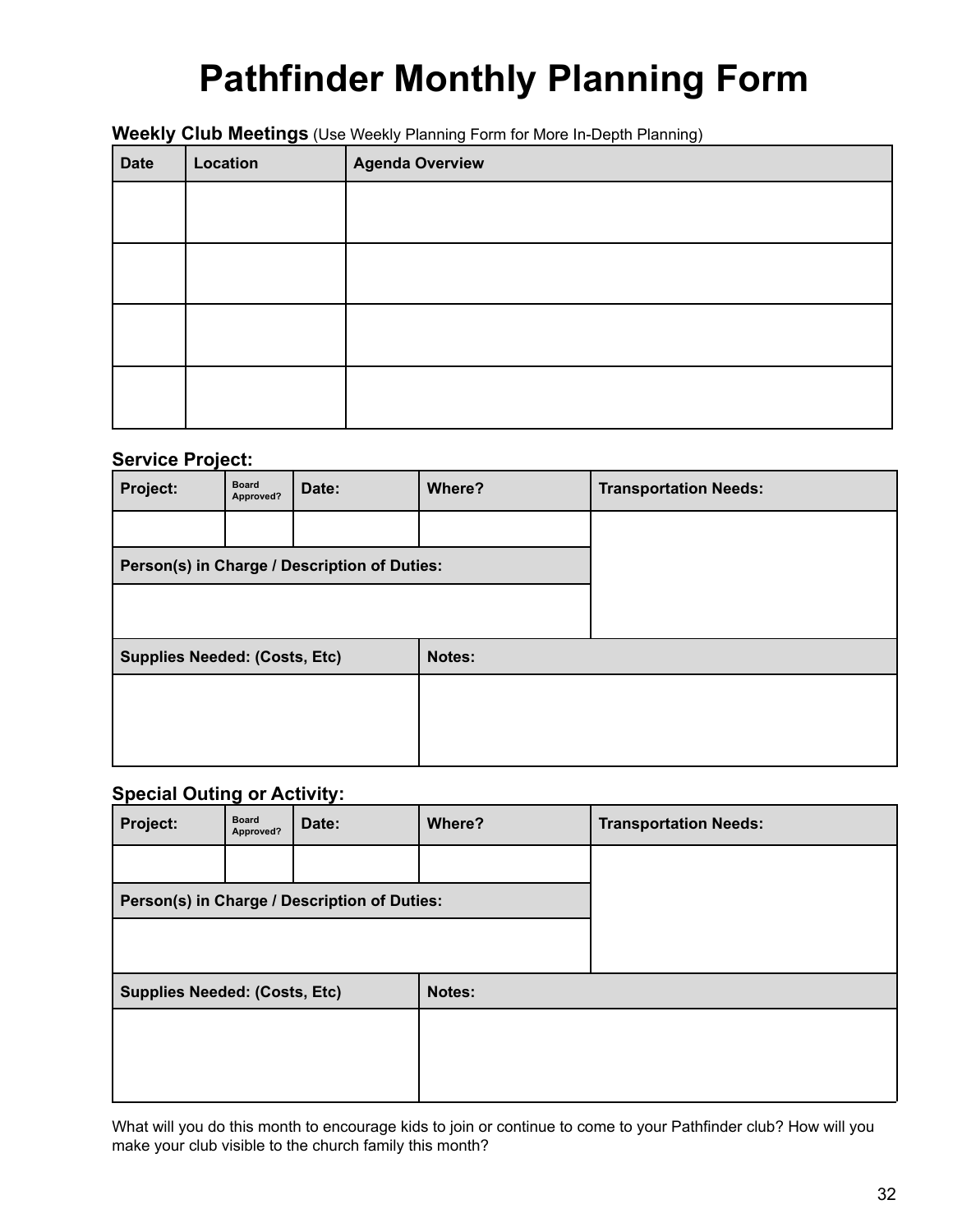### **Pathfinder Weekly Meeting Agenda**

| <b>Time</b> | <b>Activity</b> | Who's in Charge | <b>Notes</b> |
|-------------|-----------------|-----------------|--------------|
|             |                 |                 |              |
|             |                 |                 |              |
|             |                 |                 |              |
|             |                 |                 |              |
|             |                 |                 |              |
|             |                 |                 |              |
|             |                 |                 |              |
|             |                 |                 |              |
|             |                 |                 |              |
|             |                 |                 |              |
|             |                 |                 |              |
|             |                 |                 |              |
|             |                 |                 |              |
|             |                 |                 |              |
|             |                 |                 |              |
|             |                 |                 |              |
|             |                 |                 |              |
|             |                 |                 |              |
|             |                 |                 |              |
|             |                 |                 |              |
|             |                 |                 |              |

**Announcements / Upcoming Events / Reminders:**

1.

2.

- 
- 3.
- 4.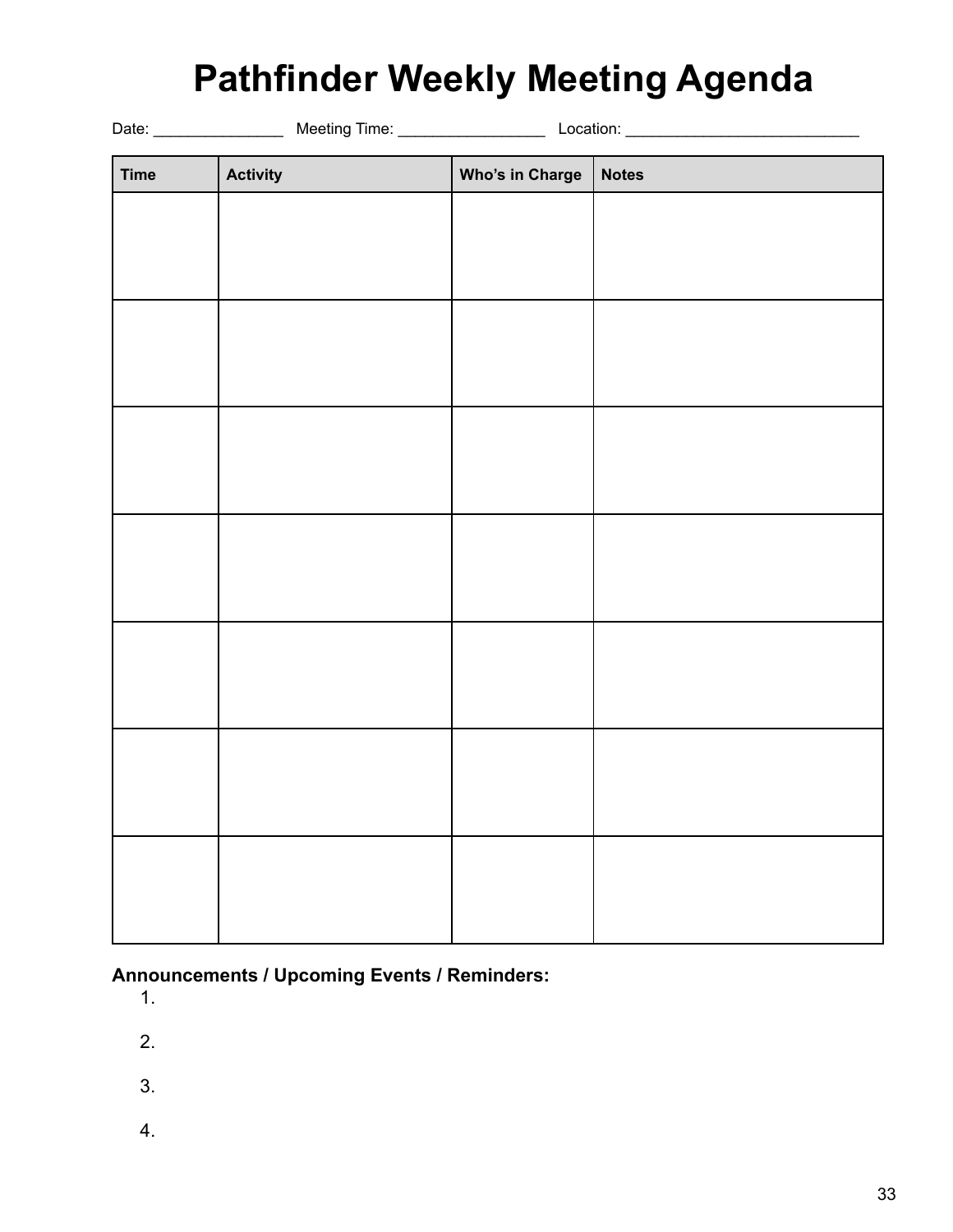# **Pathfinder Investiture Sheet**

**Name: \_\_\_\_\_\_\_\_\_\_\_\_\_\_\_\_\_\_\_\_\_\_\_\_\_\_\_\_\_\_\_**

### **Investiture Achievement Level Completed:**

**Year:**

| <b>Honors Completed</b> |     |  |  |
|-------------------------|-----|--|--|
| 1.                      | 9.  |  |  |
| 2.                      | 10. |  |  |
| 3.                      | 11. |  |  |
| 4.                      | 12. |  |  |
| 5.                      | 13. |  |  |
| 6.                      | 14. |  |  |
| 7.                      | 15. |  |  |
| 8.                      | 16. |  |  |

| <b>Pathfinder's Other Achievements:</b><br>(Pathfinder of Year, TLT, Excellence Award, Certificates, School-Related Awards, Personal Accomplishments) |  |  |  |  |
|-------------------------------------------------------------------------------------------------------------------------------------------------------|--|--|--|--|
|                                                                                                                                                       |  |  |  |  |
|                                                                                                                                                       |  |  |  |  |
|                                                                                                                                                       |  |  |  |  |

**(Use Instructions: Print on Cardstock. Fill Out. Attach all patches, pins, etc in ziploc-type bag.)**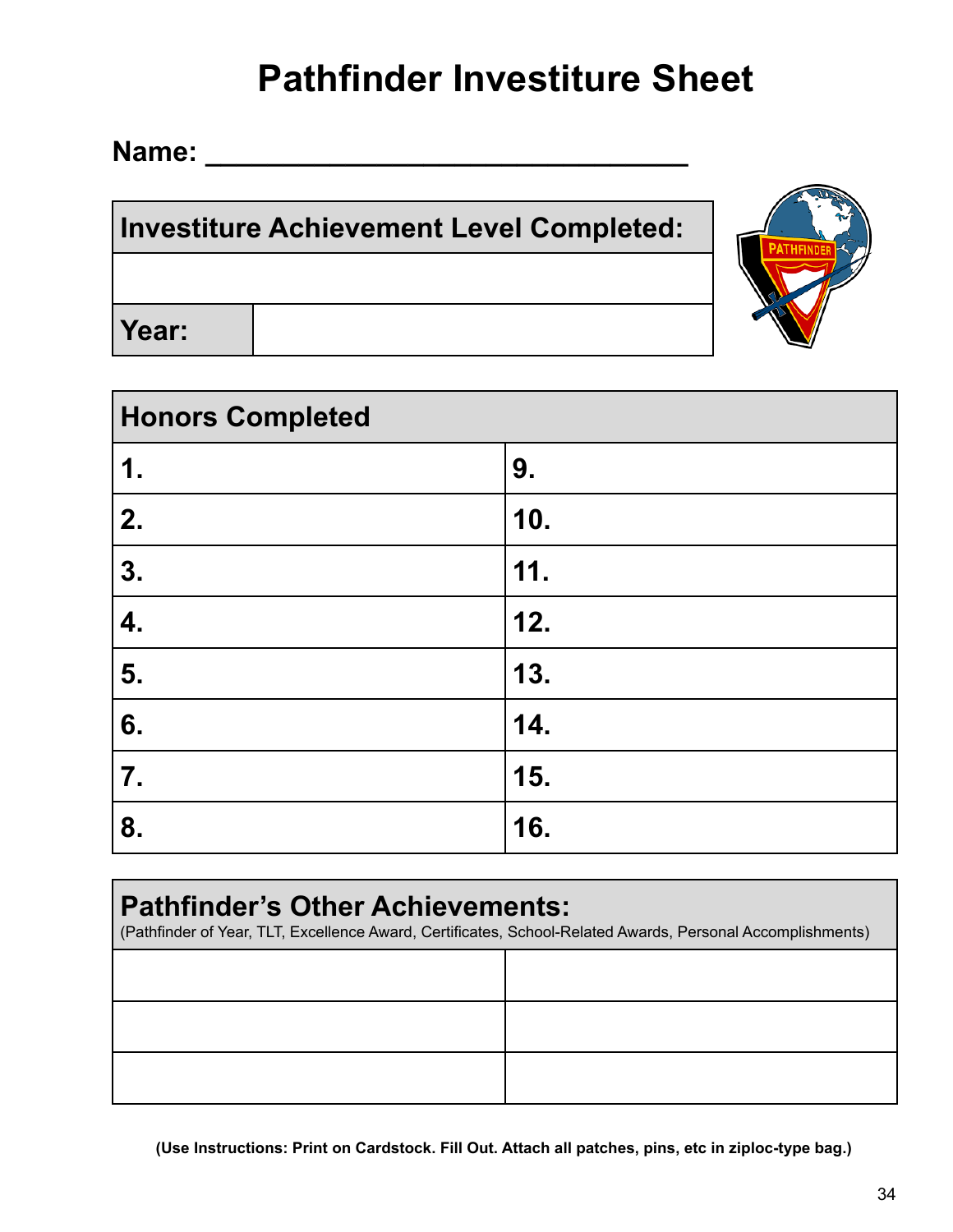# **How to Use Area Coordinator's "Path to Excellence"**

#### **Accountability Rubric**

**NOTE TO DIRECTORS:** This document is only for area coordinators. It is included in this packet so you are aware of the duties and responsibilities of your area coordinator.

**Purpose:** The area coordinator's "Path to Excellence" accountability rubric is designed specifically to help the area coordinator strive for excellence in their Pathfinder ministry. Keep in mind that this is a "*path*" to excellence, and achieving higher levels may feel difficult at first. Attaining excellence often happens slowly and requires a growth mindset.



Area coordinators should be reviewing the rubric monthly in preparation for their yearly assessment. ACs should keep a copy for your own records and mark things off as they are achieved. Throughout the year, keep a folder or binder filled with evidence of your accomplishments. Planning and staying on track is key.

As Christian leaders, remember to maintain your integrity as you consider which level of accomplishment you have achieved.

**Scoring:** The Area Coordinator and Conference Pathfinder/Adventurer Director should schedule a yearly assessment meeting. Together the AC and the conference director will decide the rating that is deserved for each indicator. To help determine this, ACs should come prepared with evidence to validate their accomplishments.

The categories on the rubric are designed around the core aspects that should be included in the area coordinator's ministry. Each category is broken down into specific indicators. For each indicator on the rubric, the conference director will assign the AC a gold, silver, or bronze rating.

No exemptions should be made in any category. Special circumstances may be taken into consideration only by the conference director and only in rare and unusual cases.

**Awarding:** The final overall award level will be assigned by the conference director based on the following:

- **Gold Level AC:** All indicators except two are scored at Gold Level
- **Silver Level AC:** All indicators except two are scored at Silver Level or above
- **Bronze AC:** All indicators except two are scored at Bronze Level or above

**Insignia:** Area Coordinator will be issued a gold, silver, or bronze circular lapel pin that is engraved with the year. This should be worn on the uniform. After the awarding year has passed, pin should be moved to the sash.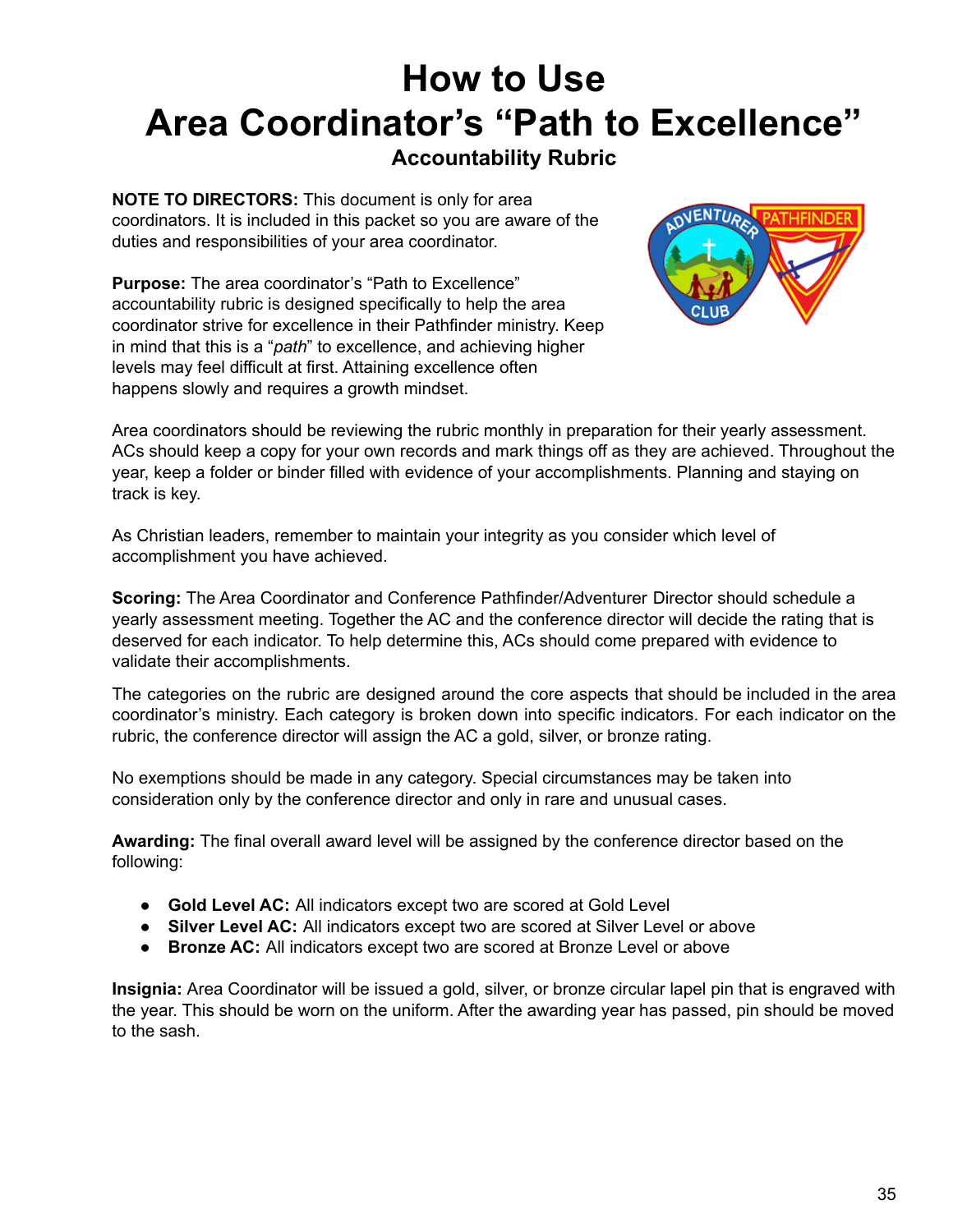# **Area Coordinator's "Path to Excellence"**

**Accountability Rubric**

| <b>AC's Name</b> | $\sim$ $\sim$ $\sim$ |
|------------------|----------------------|
| Area             | $\sim$               |
| Year             |                      |

|                                                                                                                                                       | <b>Bronze</b>                                                                                                             | <b>Silver</b>                                                                                                              | Gold                                                                                                                                                                                                                                       |  |  |
|-------------------------------------------------------------------------------------------------------------------------------------------------------|---------------------------------------------------------------------------------------------------------------------------|----------------------------------------------------------------------------------------------------------------------------|--------------------------------------------------------------------------------------------------------------------------------------------------------------------------------------------------------------------------------------------|--|--|
|                                                                                                                                                       | <b>Planning &amp; Accountability</b>                                                                                      |                                                                                                                            |                                                                                                                                                                                                                                            |  |  |
| <b>Planning</b>                                                                                                                                       | Have an annual plan and<br>communicate your plan to<br>the club directors in your<br>area and the conference<br>director. | In addition, conduct a club<br>director's meeting yearly<br>to coordinate and review<br>plans.                             | In addition, conduct a club<br>director's meeting<br>bi-annually to coordinate<br>and review plans.                                                                                                                                        |  |  |
| <b>Conference</b><br><b>Registration</b>                                                                                                              | Obtain a list of registered<br>clubs semi-annually from the<br>conference director.                                       | Contact churches that had a<br>club last year but aren't yet<br>registered to help facilitate<br>the registration process. | Verify that every registered<br>club has submitted proper<br>paperwork for each staff<br>member including volunteer<br>forms, reference checks, and<br><b>Adventist Screening</b><br>Verifications. Assist with this<br>process if needed. |  |  |
| <b>Record Article</b><br>Record Article submitted                                                                                                     |                                                                                                                           | <b>Two Record articles</b><br>submitted                                                                                    | More than two Record<br>articles submitted                                                                                                                                                                                                 |  |  |
| <b>Communication</b><br>Communicate with area club<br>Social media usage<br>directors quarterly.<br>encouraged                                        |                                                                                                                           | Communicate with area club<br>directors bi-monthly.                                                                        | Communicate with area club<br>directors monthly.                                                                                                                                                                                           |  |  |
| <b>Annual Club</b><br>Ensure your area club<br>directors understand the<br><b>Review</b><br>annual club review process.                               |                                                                                                                           | In addition, conduct annual<br>reviews for 80% of clubs in<br>your area.                                                   | In addition, conduct annual<br>reviews for 90% of clubs in<br>your area.                                                                                                                                                                   |  |  |
|                                                                                                                                                       |                                                                                                                           | <b>Membership</b>                                                                                                          |                                                                                                                                                                                                                                            |  |  |
| <b>Recruiting</b><br>Obtain a list from the<br>conference director of all<br>churches in your area<br>without a club. Contact the<br>pastor.          |                                                                                                                           | In addition, visit most<br>churches in your area<br>without a club.                                                        | In addition, give a<br>presentation at a church<br>without a club with the<br>intent of encouraging new<br>clubs.                                                                                                                          |  |  |
| <b>Retention</b><br>Contact the last director of<br>missing clubs with the intent<br>of providing help and<br>encouragement for resuming<br>the club. |                                                                                                                           | Contact the pastor of the<br>missing clubs with the intent<br>of encouraging club to<br>resume.                            | Visit the church of the<br>missing clubs and meet with<br>the pastor and/or past<br>directors to problem solve<br>and offer support.                                                                                                       |  |  |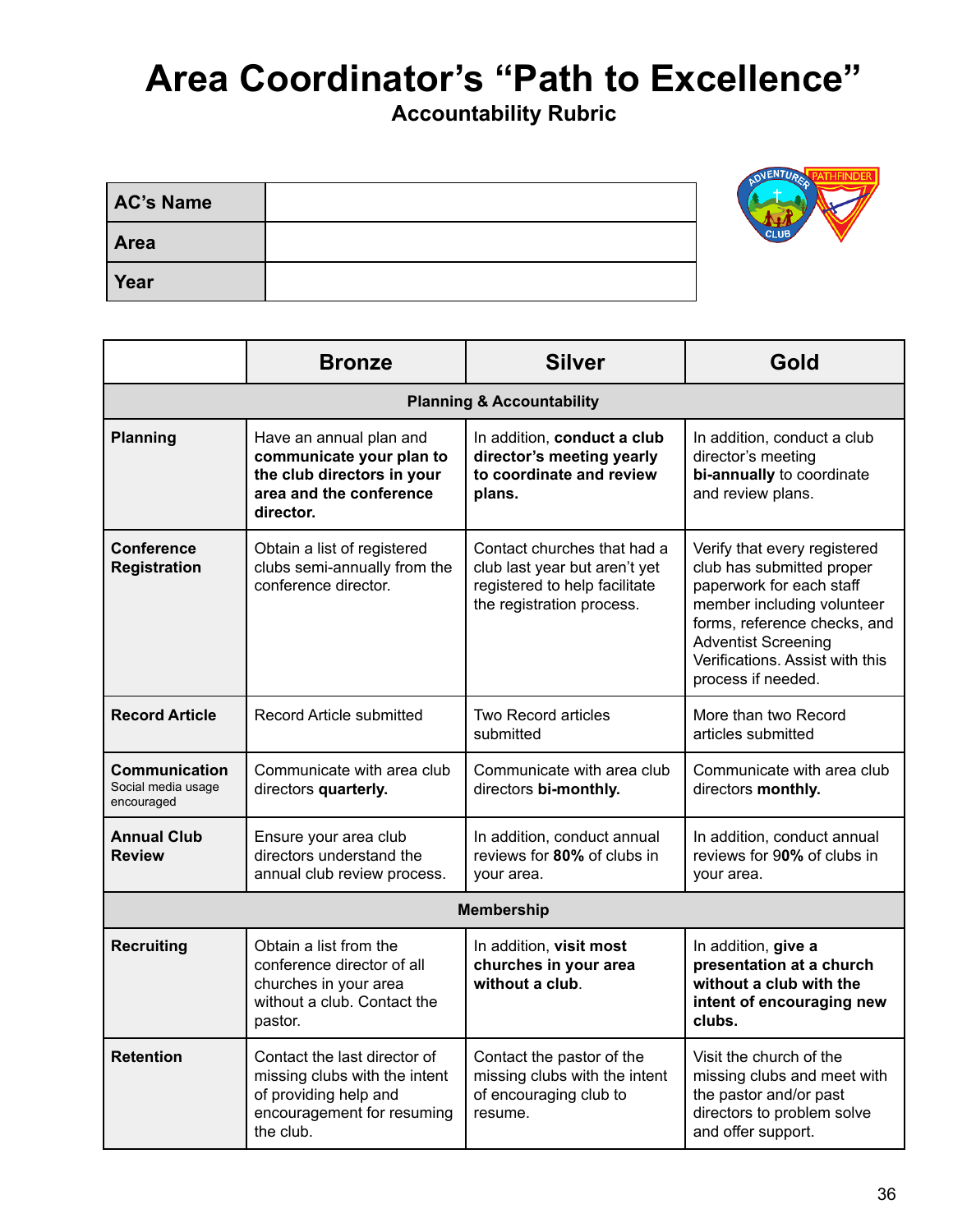| Programming                                                                         |                                                                                                  |                                                                                                                     |                                                                                                                                       |  |
|-------------------------------------------------------------------------------------|--------------------------------------------------------------------------------------------------|---------------------------------------------------------------------------------------------------------------------|---------------------------------------------------------------------------------------------------------------------------------------|--|
| Conduct an area wide<br>Area<br>learning/fun event.<br>Learning/Fun<br><b>Event</b> |                                                                                                  | Contact club directors of any<br>clubs that missed the event<br>to understand reason and to<br>provide support.     | Visit the clubs that missed<br>the event to provide support<br>and encouragement.                                                     |  |
|                                                                                     |                                                                                                  |                                                                                                                     | Or all clubs in your area<br>attend.                                                                                                  |  |
| <b>Area Outreach</b><br><b>Event</b>                                                | Conduct an area wide<br>outreach event.                                                          | Contact club directors of any<br>clubs that missed the event<br>to understand reason and to<br>provide support.     | Visit the clubs that missed<br>the event to provide support<br>and encouragement.                                                     |  |
|                                                                                     |                                                                                                  |                                                                                                                     | Or all clubs in your area<br>attend.                                                                                                  |  |
| <b>Area Spiritual</b><br><b>Event</b>                                               | Conduct an area wide<br>spiritual event.                                                         | Contact club directors of any<br>clubs that missed the event<br>to understand reason and to<br>provide support.     | Visit the clubs that missed<br>the event to provide support<br>and encouragement.                                                     |  |
|                                                                                     |                                                                                                  |                                                                                                                     | Or all clubs in your area<br>attend.                                                                                                  |  |
| <b>Induction</b>                                                                    | Contact all club directors with<br>the intention of scheduling an<br>induction.                  | Help club directors with<br>induction by providing<br>materials, requirements, or<br>advice.                        | Attend as 80% of inductions<br>in your area.                                                                                          |  |
| <b>Investiture</b>                                                                  | Contact all club directors with<br>the intention of scheduling an<br>investiture.                | Help club directors with<br>investiture by providing<br>materials, requirements, or<br>advice.                      | Attend 80% of investitures in<br>your area.                                                                                           |  |
| <b>Curriculum</b>                                                                   | Ensure your area club<br>directors understand and<br>have access to curriculum                   | Contact club directors<br>semi-annually with intent of<br>monitoring the club's<br>progress on curriculum.          | Contact club directors<br>quarterly with intent of<br>monitoring the club's<br>progress on curriculum.                                |  |
| <b>Honors/Awards</b>                                                                | Ensure your area club<br>directors understand and<br>have access to honors/award<br>information. | Contact club directors<br>semi-annually with intent of<br>monitoring the club's<br>progress on Honors/Awards        | Contact club directors<br>quarterly with intent of<br>monitoring the club's<br>progress on Honors/Awards.                             |  |
| <b>New or Revised</b><br>Honor/Award                                                | Ensure your area club<br>directors understand how to<br>create a new honor/award.                | In addition, ask all area clubs<br>to develop or revise an<br>honor/award. If they choose<br>to do so, assist them. | In addition, ask area clubs to<br>pilot a new honor/award. If<br>they choose to do so, assist<br>them with the submission<br>process. |  |
|                                                                                     |                                                                                                  |                                                                                                                     | Or AC has revised or<br>developed an honor/award<br>and has asked area clubs to<br>assist in piloting it.                             |  |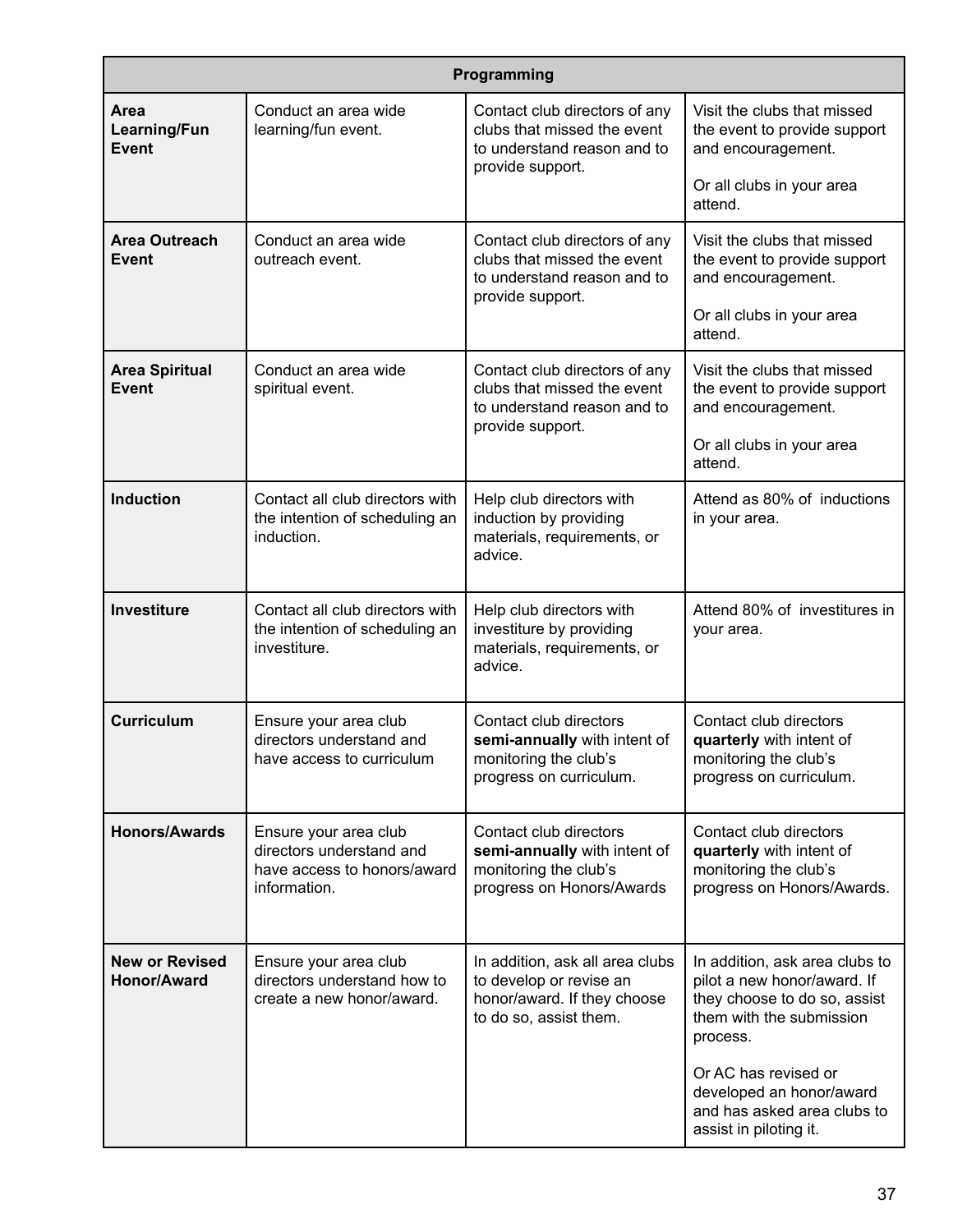|                                                          |                                                                                         | <b>Training</b>                                                                                                                              |                                                                                                                                                                   |
|----------------------------------------------------------|-----------------------------------------------------------------------------------------|----------------------------------------------------------------------------------------------------------------------------------------------|-------------------------------------------------------------------------------------------------------------------------------------------------------------------|
| <b>PAC Staff</b><br><b>Training</b><br><b>Conference</b> | Attend PAC Staff Training<br>Conference                                                 | In addition, ask to<br>participate in the PAC Staff<br>Training Conference by<br>teaching or assisting with a<br>class.                      | In addition, follow up with all<br>area clubs within 3 months to<br>offer support and/or also to<br>understand why a club and<br>staff didn't attend.             |
| Path to<br><b>Excellence</b>                             | Ensure your area club<br>directors understand the<br>"Director's Path to<br>Excellence" | In addition, Contact all area<br>club directors semi-annually<br>with intent of monitoring their<br>progress on their Path to<br>Excellence. | In addition, contact all area<br>club directors during 3rd or<br>4th quarter with intent to<br>schedule their yearly Path to<br>Excellence assessment<br>meeting. |

**Gold Level AC:** All categories except two are scored at Gold Level **Silver Level AC:** All categories except two are scored at Silver Level or above **Bronze AC:** All categories except two are scored at Bronze Level or above

| <b>Level Awarded</b> |  |
|----------------------|--|
| to AC                |  |

| Area Coordinator's Signature: | Date: |  |
|-------------------------------|-------|--|
|-------------------------------|-------|--|

| Conference Director's Signature: | Date: |  |
|----------------------------------|-------|--|
|                                  |       |  |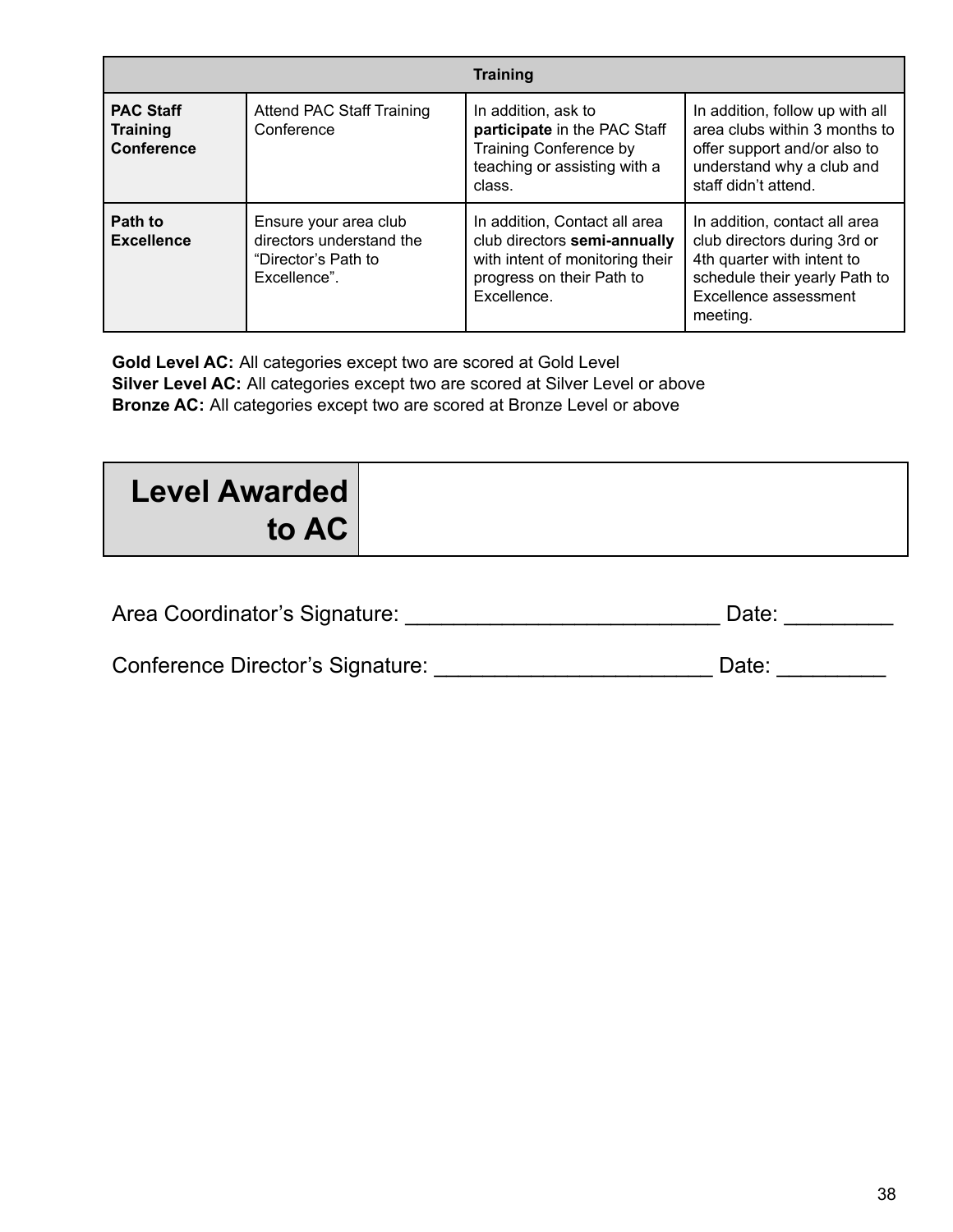### **How to Use: Area Coordinator Record Sheet**

**General Instructions:** Print the 2-page "Record Sheet" for each club in your area. For durability, make the copies on cardstock. Three-hole-punch the pages and keep them in a binder.

**AC's Club Checklist:** The items on this checklist are taken directly from the AC's Path to Excellence. This checklist should help you keep track of the things the club director has accomplished.



**Contact Reminders:** Communicate with your area clubs at least, monthly or at least quarterly. Here are some helpful ideas for your communication that directly correlate back to the AC's Path to Excellence.

- Is your club registered and paperwork complete? Is there anyway I can support you in that process?
- How can I support your club this year?
- Would you like to revise or develop a new honor?
- Can you help me understand why has your club dropped out? Can I help?
- Can you help me understand why you didn't attend the event? How can I support you so you can attend next time?
- When can you schedule an induction for your club? How can I help?
- When can you schedule an investiture for your club? How can I help?
- When can we schedule your annual club review? How can I help?
- How are your club members progressing with curriculum and honors/awards? How can I help?
- How are you (club director) progressing with the Path to Excellence rubric? How can I help?

**Club Contact Log:** Make note each time you contact a club, whether this be by visit, email/text/ or phone. List who you contacted and the reason for the contact. Make notes about what you discussed.

**Why?:** This information will be very handy when preparing for your annual Path to Excellence assessment meeting. All of your contacts and efforts with a club are documented in a central location.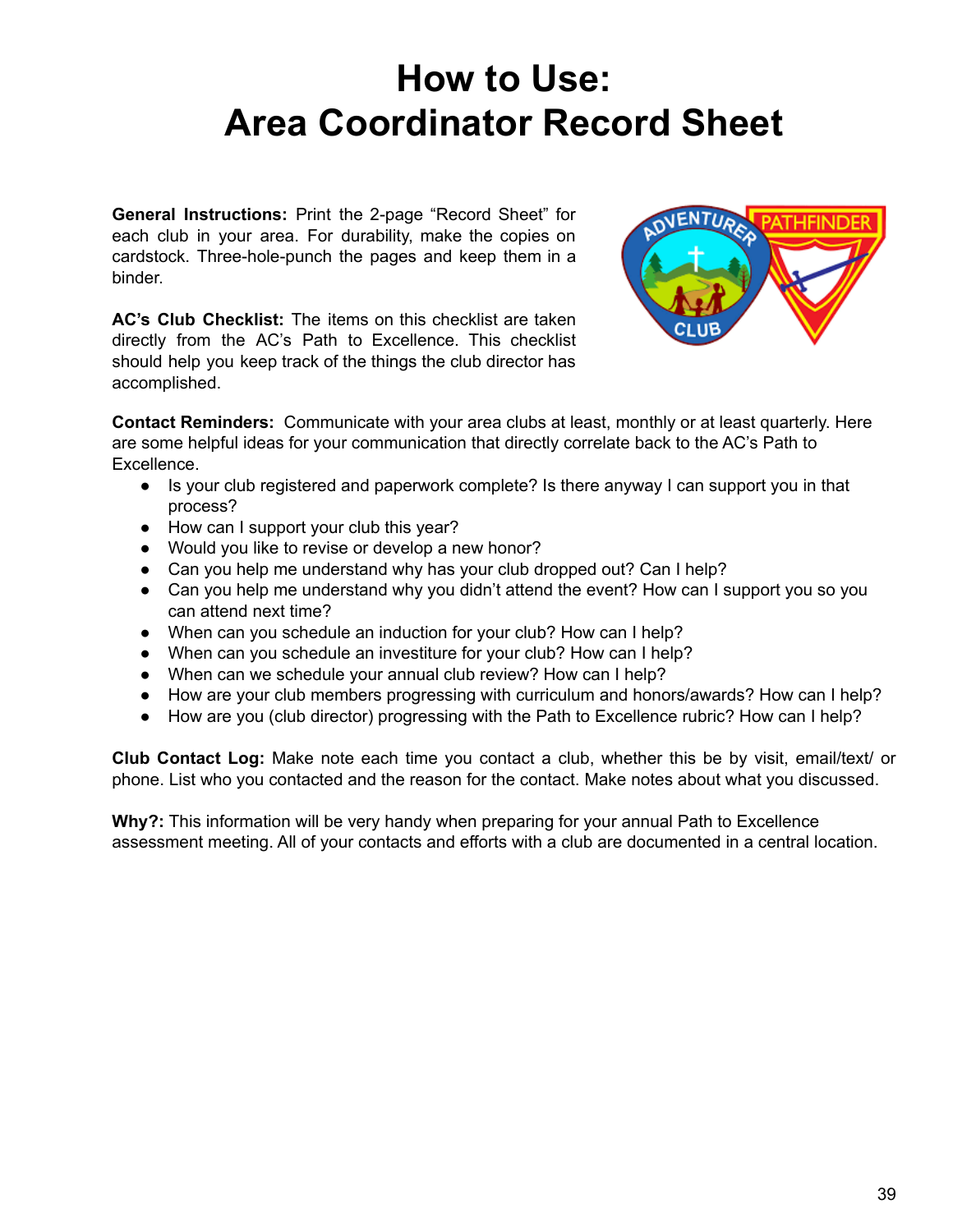### **Area Coordinator's Club Record Sheet**

| Director's Email: ___________________________________Director's Phone: _____________________________                                                                                                                           |              |              |
|--------------------------------------------------------------------------------------------------------------------------------------------------------------------------------------------------------------------------------|--------------|--------------|
|                                                                                                                                                                                                                                |              |              |
| Church: Church: Church Church Church Church Church Church Church Church Church Church Church Church Church Church Church Church Church Church Church Church Church Church Church Church Church Church Church Church Church Chu |              |              |
| <b>Membership Numbers:</b>                                                                                                                                                                                                     |              |              |
|                                                                                                                                                                                                                                | 1st Semester | 2nd Semester |
| Number of Staff Members (age 18+)                                                                                                                                                                                              |              |              |
| Number of TLTs (grade 9-12)                                                                                                                                                                                                    |              |              |
| Number of Pathfinder members (age 10-17)                                                                                                                                                                                       |              |              |
| Area Coordinator's Club Checklist:                                                                                                                                                                                             |              |              |
|                                                                                                                                                                                                                                |              |              |
| Club is REGISTERED with the conference and fees are paid                                                                                                                                                                       |              |              |
| All staff have completed volunteer paperwork, reference checks, and Adventist Screening Verification                                                                                                                           |              |              |
| Club attended area learning/fun event on ______________________                                                                                                                                                                |              |              |
| Club Attended area outreach event on                                                                                                                                                                                           |              |              |
| Club attended area spiritual event on ______________________                                                                                                                                                                   |              |              |
|                                                                                                                                                                                                                                |              |              |
|                                                                                                                                                                                                                                |              |              |
|                                                                                                                                                                                                                                |              |              |
|                                                                                                                                                                                                                                |              |              |

Director's Path to Excellence assessment meeting scheduled on \_\_\_\_\_\_\_\_\_ Level Awarded: Club has been asked to revise or develop an honor/award. Honor/Award: \_\_\_\_\_\_\_\_\_\_\_\_\_\_\_\_\_ It is being piloted by \_\_\_\_\_\_\_\_\_\_\_\_\_\_\_\_\_\_\_\_\_\_\_\_\_\_\_\_\_\_\_\_\_\_\_\_.

#### **Other Notes about this club:**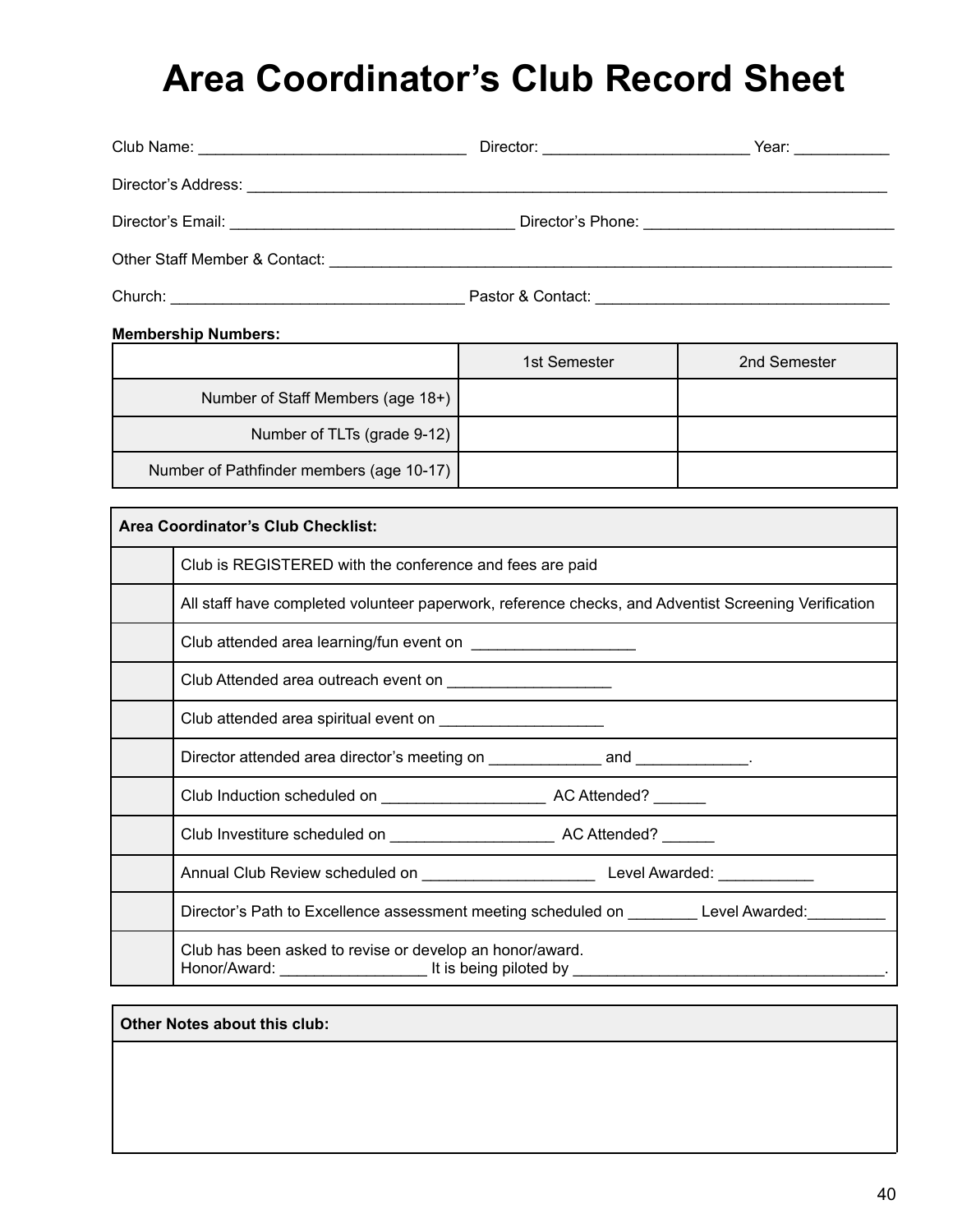| <b>Club Contact Log</b> |                  |       |                   |               |                |
|-------------------------|------------------|-------|-------------------|---------------|----------------|
| Date                    | Person Contacted | Visit | Email<br>$/$ Text | Phone<br>Call | Reason / Notes |
|                         |                  |       |                   |               |                |
|                         |                  |       |                   |               |                |
|                         |                  |       |                   |               |                |
|                         |                  |       |                   |               |                |
|                         |                  |       |                   |               |                |
|                         |                  |       |                   |               |                |
|                         |                  |       |                   |               |                |
|                         |                  |       |                   |               |                |
|                         |                  |       |                   |               |                |
|                         |                  |       |                   |               |                |
|                         |                  |       |                   |               |                |
|                         |                  |       |                   |               |                |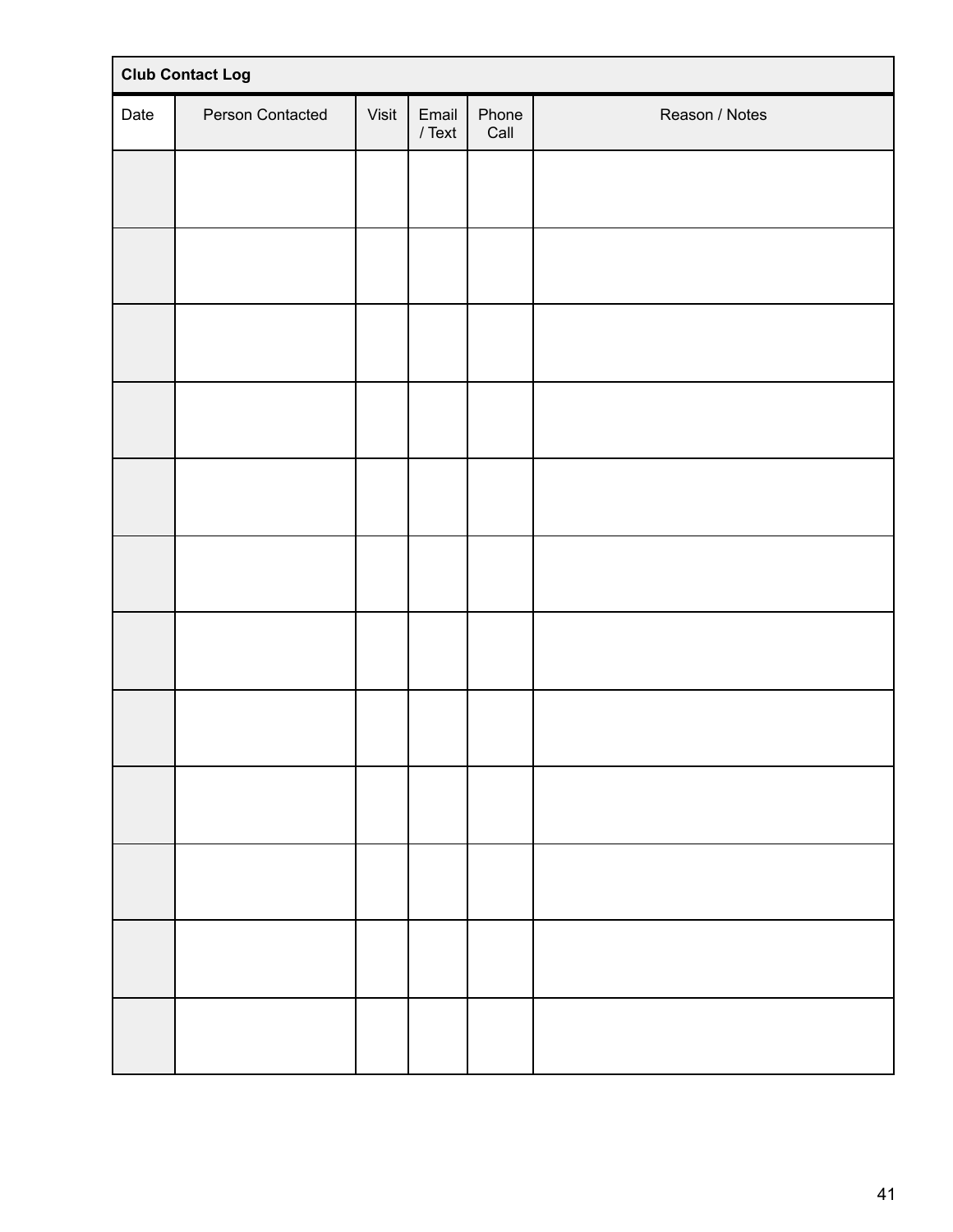### **Arkansas-Louisiana Conference Pathfinder-Adventurer Council Constitution**

Revised 9-2017

#### **I. GUIDELINES AND PROCEDURES**

- A. Arkansas-Louisiana Conference Pathfinder Adventurer Council (PAC)
- B. Constitution and existence of the Arkansas-Louisiana Conference **Administration**
- C. Conference Adventurer / Pathfinder Director and Associate:
	- 1. Serve as advisors to the PAC
	- 2. Vote to break tie
	- 3. Has veto power (Any major veto, should, where possible, be made at the time the proposal is voted. Reasons for major vetoes need to be clearly stated and understood by the PAC.



- 4. Send all necessary Adventurer and Pathfinder materials and information to the PAC membership and related information to the ARKLA Conference Adventurer and Pathfinder Club Directors.
- 5. Any unfinished business of the PAC or appointed committee six (6) weeks prior to the scheduled program can be immediately planned and activities by the ARKLA Conference Adventurer / Pathfinder Director or Associate, as he/she deems fit

#### **II. MEMBERSHIP**

- A. Area Coordinator and Associate Area Coordinator, two (2) Pathfinder representatives and one (1) Adventurer representative, one (1) Teen Leadership Trainee (TLT ages between 15-19 years) from each area along with one (1) overall Teen Leadership Trainee (TLT) Coordinator will comprise membership. (Exception is where no qualified person is in that area or insufficient clubs)
- B. Each member will serve for two (2) consecutive years. The years to serve will be staggered within each area so as to not completely change representation each election time. TLT members will serve a one (1) year term. Nominations come for the designated Area Coordinators and approved by the Pathfinder Adventurer Council.
- C. Requirements:
	- 1. Attending less than ¾ of duly called meetings can result in membership discipline by the council.
	- 2. Membership shall be limited to persons active in the ARKLA Adventurer / Pathfinder Program or Youth Ministry.
- D. Any PAC member shall be permitted to invite one (1) youth or guest to attend the PAC meeting as a non-voting observer.
- E. Election of the representatives:
	- 1. New representatives will be elected at the Adventurer / Pathfinder Leadership Seminar by their area constituency.
	- 2. Names of candidates shall be submitted to the area coordinators by any local Adventurer or Pathfinder staff member of any active club or by a council member and should include a brief resumé of the candidates.
- F. Vacancy Replacement:
	- 1. The PAC membership can fill vacancies on the PAC by a required two thirds (2/3) vote at any time necessary after a thorough investigation of the candidate by the Conference Adventurer / Pathfinder Director or his/her assistant. The elected replacement member will serve out the balance of the term of the office.

#### III. **OFFICERS**

- A. The election of the PAC officers will take place at the first meeting of the Adventurer / Pathfinder calendar year. The offices are: Chairperson, Vice-Chairperson, Secretary
- B. The PAC shall elect their own officers.
	- 1. The officers shall be chosen for a one-year term.
	- 2. Qualifications for office of chairperson is a minimum of one (1) year membership on the PAC; which must be prior to their election.
	- 3. Officers shall not hold more than two (2) consecutive terms in the same office.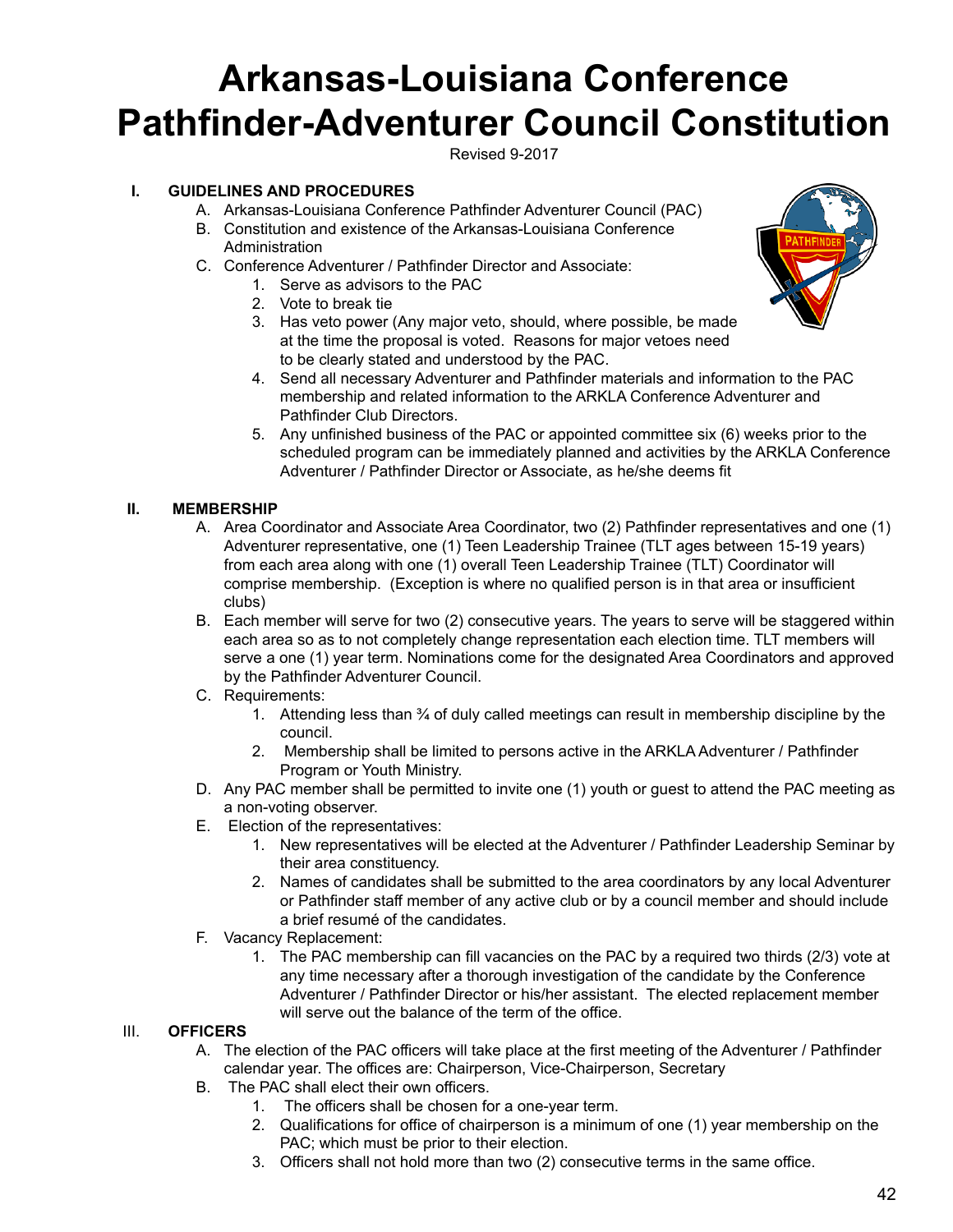#### **IV. PATHFINDER ADVENTURER COUNCIL IN SESSION**

- A. A quorum is a simple majority of the PAC membership.
- B. The chairperson and/or the Conference Adventurer / Pathfinder Director will notify each council member a minimum of one (1) month prior to the duly called PAC meeting. Emergency meetings can be called with the support of the PAC officers and the Conference Pathfinder/Adventurer Director.
- C. Conduct a minimum of three (3) of these PAC meetings per Pathfinder/Adventurer year.
- D. Responsibilities:
	- 1. Calendar scheduling for Arkansas-Louisiana Conference events and activities.
	- 2. Planning:
		- a) Adventurer / Pathfinder Leadership Convention
		- b) Camporees
		- c) Teen Leadership Training
		- d) Honor Festivals or Fairs and Fun Days
		- e) Bible Bowls
		- f) Any other major programs affecting Conference Club programming
	- 3. Review nominations and selecting Pathfinder or Adventurer Hall of Fame award recipients.

#### V. **ADVENTURER AND PATHFINDER AREA COORDINATOR AND ASSOCIATE AREA COORDINATOR**

- A. Area Coordinators and Associate Area Coordinators are appointed by the Conference Adventurer / Pathfinder Director and ratified by the Pathfinder Adventurer Council (PAC).
- B. Term of office is for a two (2) year period.
- C. Job Description: As outlined and voted by the PAC. However, an annual review by the PAC concerning their productivity and directorship is conducted by the PAC. See attached Appendix "A".
- D. Replacement: The PAC membership can discuss or replace any Coordinator by a required two-thirds (2/3) vote at any time necessary after a thorough investigation by the Conference Adventurer / Pathfinder Director or his/her assistant.
- E. Serve as a voting member of the PAC.

#### **VI. JOB DESCRIPTIONS**

- A. BASIC
	- 1. The Arkansas-Louisiana Conference Adventurer / Pathfinder Director authorizes the Area Coordinator and Associate Area Coordinator to serve in the following capacities:
		- a) Encourage each church in his/her area to select Adventurer or Pathfinder Directors and begin a regular Adventurer and Pathfinder programs, and to assist them in doing so.
		- b) Visit Clubs in his/her area enough to become familiar with their programs.
		- c) Attend Adventurer or Pathfinder Coordinator meetings and Pathfinder Adventurer Council meetings to assist in planning the Conference Sponsored Programs.
		- d) Assist the Conference Adventurer / Pathfinder Director at training courses, investitures, fairs, and other conference or area functions.
		- e) Assist in evaluating area Adventurer or Pathfinder Clubs.
		- f) Support and encourage AY activities in the church schools in the area.
	- 2. AS REQUIRED
		- a) Assist local clubs with such activities as Adventurer / Pathfinder programs, inductions, investitures, and evaluations.
		- b) Promote and direct area activities such as field trips, athletic events, leadership training courses and/or meetings.
		- c) Promote participation in community activities, such as parades and fairs.
		- d) Foster Master Guide activities.
- B. AREA COORDINATORS AND ASSOCIATE AREA COORDINATORS
	- 1. The Area Coordinator will be assisted in his/her duties by the Associate Area Coordinator of each district.
	- 2. It is preferred, but not required, that the Associate Area Coordinators be active in a local Club.
	- 3. It is preferred, but not required, that Area Coordinators not be active in a local Club.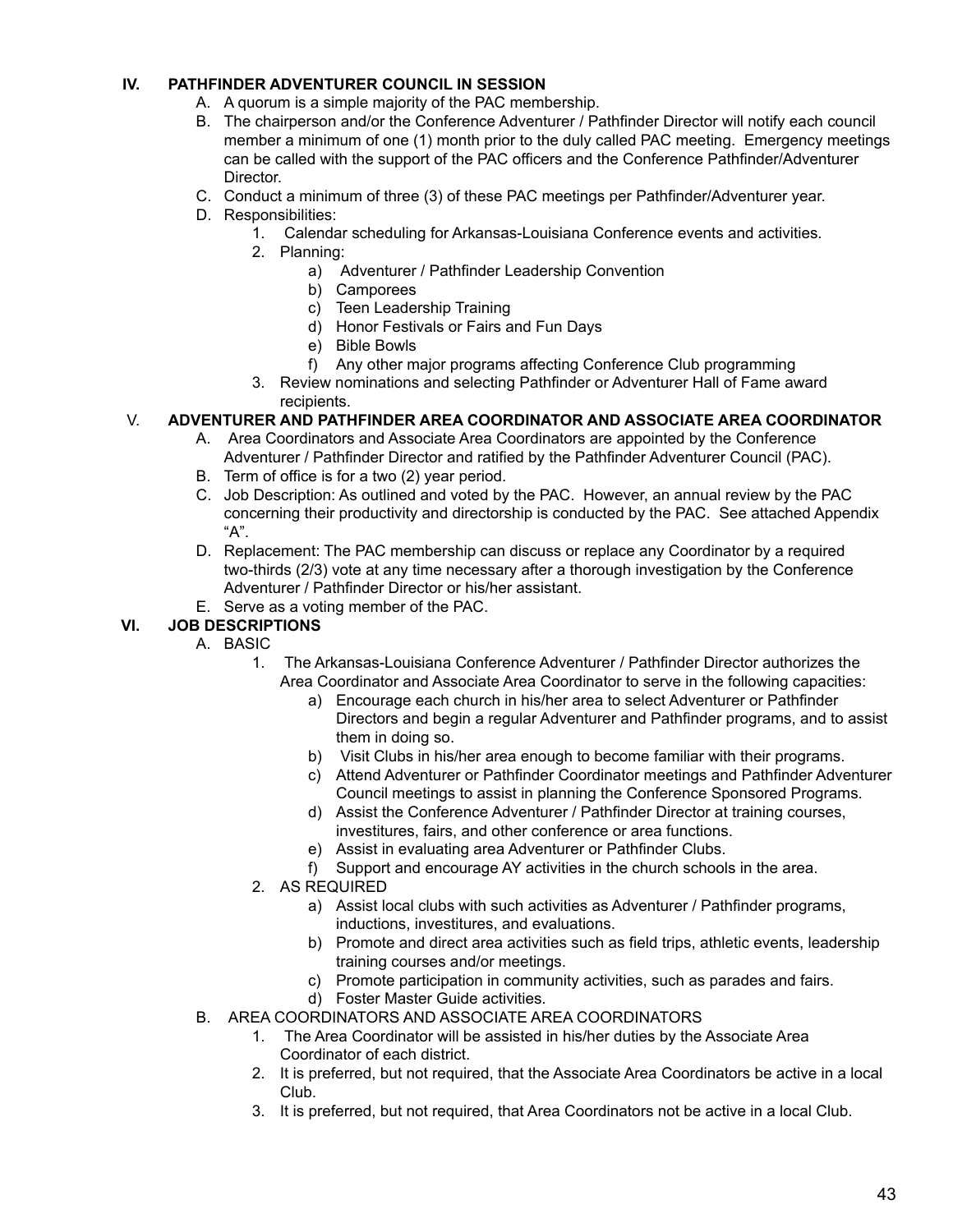### **Pathfinder Hall of Fame Nomination**

**Purpose:** This person, who can be either alive or deceased, will be publicly honored by the Arkansas-Louisiana Pathfinder Department for their outstanding contribution to Pathfinder Ministry. Their name will be placed on a special Hall of Fame plaque in the Arkansas-Louisiana Conference Office and they will receive recognition for their dedicated service in the Southwestern Union RECORD as well as being honored at the Arkansas-Louisiana Leadership Weekend in September.



**Nominee Requirements:** (An individual cannot nominate themselves)

- 1. Must be an active committed SDA Christian.
- 2. Must love youth and love being around them.
- 3. Must have committed a major portion of their lives to Pathfinders.
- 4. Must be a person who readily makes available his/her time, energy, and finances to benefit Pathfinders.
- 5. Must have 5 supporting recommendation letters from the following categories of people: Pathfinder, Parent of Pathfinder, Pastor, First Elder, Teacher, Sabbath School Leader, School Board Chairperson, Area Coordinator, and/or Pathfinder Director.

**Mail to:** Pathfinder Department, ARKLA Conference of SDA, PO Box 31000, Shreveport, LA 71130

| Pathfinder Hall of Fame Nominee |  |                         |  |
|---------------------------------|--|-------------------------|--|
| Nominee's Name                  |  | Date of Birth           |  |
| Home Church                     |  | <b>Club Affiliation</b> |  |

| <b>Nominator</b>        |  |             |  |
|-------------------------|--|-------------|--|
| Your Name               |  | Phone       |  |
| Relationship to Nominee |  | Home Church |  |
| Reason for Nomination:  |  |             |  |
|                         |  |             |  |

| <b>Letters of Recommendation</b> |             |              |                     |
|----------------------------------|-------------|--------------|---------------------|
|                                  | Recommender | <b>Title</b> | <b>Phone Number</b> |
|                                  |             |              |                     |
| $\overline{2}$                   |             |              |                     |
| $\overline{3}$                   |             |              |                     |
| $\overline{4}$                   |             |              |                     |
| 5                                |             |              |                     |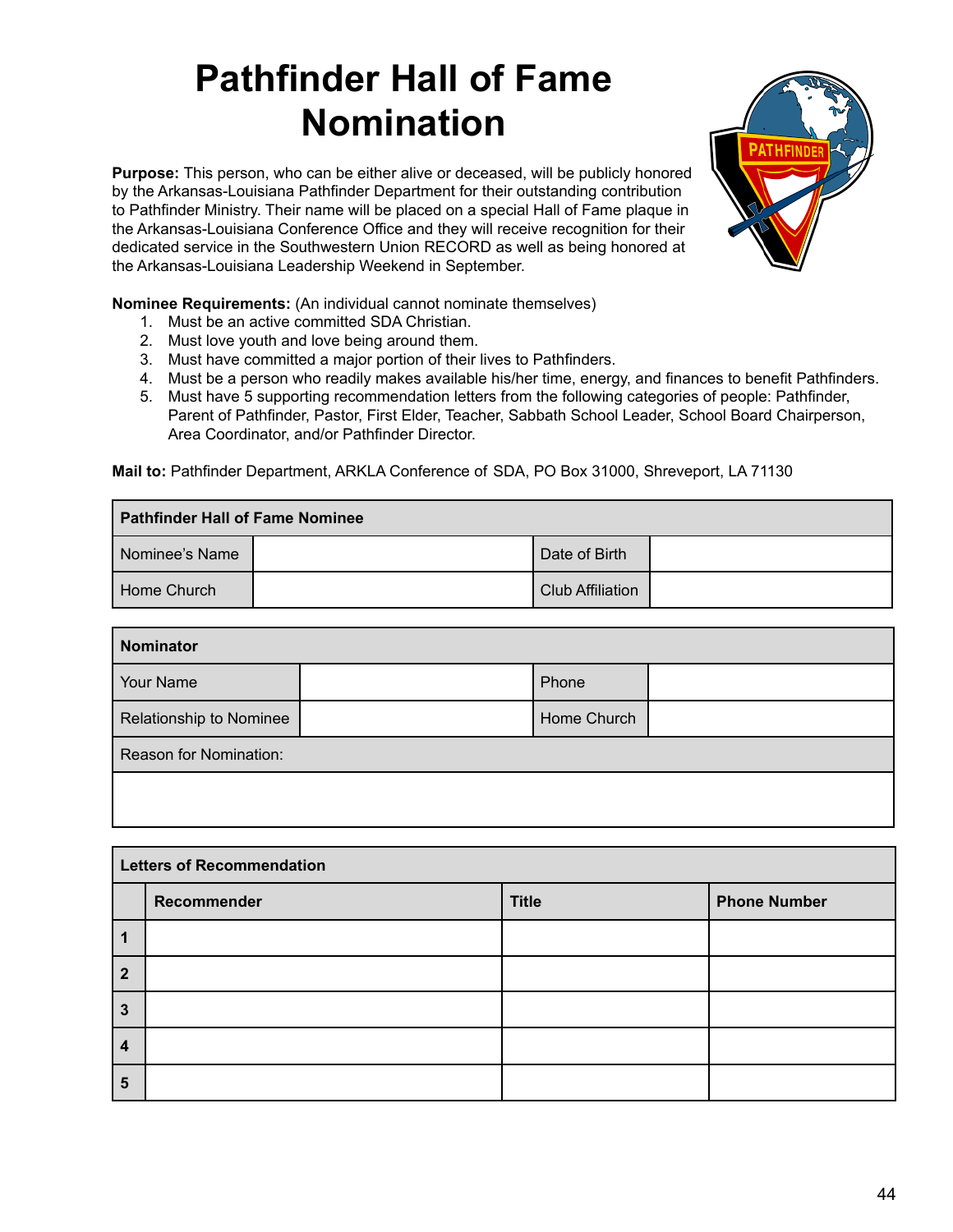### **Teen Leader in Training PAC Membership Nomination**

#### **Nominee Requirements:**

- 1. Be between 15-19 years of age.
- 2. Be active in the Teen Leader in Training (TLT) program for at least 1 year prior.
- 3. Be in good standing with the local club.
- 4. Submit the nominee's TLT application.
- 5. Submit 3 letters of recommendation previously obtained with the nominee's TLT application.
- 6. Special consideration will be given to those who are active in church ministry, have attended a leadership training conference/seminar, are involved in community service, and have a high level of academic achievement.
- 7. Nominee must be able to attend meetings in Shreveport, LA up to 4 times per year and participate in conference calls. The 1 year term begins in September and is renewed annually.

#### **Nominee Information**

**First and Last Name:**

**Date of Birth: Current Age:**

**Email: Phone:**

**Home Church: Length of Membership:**

**Pastor: Baptised? \_\_\_\_ Yes \_\_\_\_ No**

#### **List any church positions/ministries the nominee has been involved with within the last year.**

| <b>Date</b> | Position / Ministry   Description of your Responsibilities and Duties |
|-------------|-----------------------------------------------------------------------|
|             |                                                                       |
|             |                                                                       |

**List any community service the nominee has participated in within the last year.**

| <b>Date</b> | <b>Organization</b> | <b>Description of Service</b> |
|-------------|---------------------|-------------------------------|
|             |                     |                               |
|             |                     |                               |

**Pathfinder or Adventurer Club leader:**

**Local Club: Length of Membership:**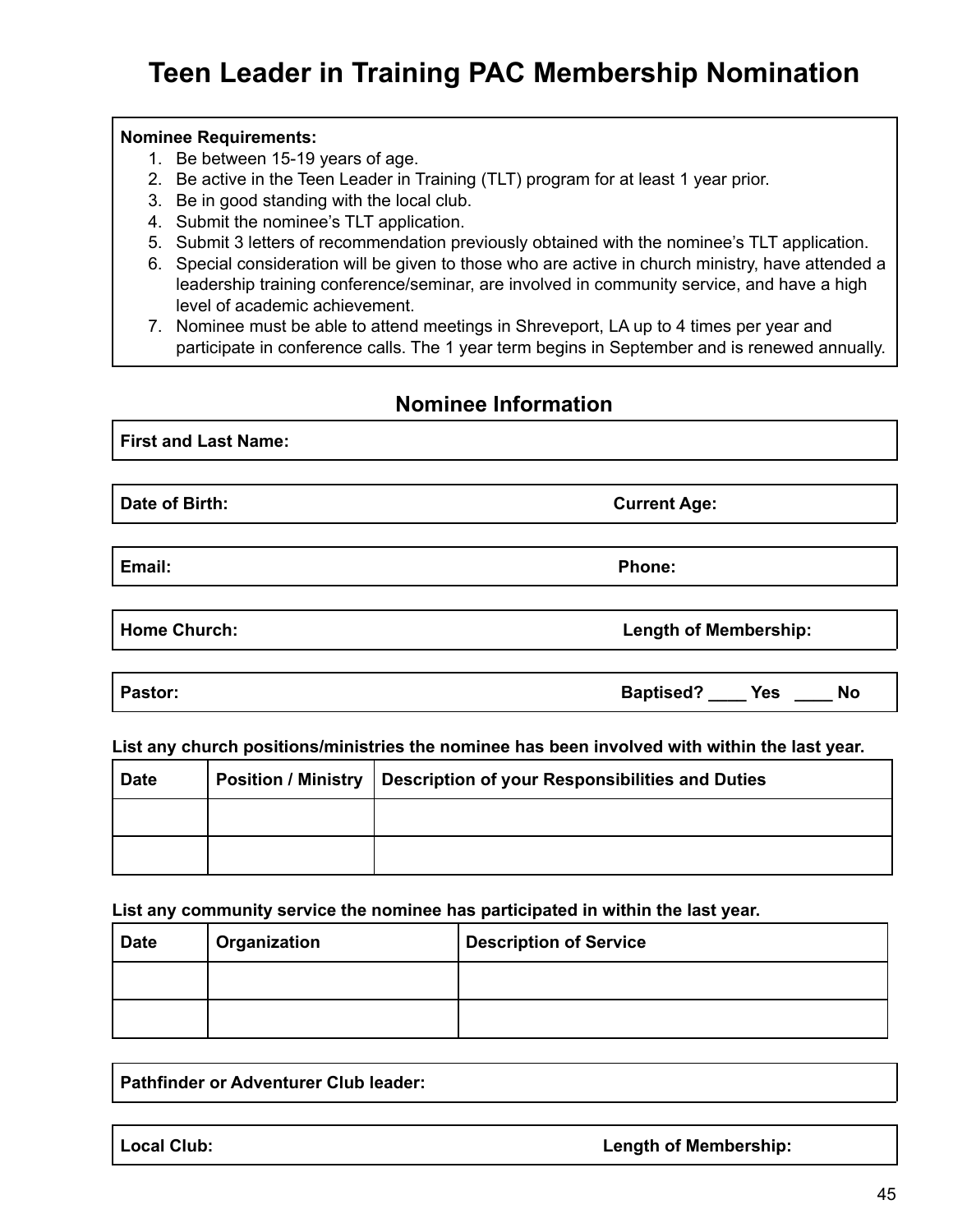**Describe the level of involvement the nominee has with the local club.**

**Other Notes about Nominee:**

#### **Approval Signatures:**

|                                                          | Date: _____________    |
|----------------------------------------------------------|------------------------|
| recommend the applicant above for membership in the PAC. |                        |
|                                                          | Date: ________________ |
|                                                          |                        |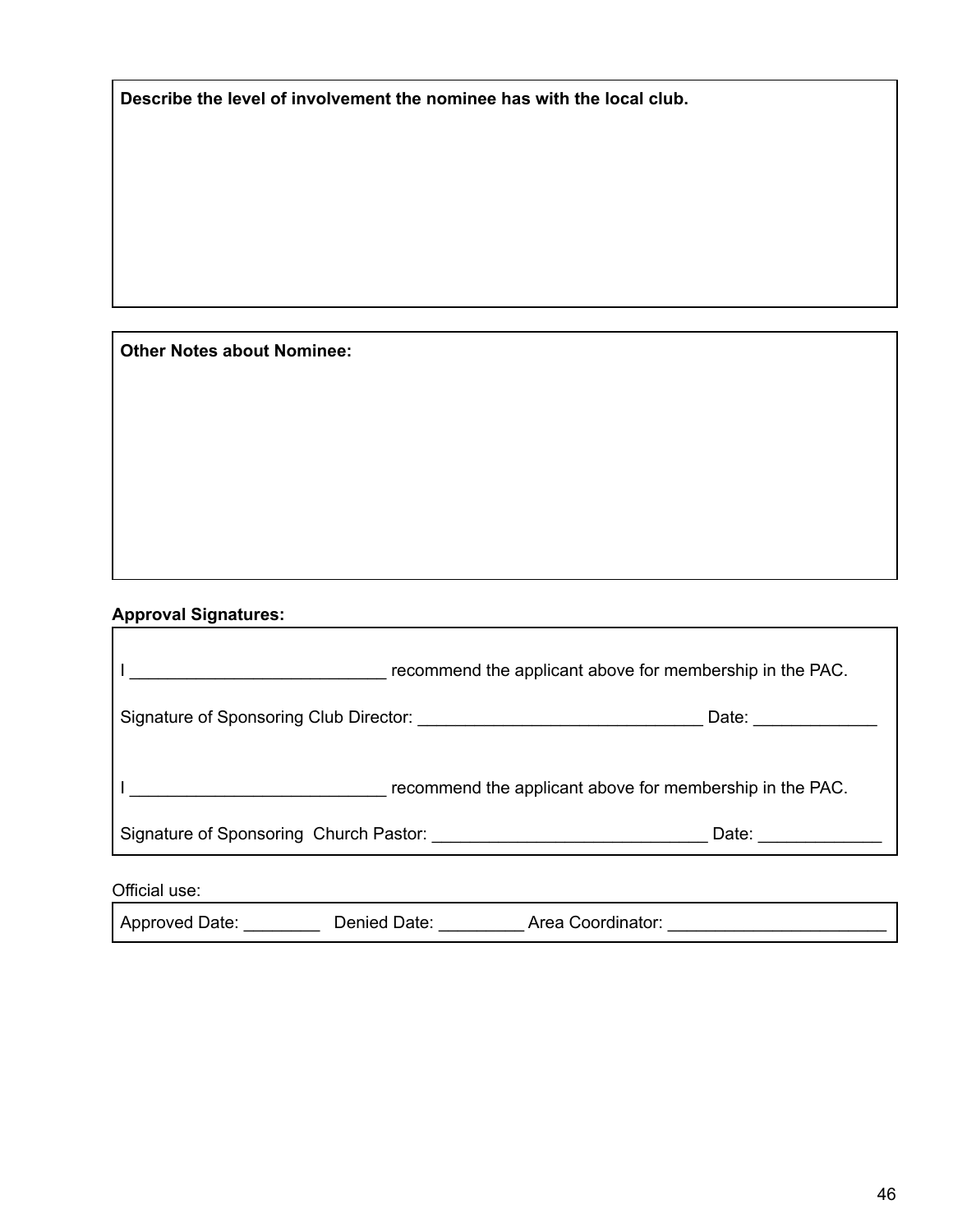### Pathfinder and Adventurer Council's **Payment Policy for Pathfinder & Adventurer Events**

#### **Pathfinder and Adventurer Staff Training Conference:**

Registration fee will be determined yearly and will include programming and meals. Lodging is an additional charge. This charge will be outlined in the event promotional materials.

- Every person in attendance to any portion of this event is required to pay this fee. There is not a discount if you leave early or if you arrive late.
- Spouses and children (age 10 and up), etc. are still required to pay the fee even if they do not attend the classes.
- There is not a discount if you bring your own meals.
- Arrange to make your payment outside the Sabbath hours and before you leave. If payment is not received, your home church/club will be billed.

Discounted Fees will be given only as follows:

- Keynote Speaker no charge (stay in hotel room)
- Invited Musicians no charge (up to 4 individuals\*)
- PAC members Half price registration and full price lodging
- Participating Class Teachers/Presenters (Those participating in the event but also teaching a class)- Half price registration and \$10/night lodging credit
- Invited Guests by event coordinator no charge (up to 5 individuals\*)
- Those planning or coordinating the event no charge (up to 3 individuals\*)
- Discounts are cumulative per person.

#### **Teen Leadership Training Weekend:**

Registration fee will be determined yearly and will include programming, a t-shirt, lodging in gender segregated cabins, and meals.

- Every person in attendance to any portion of this event is required to pay this fee. There is not a discount if you leave early or if you arrive late.
- Sponsors, spouses, and children (age 10 and up), etc. are still required to pay the fee even if they do not attend the classes.
- There is not a discount if you bring your own meals.
- Arrange to make your payment outside the Sabbath hours and before you leave. If payment is not received, your home church/club will be billed.
- Expect to share your cabin with individuals outside your group.
- If you want alternate accommodations, there will be an addition charge.

Discounted Fees will be given only as follows:

- Keynote Speaker no charge (stay in hotel room)
- Invited Musicians no charge (up to 4 individuals\*)
- PAC members Half price registration
- Class Teachers/Presenters no charge
- Those planning or coordinating the event No charge (up to 3 individuals)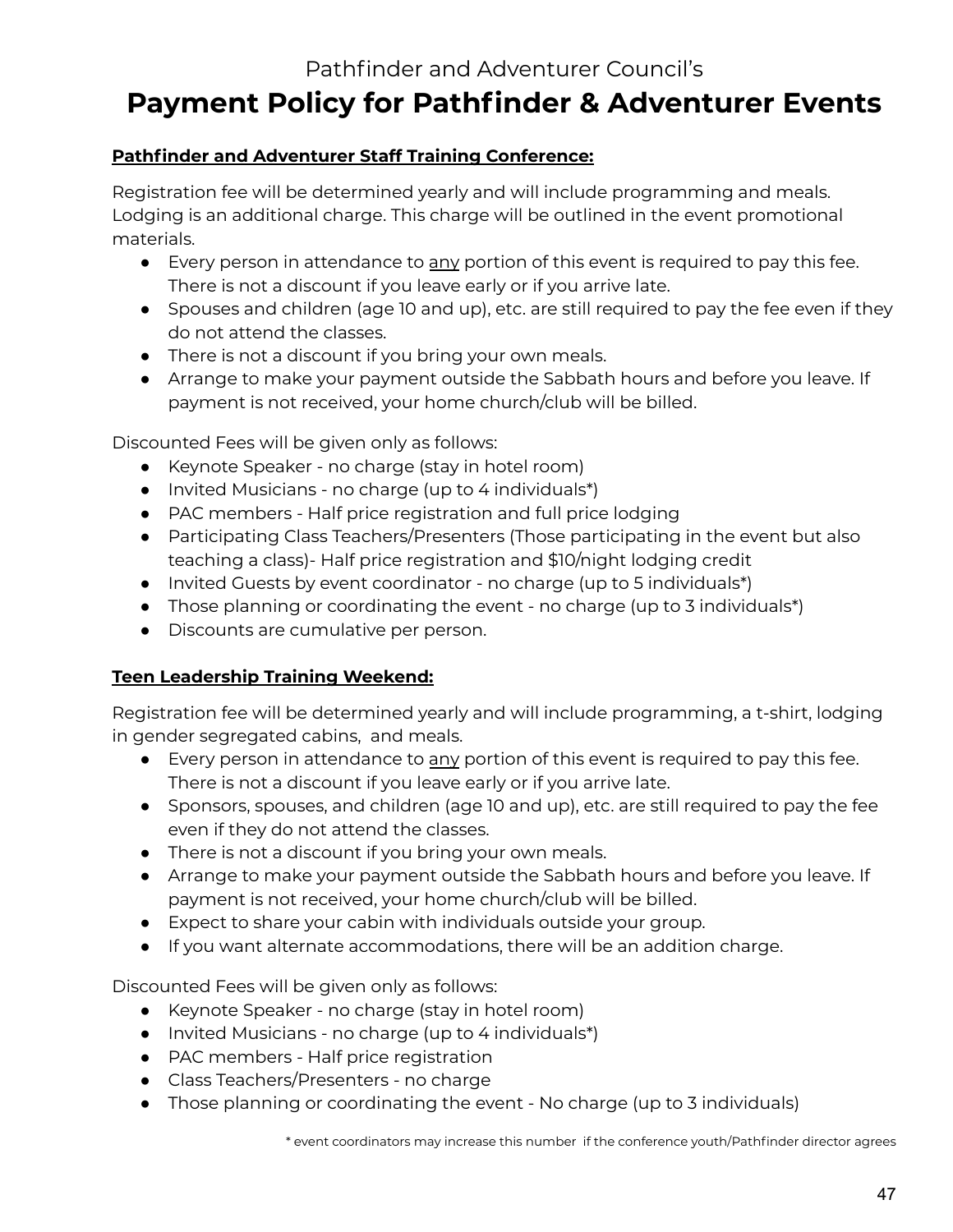### **Church Accident Claim Form**

Mail to Arkansas-Louisiana Conference, PO Box 31000, Shreveport, LA 71130

| To Be Completed by Church Organization:                                                                                                                     |        |                  |           |        |  |  |  |
|-------------------------------------------------------------------------------------------------------------------------------------------------------------|--------|------------------|-----------|--------|--|--|--|
| Name of Church:                                                                                                                                             |        |                  |           |        |  |  |  |
| Church's Address:                                                                                                                                           |        |                  |           |        |  |  |  |
| <b>Covered Person's Information:</b>                                                                                                                        |        |                  |           |        |  |  |  |
| Last Name:                                                                                                                                                  |        | First Name:      |           | MI:    |  |  |  |
| Date of Birth:                                                                                                                                              | Sex:   | Parent/Guardian: |           |        |  |  |  |
| Address:                                                                                                                                                    | Phone: |                  |           |        |  |  |  |
|                                                                                                                                                             |        |                  |           |        |  |  |  |
| <b>Details</b>                                                                                                                                              |        |                  |           |        |  |  |  |
| Name of Injury/Sickness:                                                                                                                                    |        |                  |           |        |  |  |  |
| Date of Injury/Sickness:                                                                                                                                    |        | Time:            | Location: |        |  |  |  |
| Did this happen during/at a church sponsored event?<br>Was claimant supervised when this happened? _______ Did this happen on the premises of the activity? |        |                  |           |        |  |  |  |
| Did this happen while traveling to or from an event in an authorized vehicle? ______                                                                        |        |                  |           |        |  |  |  |
| How and where did this happen? Please be specific.                                                                                                          |        |                  |           |        |  |  |  |
| Name of Leader:                                                                                                                                             |        | Title of Leader: |           | Phone: |  |  |  |
| Name of Witness:<br>Phone:                                                                                                                                  |        |                  |           |        |  |  |  |
| Name of Witness:                                                                                                                                            | Phone: |                  |           |        |  |  |  |
| Name of Witness:                                                                                                                                            |        |                  | Phone:    |        |  |  |  |
| Person Writing/Submitting this Report (if different):                                                                                                       |        |                  |           | Phone: |  |  |  |

I hereby certify that the statements made above are correct to the best of my knowledge and belief and **that the above claim was covered hereunder the time of the accident/injury/sickness.**

Signature of Supervisory Official:\_\_\_\_\_\_\_\_\_\_\_\_\_\_\_\_\_\_\_\_\_\_\_\_\_\_ Title: \_\_\_\_\_\_\_\_\_\_\_\_\_\_\_\_\_\_\_\_ Date: \_\_\_\_\_\_\_\_